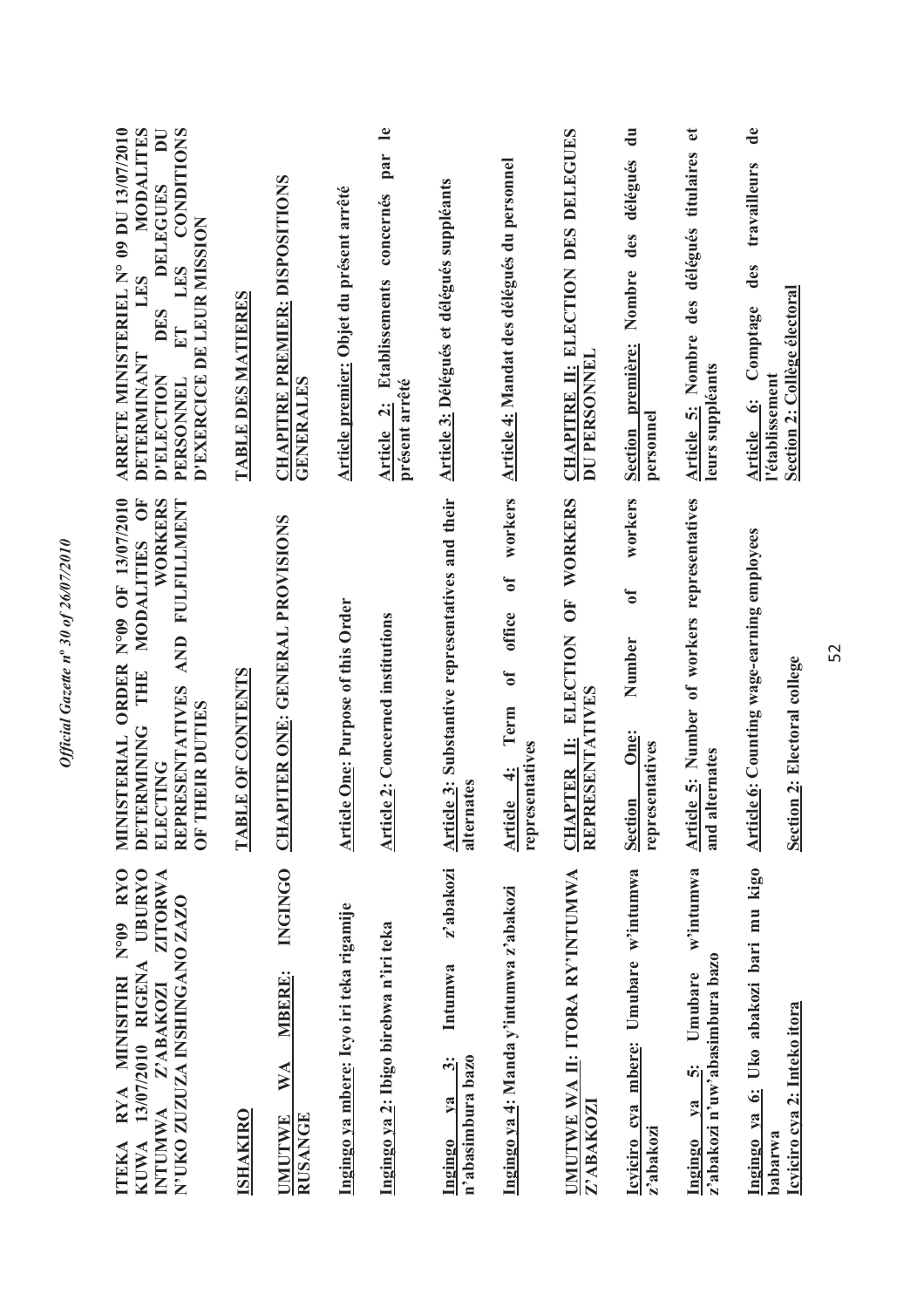| Ingingo ya 7: Inteko zitora                                                          | cle 7: Electoral colleges<br><b>Arti</b>                                                  | <b>Article 7: Collèges électoraux</b>                                                             |
|--------------------------------------------------------------------------------------|-------------------------------------------------------------------------------------------|---------------------------------------------------------------------------------------------------|
| Ingingo ya 8: Intebe zigenerwa buri nteko                                            | Distribution of seats per electoral<br>Article 8:                                         | Article 8: Répartition des sièges par collège                                                     |
| Icyiciro cya 3: Kwemererwa gutora                                                    | Section 3: Eligibility to elect<br>college                                                | Section 3: Admission aux élections                                                                |
| Ingingo ya 9: Abemererwa gutora                                                      | cle 9: Requirements for voters<br><b>Arti</b>                                             | Article 9: Conditions pour être électeur                                                          |
| Ingingo ya 10: Gushyira ku iristi y'itora<br>abadakwije uburambe busabwa             | seniority<br>the<br>$\mathbf{c}$<br>Exceptions<br>Article 10:<br>requirement              | condition<br>$\mathbf{a}$<br>.ಷ<br>Exceptions<br>$10$ :<br>d'ancienneté<br><b>Article</b>         |
| Ingingo ya 11: Gushyikiriza amarisiti y'itora<br>Komite ishinzwe ibikorwa by'amatora | Article 11: Transmission of electoral lists to the<br>committee in charge of elections    | Article 11: Transmission des listes électorales au<br>Comité chargé du contrôle des élections     |
| Icyiciro cya 4: Kwemererwa gutorwa                                                   | <b>Section 4: Eligibility</b>                                                             | Section 4: Eligibilité                                                                            |
| Ingingo ya 12: Abemererwa gutorwa                                                    | <b>Article 12: Eligible candidates</b>                                                    | <b>Article 12: Personnes éligibles</b>                                                            |
| Ingingo ya 13: Abatemererwa gutorwa                                                  | cle13: Non eligible persons<br><b>Arti</b>                                                | <b>Article 13: Personnes non éligibles</b>                                                        |
| amarisiti<br>Gukora<br>$\frac{4}{1}$<br>y'abiyamamaza<br>$ya$<br>Ingingo             | cle 14: Establishment of candidates lists<br>Arti                                         | des<br>listes<br>des<br><b>Etablissement</b><br>$\frac{4}{1}$<br>candidats<br><b>Article</b>      |
| umuyobozi<br>w'ikigo amarisiti y'abiyamamaza<br>Gushyikiriza<br>Ingingo ya 15:       | the<br>candidates lists to<br><b>Article 15: Handing</b><br>institution head              | chef<br>au<br>listes<br>des<br>Remise<br>d'établissement<br>Article 15:                           |
| Ingingo ya 16: Gukora irisiti y'abakandida<br>bigenga                                | <b>Article 16:</b> Lists of independent candidates                                        | Article 16: Listes de candidats indépendants                                                      |
| Ingingo ya 17: Umubare w'abiyimamaza                                                 | cle 17: Number of candidates<br><u>Arti</u>                                               | Article 17: Nombre des candidats par liste                                                        |
| gutanga<br>$0\hat{\Lambda}$<br>Igihe<br>18:<br>$1$<br>kandidatire<br>Ingingo         | $\sigma$<br>presentation<br>for<br>Period<br><b>18:</b><br>candidatures<br><b>Article</b> | des<br>présentation<br>$\mathbf{d}\mathbf{e}$<br>Période<br>candidatures<br><u>18:</u><br>Article |

Official Gazette nº 30 of 26/07/2010 *Official Gazette n***º** *30 of 26/07/2010*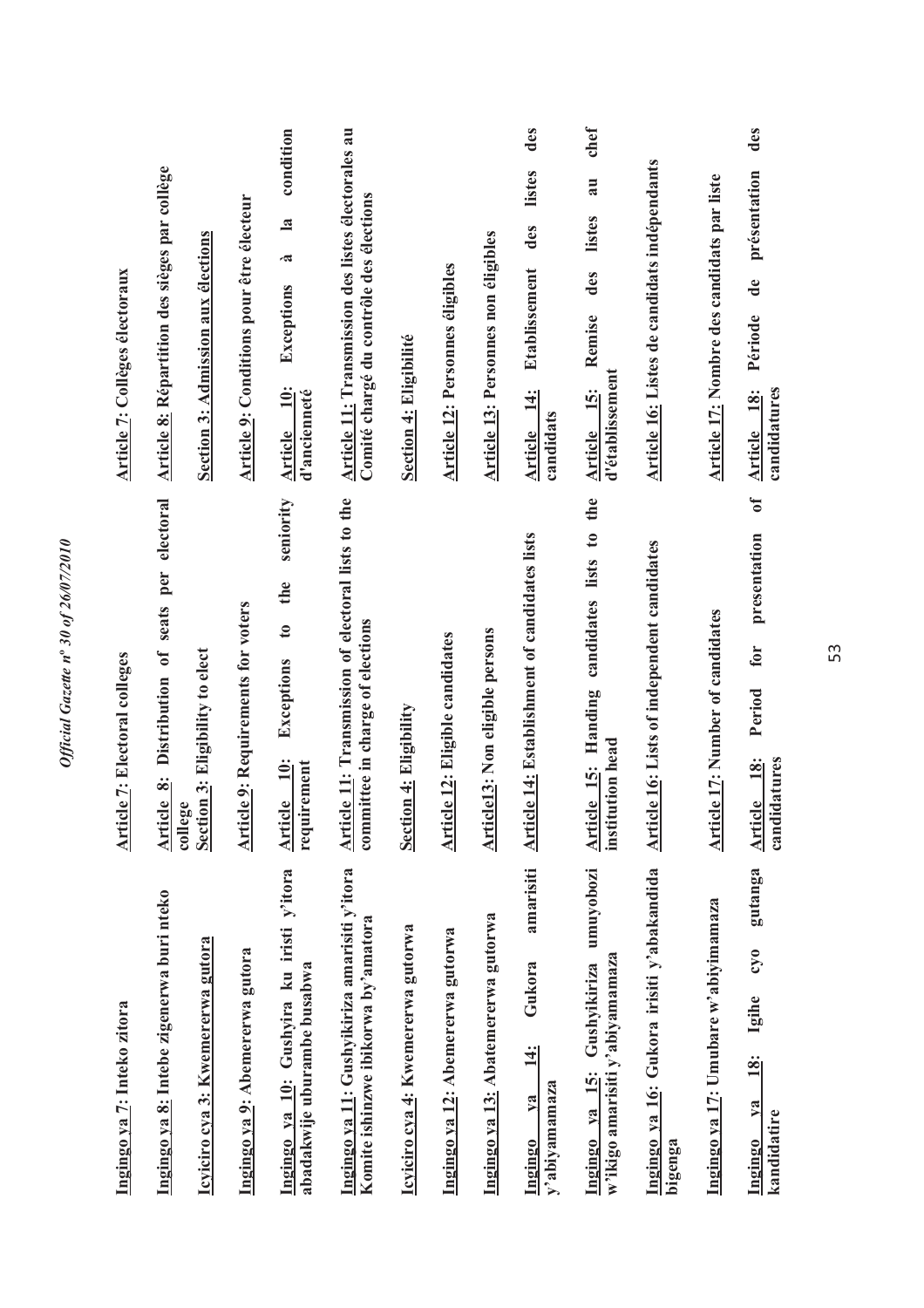| amarisiti<br>kimwe<br>Gufata<br>$\frac{19}{1}$<br>y'abakandida<br>Ingingo va | cle 19: Equal treatment of candidates lists<br><b>Artic</b>  | $\mathbf{d}\mathbf{e}$<br>listes<br>des<br>égal<br>Traitement<br>Article 19:<br>candidats |
|------------------------------------------------------------------------------|--------------------------------------------------------------|-------------------------------------------------------------------------------------------|
| Ingingo ya 20: Kwiyamamaza                                                   | Article 20: Electoral campaigns                              | <b>Article 20: Propagande électorale</b>                                                  |
| Icyiciro cya 5: Abatoresha                                                   | <b>Section 5: Organizers of elections</b>                    | Section 5: Organisateurs du scrutin                                                       |
| Ingingo ya 21: Biro y'itora                                                  | Article 21: Electoral bureau                                 | <b>Article 21: Bureau électoral</b>                                                       |
| Ingingo ya 22: Ibyemezo bya Biro                                             | Article 22: Decisions of the Electoral Bureau                | Article 22: Décisions du Bureau électoral                                                 |
| Icylciro cya 6: Gutegura itora                                               | Section 6: Organization of elections                         | Section 6: Organisation du scrutin                                                        |
| Ingingo ya 23: Uko batora n'aho batorera                                     | Article 23: Modalities and venue of voting                   | Article 23: Modalités et lieu d'élection                                                  |
| Ingingo ya 24: Kugenzura abaje gutora                                        | Article 24 : Checking the voters                             | Article 24: Contrôle des électeurs                                                        |
| Ingingo ya 25: Impapuro z'itora                                              | cle 25: Ballot papers<br><b>Artic</b>                        | Article 25: Bulletins de vote                                                             |
| Ingingo ya 26: Gutora                                                        | <b>Article 26: Voting</b>                                    | <b>Article 26: Vote</b>                                                                   |
| marisiti<br>mu<br>Guhitamo<br>27:<br>y'abakandida<br>Ingingo va              | <b>Article 27: Choosing from lists of candidates</b>         | Article 27: Choix entre les listes de candidats                                           |
| mu bakandida<br>Guhitamo<br>28:<br>Ingingo ya<br>bigenga                     | independent<br>from<br>Choosing<br>Article 28:<br>candidates | candidats<br>les<br>entre<br>Choix<br>indépendents<br><b>28:</b><br><b>Article</b>        |
| Icyiciro cya 7: Kubarura amajwi                                              | Section 7: Vote counting                                     | Section 7: Dépouillement des voix                                                         |
| Ingingo ya 29: Kubarurira mu ruhame                                          | Article 29: Counting in public                               | <b>Article 29: Dépouillement en public</b>                                                |
| amabahasha<br>Kubara<br>30:<br>yatoreshejwe<br>$1$<br>Ingingo                | Article 30: Counting envelopes from the ballot<br>box        | Article 30: Comptage des enveloppes sorties de<br>l'urne                                  |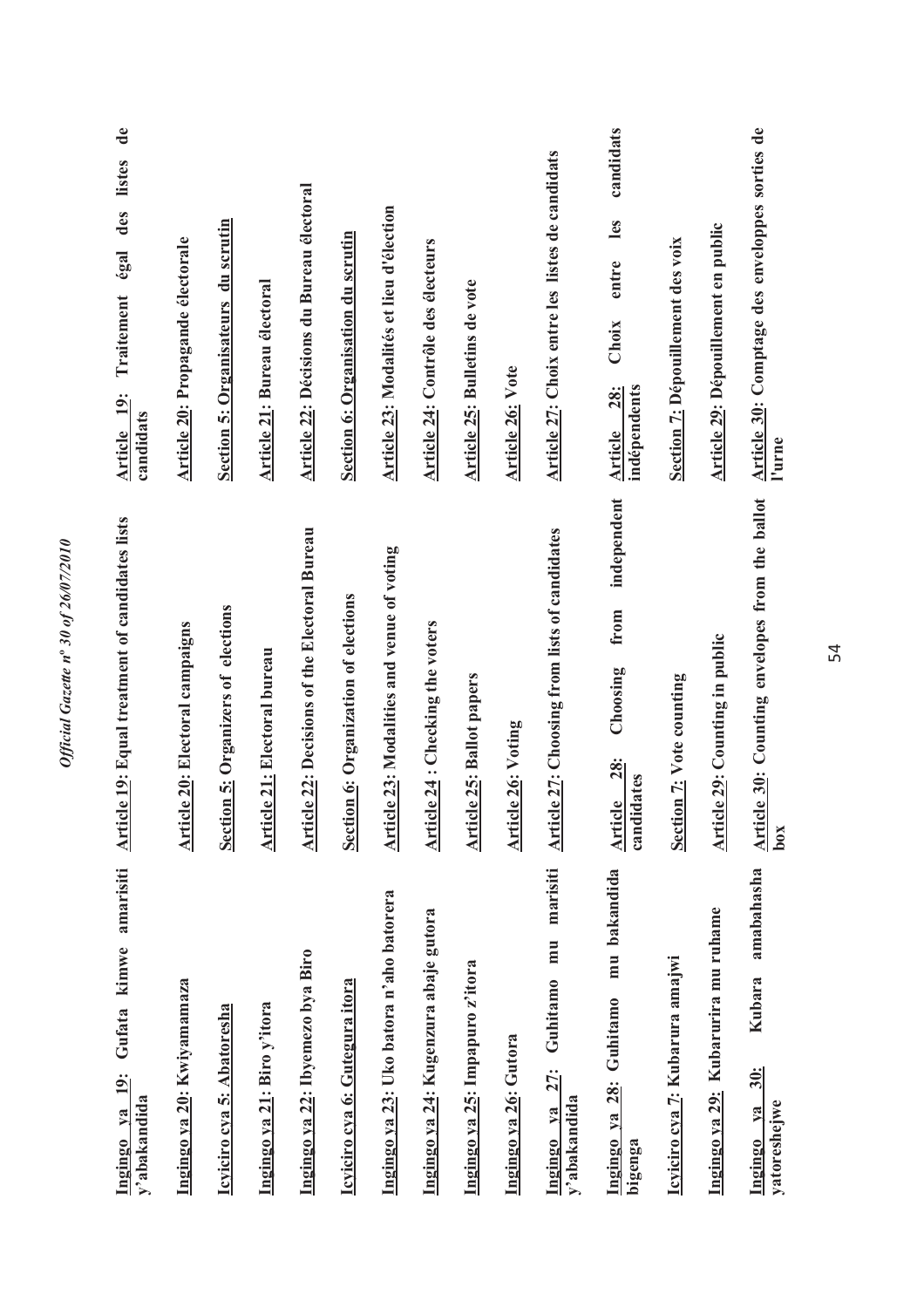| zitanditseho<br>Impapuro<br>$31$ :<br>n'iz'impfabusa<br>$1$<br>Ingingo                    | cle 31: Blank and spoilt ballots<br>Arti                                        | <b>Article 31: Bulletins blancs et nuls</b>                                               |
|-------------------------------------------------------------------------------------------|---------------------------------------------------------------------------------|-------------------------------------------------------------------------------------------|
| urupapuro<br>Ibiranga<br>$32$ :<br>rw'impfabusa<br>$1$<br>Ingingo                         | <b>Article 32: Spoilt ballot description</b>                                    | Article 32: Cas de bulletins nuls                                                         |
| 33: Umubare w'intebe zihabwa<br>Ingingo ya<br>buri risiti                                 | <b>Article 33: Allocating seats to lists of candidates</b>                      | $\mathbf{d}\mathbf{e}$<br>liste<br>par<br>sièges<br>Nombre de<br>Article 33:<br>candidats |
| Ingingo ya 34: Uko abakandida bahabwa<br>intebe                                           | Article 34: Allocating seats to candidates on lists                             | Article 34: Attribution des sièges aux candidats<br>sur liste                             |
| mu<br>Uko intebe zitangwa<br>bakandida bigenga<br>35:<br>Ingingo ya                       | seats to indipendents<br>Allocating<br>Article 35:<br>candidates                | Article 35: Attribution des sièges aux candidats<br>indépendents                          |
| isoza<br>Inyandikomvugo<br>36:<br>ya<br>amatora<br><b>Ingingo</b>                         | <b>Article 36: Ending report on elections</b>                                   | Article 36: Procès verbal des élections                                                   |
| mu<br>ibyavuye<br>Gutangaza<br>37:<br>Ingingo ya<br>matora                                | Article 37: Publication of Election results                                     | Article 37: Publication des résultats du vote                                             |
| Ingingo ya 38: Biro y'abahagarariye abakozi<br>mu kigo                                    | cle 38: Workers representatives bureau<br><u>Arti</u>                           | Article 38: Bureau de la délégation du Personnel                                          |
| Icyiciro cya 8: Ibirego bireba amatora                                                    | <b>Section 8: Election contests</b>                                             | Section 8: Contestations relatives aux élections                                          |
| ishinzwe<br>Komite<br>gukurikirana amatora<br>39:<br>$1$<br>Ingingo                       | cle 39: Elections monitoring committee<br><b>Arti</b>                           | Article 39: Comité chargé du suive des élections                                          |
| Komite<br>za<br>Inshingano<br>ishinzwe ibikorwa by'amatora<br>$\ddot{=}$<br>ya<br>Ingingo | elections<br>the<br>t<br>Attributions<br>monitoring committee<br>40:<br>Article | Article 40: Attributions du Comité chargé du<br>contrôle des élections                    |
| Ingingo ya 41: Kwakira ibirego birebana<br>n'amatora                                      | cle 41: Hearing electoral contests<br><b>Arti</b>                               | Article 41: Recueil des réclamations                                                      |

*Official Gazette n***º** *30 of 26/07/2010* 

Official Gazette nº 30 of 26/07/2010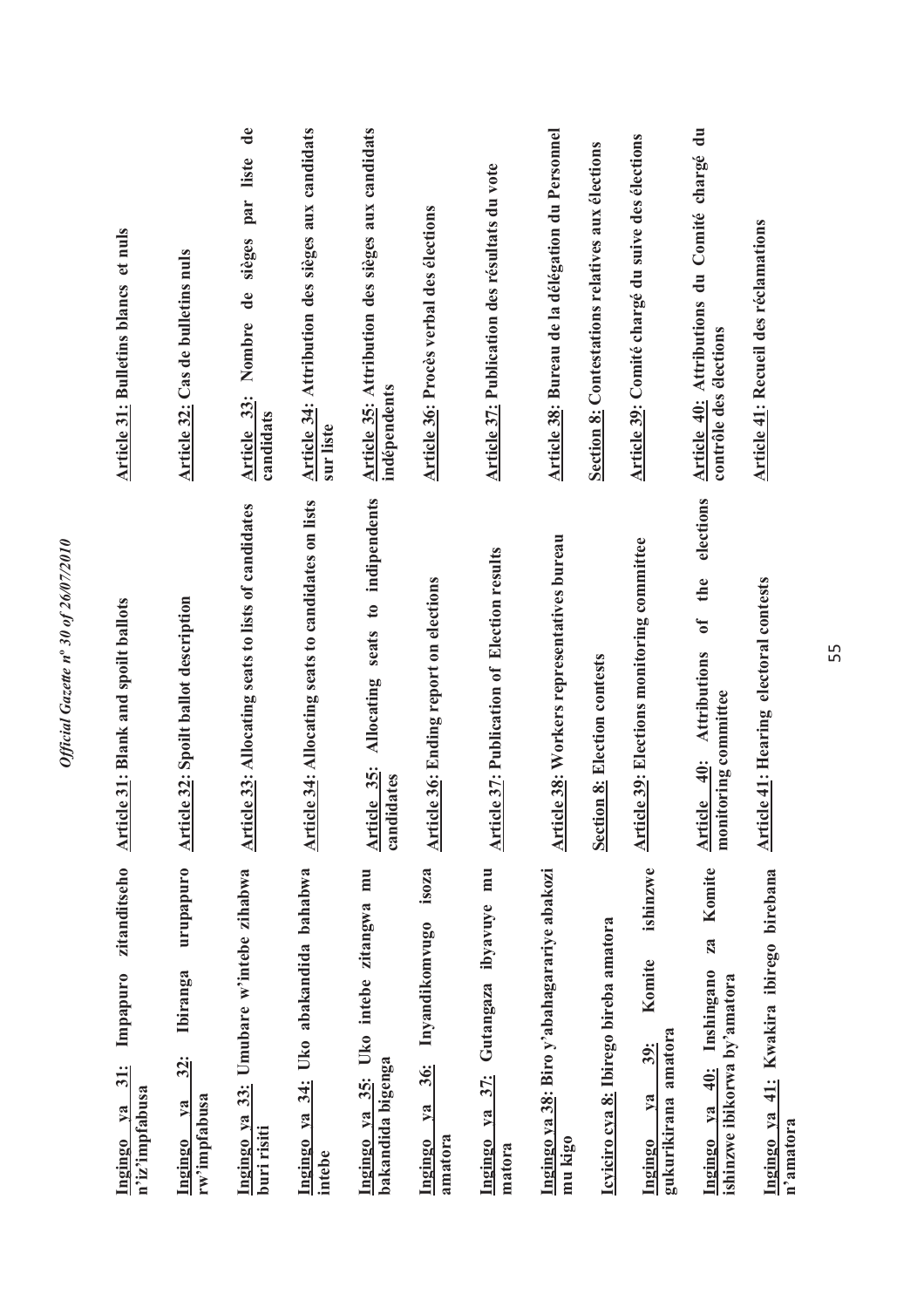| mu<br>Ingingo ya 42: Gukosora ibyavuye<br>matora                                                                       | <b>Article 42: Rectification of voting results</b>                                                                                                                             | <b>Article 42: Rectification des résultats du vote</b>                                                                                                                                  |
|------------------------------------------------------------------------------------------------------------------------|--------------------------------------------------------------------------------------------------------------------------------------------------------------------------------|-----------------------------------------------------------------------------------------------------------------------------------------------------------------------------------------|
| Ingingo ya 43: Kuregera urukiko                                                                                        | Article 43: Filing a case in court                                                                                                                                             | Article 43: Dépôt affaire au tribunal                                                                                                                                                   |
| Ingingo ya 44: Ibihano                                                                                                 | cle 44: Penalties<br><u>Arti</u>                                                                                                                                               | <b>Article 44: Pénalités</b>                                                                                                                                                            |
| <b>ITUNGANYWA</b><br>Z'INTUMWA<br>Ë<br>RY'INSHINGANO<br>WA<br>Z'ABAKOZ<br><b>UMUTWE</b>                                | THE<br><b>WORKERS'</b><br>ÖF<br><b>EXECUTION</b><br>$\overline{\bf 6}$<br>REPRESENTATIVES<br>RESPONSIBILITIES<br>Ë<br><b>CHAPITRE</b>                                          | CHAPITRE III: EXERCICE DE LA MISSION<br>DES DELEGUES DU PERSONNEL                                                                                                                       |
| Ingingo ya 45: Amasaha yo gutunganya<br>inshingano z'intumwa y'abakozi                                                 | workers<br>representatives to exercise their responsibilities<br>$\mathfrak{g}$<br>allowed<br>Time<br>Article 45:                                                              | Article 45: Temps de l'exercice de la mission des<br>délégués du personnel                                                                                                              |
| z'abakozi<br>47: Guha intumwa<br>Ingingo ya 46: Aho gukorera<br>amakuru ya ngombwa<br>Ingingo ya                       | <b>Article 47: Providing useful information</b><br>Article 46: Necessary premise                                                                                               | Article 47: Information dues aux délégués du<br>Article 46: Local de travail<br>personnel                                                                                               |
| n'umuyobozi<br>Ingingo ya 49: Kwakirwa n'umukoresha<br>48: Kwakirwa<br>$y$ a<br><b>Ingingo</b><br>w'ikigo              | Article 49: Meetings with the Company Chief<br>Article 48: Meetings with the institution head                                                                                  | chef<br>$\mathbf{d}\mathbf{e}$<br>chef<br>$\mathbf{e}$<br>$\mathbf{e}$<br>avec<br>avec<br>Rencontres<br>Rencontres<br>d'établissement<br>48:<br>49:<br><b>Article</b><br><b>Article</b> |
| Ingingo ya 50: Kwakira intumwa z'abakozi<br>Ingingo ya 51: Igitabo cyandikwamo ibibazo<br>n'abasimbura bazo icya rimwe | workers<br>and<br>complaints<br>collectively<br>representatives and their alternates<br>Recording<br>Meeting<br>$\frac{1}{2}$<br>50:<br>Executive<br>Article<br><b>Article</b> | délégués<br>đ<br>des réclamations<br>aux<br>élargie<br>Registre<br>Réunion<br>$\ddot{5}$<br><u> 50:</u><br>l'entreprise<br>suppléants<br><b>Article</b><br><b>Article</b>               |
| ry'intumwa<br>Ikurwaho<br>$\frac{52}{3}$<br>n'ibitekerezo<br>ya<br>z'abakozi<br>Ingingo                                | Article 52: Dismissal of workers representatives<br>suggestions                                                                                                                | Article 52: Résiliation de mandat du délégué du<br>suggestions<br>personnel                                                                                                             |
| UMUTWE WA IV: INGINGO ZISOZA                                                                                           | <b>CHAPTER IV: FINAL PROVISIONS</b>                                                                                                                                            | <b>CHAPITRE IV: DISPOSITIONS FINALES</b>                                                                                                                                                |
| ry'ingingo<br>Ivanwaho<br>zinyuranije n'iri teka<br>53:<br>V2<br><b>Ingingo</b>                                        | cle 53: Repealing provision<br><b>Arti</b>                                                                                                                                     | <b>Article 53: Disposition abrogatoire</b>                                                                                                                                              |
| 54: Igihe iri teka ritangira<br>Ingingo ya<br>gukurikizwa                                                              | <b>Article 54: Commencement</b>                                                                                                                                                | Article 54: Entrée en vigueur                                                                                                                                                           |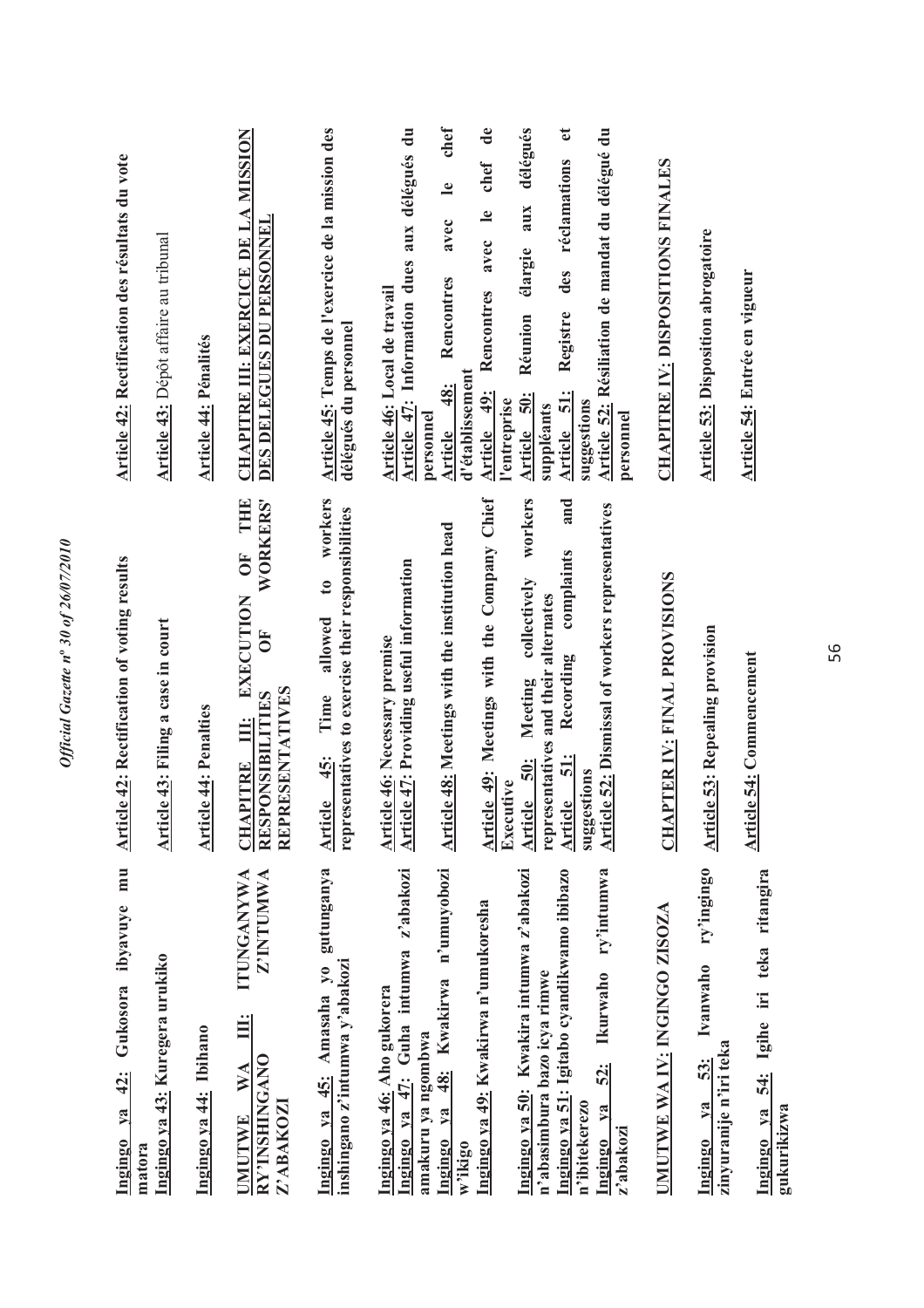| N°09 RYO<br><b>UBURYO</b><br><b>ZITORWA</b><br>N'UKO ZUZUZA INSHINGANO ZAZO<br>13/07/2010 RIGENA<br>RYA MINISITIRI<br>INTUMWA Z'ABAKOZI<br><b>KUWA</b><br><b>TTEKA</b> | ISTERIAL ORDER N°09 OF 13/07/2010<br>WORKERS<br>AND FULFILLMENT<br>MODALITIES OF<br>THIE<br>REPRESENTATIVES<br><b>OF THEIR DUTIES</b><br>DETERMINING<br>ELECTING<br>MINI | ARRETE MINISTERIEL N°09 DU 13/07/2010<br>MODALITES<br>DES DELEGUES DU<br>ET LES CONDITIONS<br>D'EXERCICE DE LEUR MISSION<br>LES<br>DETERMINANT<br><b>D'ELECTION</b><br>PERSONNEL |
|------------------------------------------------------------------------------------------------------------------------------------------------------------------------|--------------------------------------------------------------------------------------------------------------------------------------------------------------------------|----------------------------------------------------------------------------------------------------------------------------------------------------------------------------------|
| Minisitiri w'Abakozi ba Leta n'Umurimo,                                                                                                                                | The Minister of Public service and Labour,                                                                                                                               | Le Ministre de la Fonction Publique et du<br>Travail,                                                                                                                            |
| Ashingiye ku Itegeko Nshinga rya Repubulika<br>nk'uko ryavuguruwe kugeza ubu, cyane cyane<br>y'u Rwanda ryo kuwa 04 Kamena 2003,<br>mu ngingo yaryo ya 121 n'iya 201;  | Pursuant to the Constitution of the Republic of<br>Rwanda of 04 June 2003 as amended to date,<br>especially in Articles 121 and 201;                                     | Vu la Constitution de la République du Rwanda du<br>ce jour,<br>spécialement en ses Articles 121 et 201;<br>04 juin 2003 telle que révisée à                                     |
| Ashingiye ku Itegeko n° 13/2009 ryo kuwa<br>27/05/2009 rigenga umurimo mu Rwanda,<br>cyane cyane mu ngingo yaryo ya 162;                                               | regulating labour in Rwanda, especially in Article<br>Pursuant to Law n° 13/2009 of 27/05/2009<br>162;                                                                   | 13/2009 du 27/05/2009 portant<br>Rwanda,<br>au<br>du Travail<br>spécialement en son article 162;<br>$Vu$ la Loi $n^o$<br>réglementation                                          |
| Inama y'Abaminisitiri yo kuwa 29/01/2010,<br>imaze kubisuzuma no kubyemeza;                                                                                            | consideration and approval by the Cabinet, in<br>its session of $29/01/2010$ ;<br>After                                                                                  | Conseil des<br>Ministres, en sa séance du 29/01/2010;<br>Après examen et adoption par le                                                                                         |
| <b>ATEGETSE:</b>                                                                                                                                                       | <b>EBY ORDERS:</b><br><b>HERI</b>                                                                                                                                        | <b>ARRETE:</b>                                                                                                                                                                   |
| <b>INGINGO</b><br><b>MBERE:</b><br>WA<br><b>UMUTWE</b><br><b>RUSANGE</b>                                                                                               | <b>CHAPITER ONE: GENERAL PROVISIONS</b>                                                                                                                                  | <b>DISPOSITIONS</b><br><b>CHAPITRE PREMIER:</b><br><b>GENERALES</b>                                                                                                              |
| Ingingo ya mbere: Icyo iri teka rigamije                                                                                                                               | <b>Article One: Purpose of this Order</b>                                                                                                                                | Article premier: Objet du présent arrêté                                                                                                                                         |
| Iri teka rigena uburyo intumwa z'abakozi<br>zitorwa n'uko zuzuza inshingano zazo.                                                                                      | This Order determines the modalities of electing<br>workers representatives and condition of execution<br>of their mission.                                              | modalités<br>d'élection des délégués du personnel et les<br>Le présent arrêté détermine les<br>conditions d'exercice de leur mission.                                            |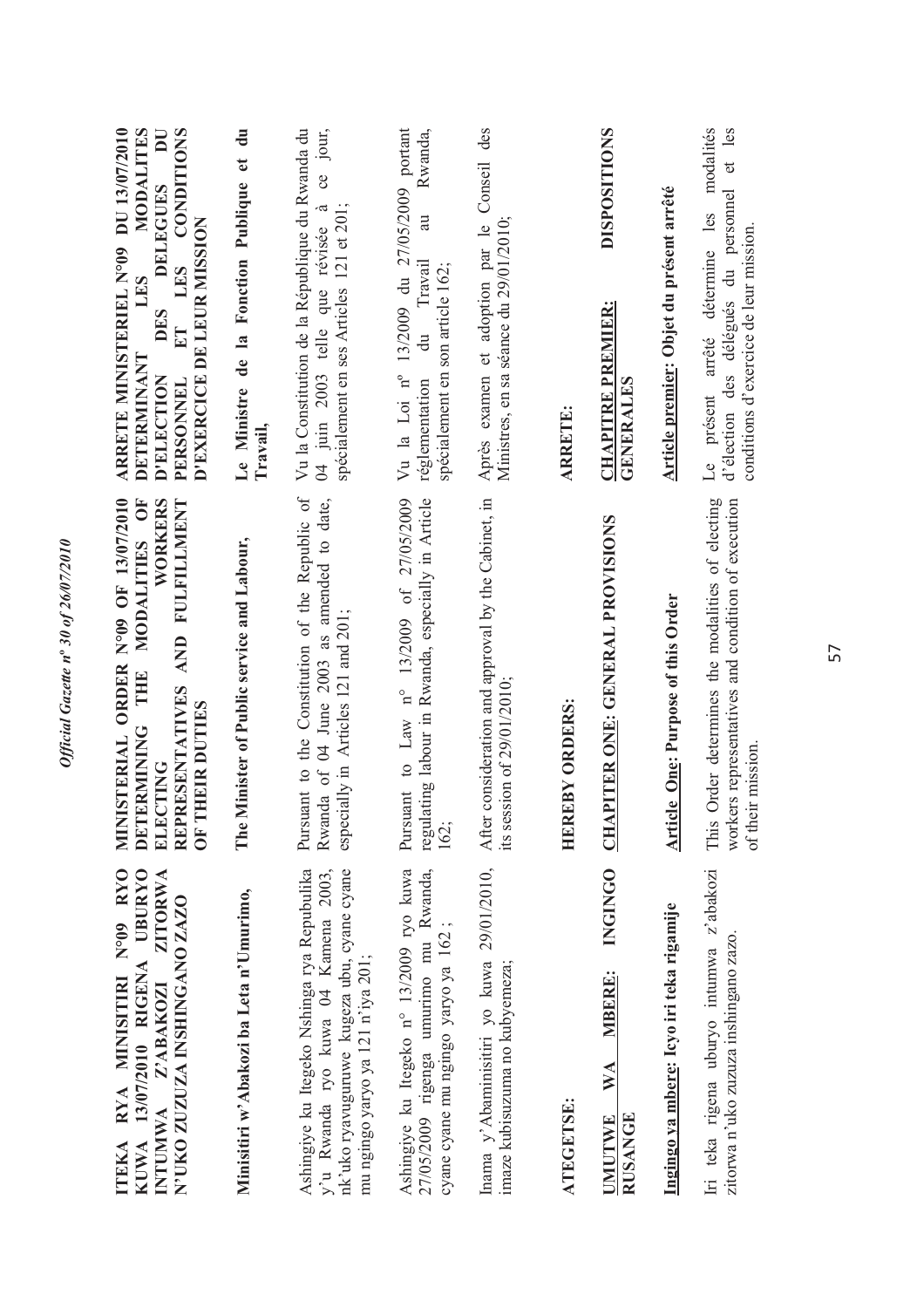| Ingingo ya 2: Ibigo birebwa n'iri teka                                                                                                                                                                                                                                                                                                                                                                       | <b>Article 2: Concerned institutions</b>                                                                                                                                                                                                                                                                                                                                                                           | $\mathbf{e}$<br>par<br>Article 2: Etablissements concernés<br>présent arrêté                                                                                                                                                                                                                                                                                                                                                                         |
|--------------------------------------------------------------------------------------------------------------------------------------------------------------------------------------------------------------------------------------------------------------------------------------------------------------------------------------------------------------------------------------------------------------|--------------------------------------------------------------------------------------------------------------------------------------------------------------------------------------------------------------------------------------------------------------------------------------------------------------------------------------------------------------------------------------------------------------------|------------------------------------------------------------------------------------------------------------------------------------------------------------------------------------------------------------------------------------------------------------------------------------------------------------------------------------------------------------------------------------------------------------------------------------------------------|
| Ingingo zose z'iri teka zubahirizwa mu bigo<br>byose bigengwa n'itegeko rigenga umurimo<br>mu Rwanda.                                                                                                                                                                                                                                                                                                        | institutions governed by the Law regulating labour<br>provisions of this Order shall apply to all<br>in Rwanda.<br>The $\mathbf{r}$                                                                                                                                                                                                                                                                                | à tous les établissements régis par la loi portant<br>Les dispositions du présent arrêté sont applicables<br>réglementation du travail au Rwanda.                                                                                                                                                                                                                                                                                                    |
| z'abakozi<br>Intumwa<br>$\ddot{\bm{x}}$<br>n'abasimbura bazo<br>ya<br>Ingingo                                                                                                                                                                                                                                                                                                                                | Article 3: Substantive representatives and their<br>rates<br>altern                                                                                                                                                                                                                                                                                                                                                | Article 3: Délégués et délégués suppléants                                                                                                                                                                                                                                                                                                                                                                                                           |
| Intumwa z'abakozi zitorwa mu bakozi bo mu<br>kigo bakoreramo. Buri ntumwa y'abakozi igira<br>yirukanywe, ihinduriwe ikigo, yimuriwe mu<br>igiye mu kiruhuko cy'izabukuru n'iyo<br>umusimbura utorwa mu buryo bumwe nkayo,<br>akayisimbura iyo ifite impamvu yemewe<br>rundi rwego rw'akazi, isheshe amasezerano,<br>idatuma iza ku kazi, iyo ipfuye, yeguye,<br>itacyujuje ibyashingiweho kugira ngo itorwe. | Workers representatives shall be elected from<br>will replace him/her in case of excusable<br>absence, death, resignation, dismissal and transfer<br>an alternate elected in the same conditions<br>the institution, change of professional<br>category, termination of contract, retirement and<br>workers of the institution. Each representative shall<br>loss of eligibility.<br>that $\nabla$<br>from<br>have | Les délégués du personnel sont élus parmi les<br>catégorie<br>travailleurs de l'établissement. Chaque délégué a<br>un suppléant élu dans les mêmes conditions, qui le<br>remplace en cas d'absence motivée, de décès, de<br>démission, de révocation, de mutation d'un<br>professionnelle, de résiliation du contrat de travail,<br>de retraite et de perte des conditions requises pour<br>ප්<br>ප<br>changement<br>établissement,<br>l'éligibilité |
| Ingingo ya 4: Manda y'intumwa z'abakozi                                                                                                                                                                                                                                                                                                                                                                      | workers<br>ð<br>office<br>$\mathfrak{b}$<br>Term<br>representatives<br>$\ddot{ }$<br><b>Article</b>                                                                                                                                                                                                                                                                                                                | Article 4: Mandat des délégués du personnel                                                                                                                                                                                                                                                                                                                                                                                                          |
| Intumwa z'abakozi zitorerwa igihe cy'imyaka<br>itatu (3). Abarangije manda bashobora kwitoza<br>kuri buri manda ikurikira.                                                                                                                                                                                                                                                                                   | Workers representatives shall be elected for a three<br>(3) years renewable mandate.                                                                                                                                                                                                                                                                                                                               | $\mathbb{H}$<br>sont élus pour<br>Les délégués du personnel<br>mandat de 3 ans renouvelable.                                                                                                                                                                                                                                                                                                                                                         |
| <b>IMUTWE WA II: ITORA RY'INTUMWA</b><br>Z'ABAKOZI                                                                                                                                                                                                                                                                                                                                                           | WORKERS<br>UF <sub>1</sub><br>CHAPTER II: ELECTION<br>REPRESENTATIVES                                                                                                                                                                                                                                                                                                                                              | CHAPITRE II: ELECTION DES DELEGUES<br>DU PERSONNEL                                                                                                                                                                                                                                                                                                                                                                                                   |
| Icyiciro cya mbere: Umubare w'intumwa<br>z'abakozi                                                                                                                                                                                                                                                                                                                                                           | workers<br>ð<br>Number<br>One:<br>representatives<br><b>Section</b>                                                                                                                                                                                                                                                                                                                                                | $\ddot{=}$<br>Section première: Nombre des délégués<br>personnel                                                                                                                                                                                                                                                                                                                                                                                     |
|                                                                                                                                                                                                                                                                                                                                                                                                              |                                                                                                                                                                                                                                                                                                                                                                                                                    |                                                                                                                                                                                                                                                                                                                                                                                                                                                      |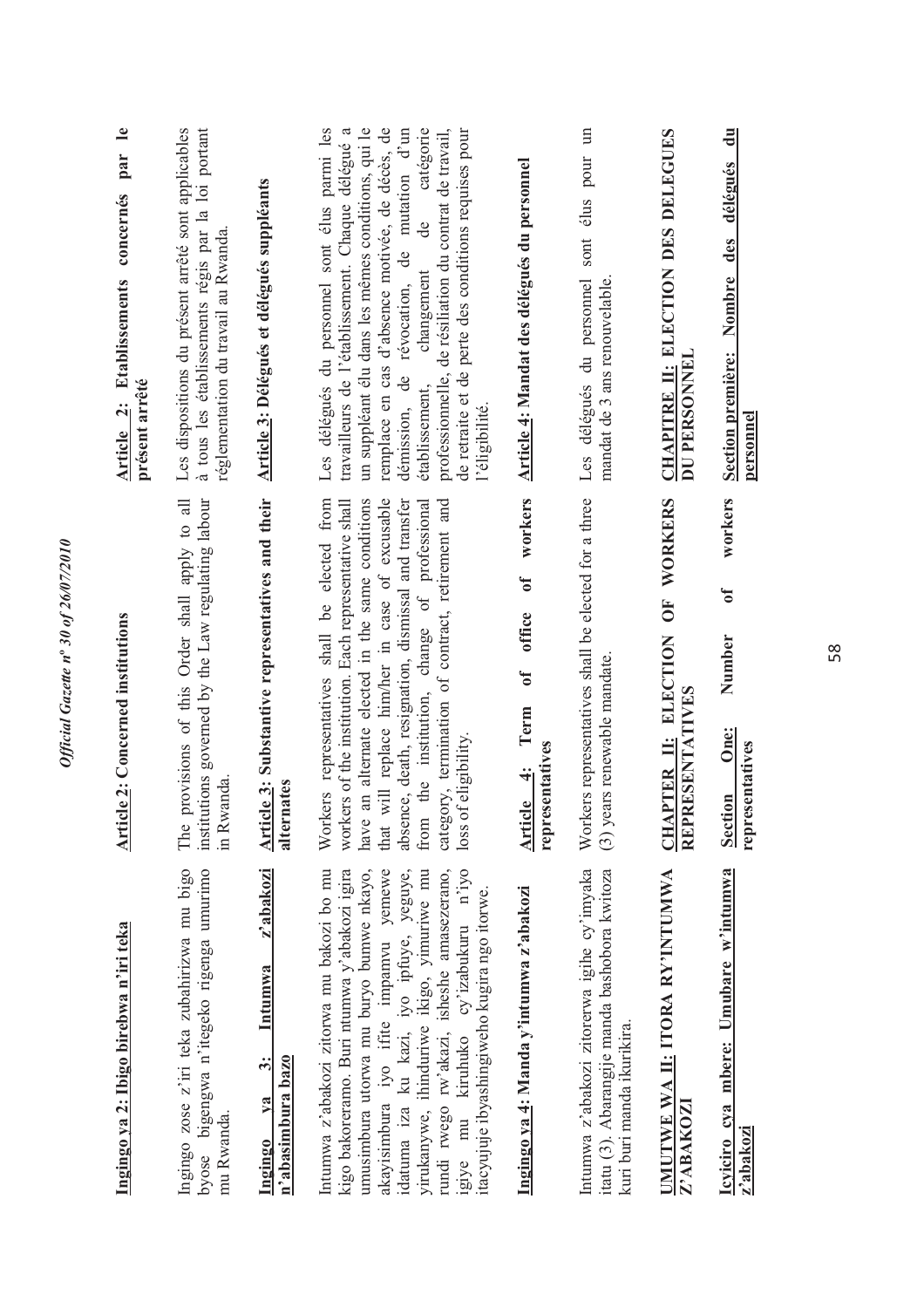| Ingingo ya 5 Umubare w'intumwa z'abakozi<br>n'uw'abasimbura bazo                                                                                                                                                                      | Article 5: Number of workers representatives<br>alternates<br>and a                                                                                                                                                                                                        | $\mathbf{e}$<br>Article 5: Nombre des délégués titulaires<br>leurs suppléants                                                                                                                                                                                                 |
|---------------------------------------------------------------------------------------------------------------------------------------------------------------------------------------------------------------------------------------|----------------------------------------------------------------------------------------------------------------------------------------------------------------------------------------------------------------------------------------------------------------------------|-------------------------------------------------------------------------------------------------------------------------------------------------------------------------------------------------------------------------------------------------------------------------------|
| Uubare w'intumwa z'abakozi ugenwa ku buryo<br>bukurikira hakurikijwe uko abakozi bari mu<br>kigo:                                                                                                                                     | number of workers representatives shall be<br>determined according to the number of employees<br>in the institution as follows:<br>The                                                                                                                                     | Le nombre des délégués est déterminé en fonction<br>de l'effectif des salariés et s'établit comme suit                                                                                                                                                                        |
| 1° ku bakozi bari munsi cyangwa bagera<br>kuva ku bakozi 31 kugeza ku bakozi<br>kuri 30: intumwa 1 n'umusimbura 1;<br>50: intumwa 2 n'abasimbura 2;<br>$\frac{1}{2}$                                                                  | $\mathbf{C}$<br>substantive representative and 2 alternates;<br>substantive representative and 1 alternate;<br>from 31 employees to 50 employees:<br>employees:<br>equal to 30<br>$\overline{0}$<br>less<br>O<br>$\sim$                                                    | délégué<br>délégués<br>nombre de travailleurs inférieur ou égal à<br>travailleurs: 2<br>et 1<br>50<br>30: 1 délégué titulaire<br>đ<br>à<br>titulaires<br>de 31 travailleurs<br>suppléants<br>suppléant;<br>délégués<br>$\frac{0}{1}$<br>$\overline{C}$                        |
| kuva ku bakozi 51 kugeza ku bakozi<br>100: intumwa 3 n'abasimbura 3;<br>$3^\circ$                                                                                                                                                     | from 51 employees to 100 employees: 3<br>substantive representative and 3 alternates;<br>$\omega$                                                                                                                                                                          | délégués<br>$\omega$<br>travailleurs:<br>3<br>100<br>đ<br>à<br>titulaires<br>de 51 travailleurs<br>suppléants:<br>délégués<br>$3^{\circ}$                                                                                                                                     |
| 4° kuva ku bakozi 101 kugeza ku bakozi<br>250: intumwa 4 n'abasimbura 4;                                                                                                                                                              | from 101 employees to 250 employees : 4<br>substantive representative and 4 alternates;<br>O                                                                                                                                                                               | délégués<br>travailleurs: 4<br>4<br>250<br>$\sigma$<br>.ದ<br>titulaires<br>de 101 travailleurs<br>suppléants<br>délégués<br>$\frac{1}{2}$                                                                                                                                     |
| kuva ku bakozi 251 kugeza ku bakozi<br>500: intumwa 5 n'abasimbura 5;<br>$\mathcal{S}^{\circ}$                                                                                                                                        | from 251 employees to 500 employees: 5<br>substantive representative and 5 alternates;<br>∽                                                                                                                                                                                | délégués<br>500 travailleurs: 5<br>$\overline{5}$<br>đ<br>à<br>titulaires<br>de 251 travailleurs<br>suppléants.<br>délégués<br>$\tilde{5}^{\circ}$                                                                                                                            |
| gice<br>kuva ku bakozi 500: intumwa 1<br>buri<br>cy'abakozi 500 biyongera<br>n'umusimbura 1 kuri<br>್ರೆ                                                                                                                               | more than 500 employees: 1 substantive<br>representative and 1 alternate for every 500<br>additional employees.                                                                                                                                                            | délégué<br>titulaire et 1 délégué suppléant par tranche<br>supplémentaire de 500 travailleurs<br>500 travailleurs: 1<br>au delà de<br>$\delta^{\circ}$                                                                                                                        |
| Ingingo ya 6: Uko abakozi bari mu kigo<br>babarwa                                                                                                                                                                                     | Article 6: Counting wage-earning employees                                                                                                                                                                                                                                 | $\mathbf{d}\mathbf{e}$<br>travailleurs<br>des<br>Comptage<br>l'établissement<br>Article 6:                                                                                                                                                                                    |
| y'iri teka ugizwe n'abakozi bafitanye n'ikigo<br>byibura<br>Umubare w'abakozi bavugwa mu ngingo ya 5<br>amasezerano y'akazi y'igihe kizwi cyangwa<br>abakozi<br>nyakabyizi n'ab'igihe gito babarirwa<br>kitazwi. Kuri abo hiyongeraho | The number of staff referred to in Article 5 of this<br>Order shall mean those employees working under a<br>fixed term or indefinite contract. To these will be<br>added daily and temporary workers having worked<br>for at least six (6) months during the calendar year | L'effectif des travailleurs déterminés dans l'article<br>5 du présent arrêté est celui des travailleurs liés par<br>travailleurs s'ajoutent les travailleurs<br>journaliers et temporaires comportant au moins six<br>un contrat à durée déterminée ou indéterminée. A<br>ces |

Official Gazette nº 30 of 26/07/2010 *Official Gazette n***º** *30 of 26/07/2010*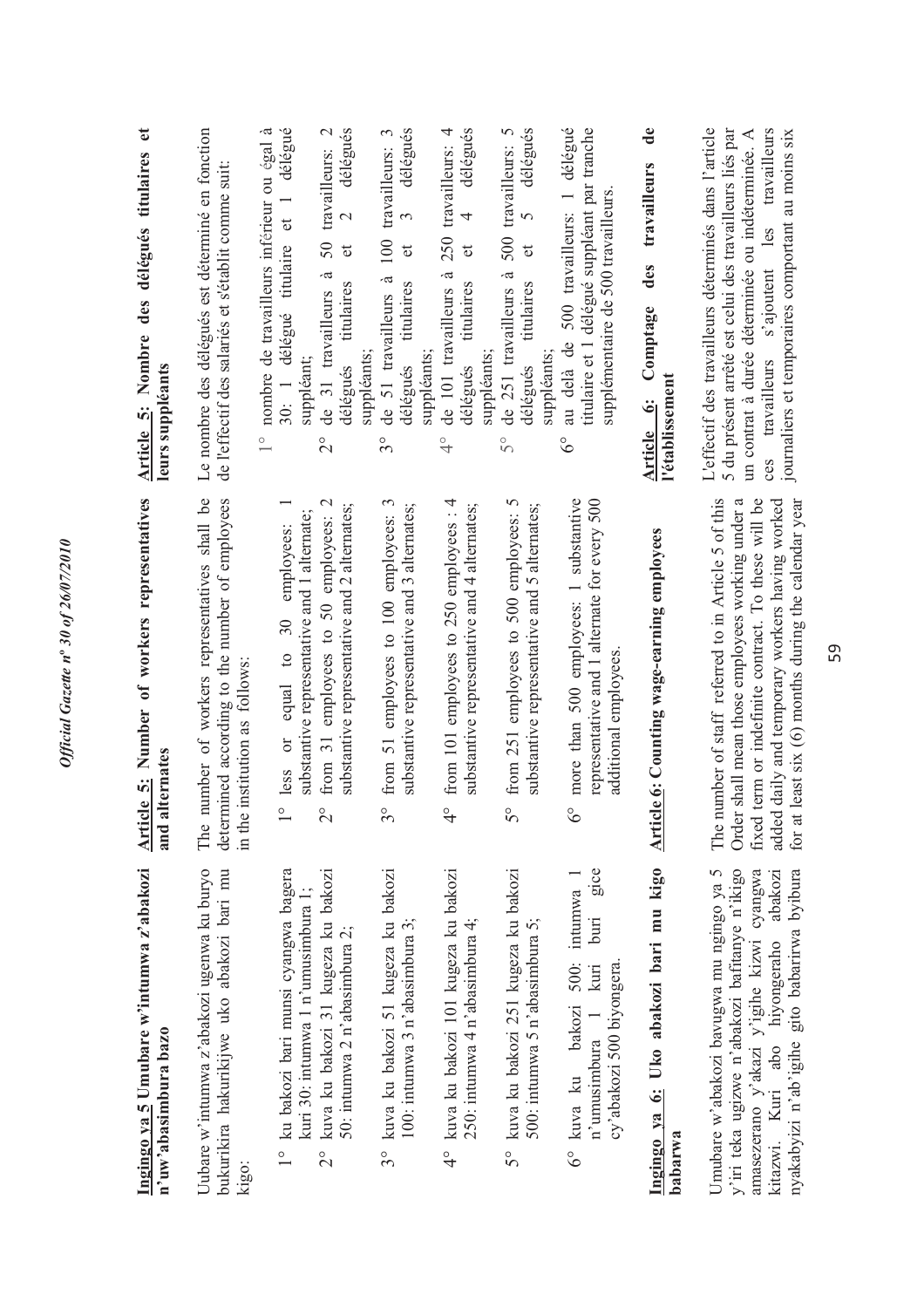| amezi atandatu (6) mu gihe cy' umwaka<br>ubanziriza amatora.                                                                                     | preceding the elections.                                                                                                                                               | (6) mois de service au cours de l'année calendaire<br>élections.<br>les<br>précédant                                                                                                                                                         |
|--------------------------------------------------------------------------------------------------------------------------------------------------|------------------------------------------------------------------------------------------------------------------------------------------------------------------------|----------------------------------------------------------------------------------------------------------------------------------------------------------------------------------------------------------------------------------------------|
| Umuyobozi w'ikigo n'umwungirije, iyo ahari,<br>ntibabarirwa muri abo bakozi.                                                                     | head of the institution and his/her assistant,<br>where applicable, are not included in this category.<br>The                                                          | Le chef d'établissement et, éventuellement, son<br>adjoint, ne sont pas inclus dans cet effectif.                                                                                                                                            |
| Icyiciro cya 3: Inteko itora                                                                                                                     | Section 3: Electoral college                                                                                                                                           | Section 3: Collège électoral                                                                                                                                                                                                                 |
| Ingingo ya 7: Inteko zitora                                                                                                                      | <b>Article 7: Electoral colleges</b>                                                                                                                                   | <b>Article 7: Collèges électoraux</b>                                                                                                                                                                                                        |
| Intumwa z'abakozi zitorwa n'inteko zikurikira:                                                                                                   | Workers representatives shall be elected by the<br>following colleges:                                                                                                 | Les délégués du personnel sont élus par les<br>collèges suivants:                                                                                                                                                                            |
| 1° inteko igizwe n'abanyamyuga n'abo<br>bakuru<br>n'abakozi<br>igizwe<br>n'abatekinisiye;<br>mu biro;<br>inteko<br>$\frac{1}{2}$                 | technician's<br>manual and non manual workers college;<br>and<br>management<br>college<br>senior<br>$\frac{0}{1}$<br>$\overline{C}$                                    | 2° le collège des cadres supérieurs et des<br>1° le collège des ouvriers et des employés;<br>techniciens                                                                                                                                     |
| Cyakora, iyo mu kigo hari abakozi bose hamwe<br>batarenze mirongo itatu (30), hakorwa inteko<br>imwe igizwe b'abakozi bose.                      | employees in total, there shall be a unique<br>However, if the institution is employing less than<br>college for all categories of staff<br>$\frac{30}{5}$             | Cependant, lorsque l'établissement ne compte pas<br>plus de 30 travailleurs, il est formé un seul collège<br>composé de tous les travailleurs de l'établissement.                                                                            |
| Inteko iba imwe na none iyo hari icyiciro mu<br>yihariye<br>kitabarirwamo abakozi barenze batanu (5).<br>inteko<br>kugira<br>byagombye           | ದ<br>$\sim$<br>There shall be also a unique college when<br>category of staff do not comprise more than<br>people.                                                     | composer un collège spécifique ne compte pas plus<br>Lorsque l'une des catégories de travailleurs devant<br>de 5 travailleurs, il est également formé un seul<br>collège.                                                                    |
| Umubare w'inteko n'abazigize bishobora<br>guhindurwa n'amasezerano rusange agizwe<br>y'abakozi<br>y'amashyirahamwe<br>n'ay'abakoresha.<br>hagati | The number and composition of electoral colleges<br>may be modified by collective agreements between<br>protessional<br>employees<br>and<br>organizations<br>employers | collèges<br>les<br>les<br>organisations professionnelles d'employeurs et de<br>par<br>entre<br>composition des<br>modifiés<br>passées<br>être<br>collectives<br>peuvent<br>$et$ la<br>Le nombre<br>conventions<br>travailleurs<br>électoraux |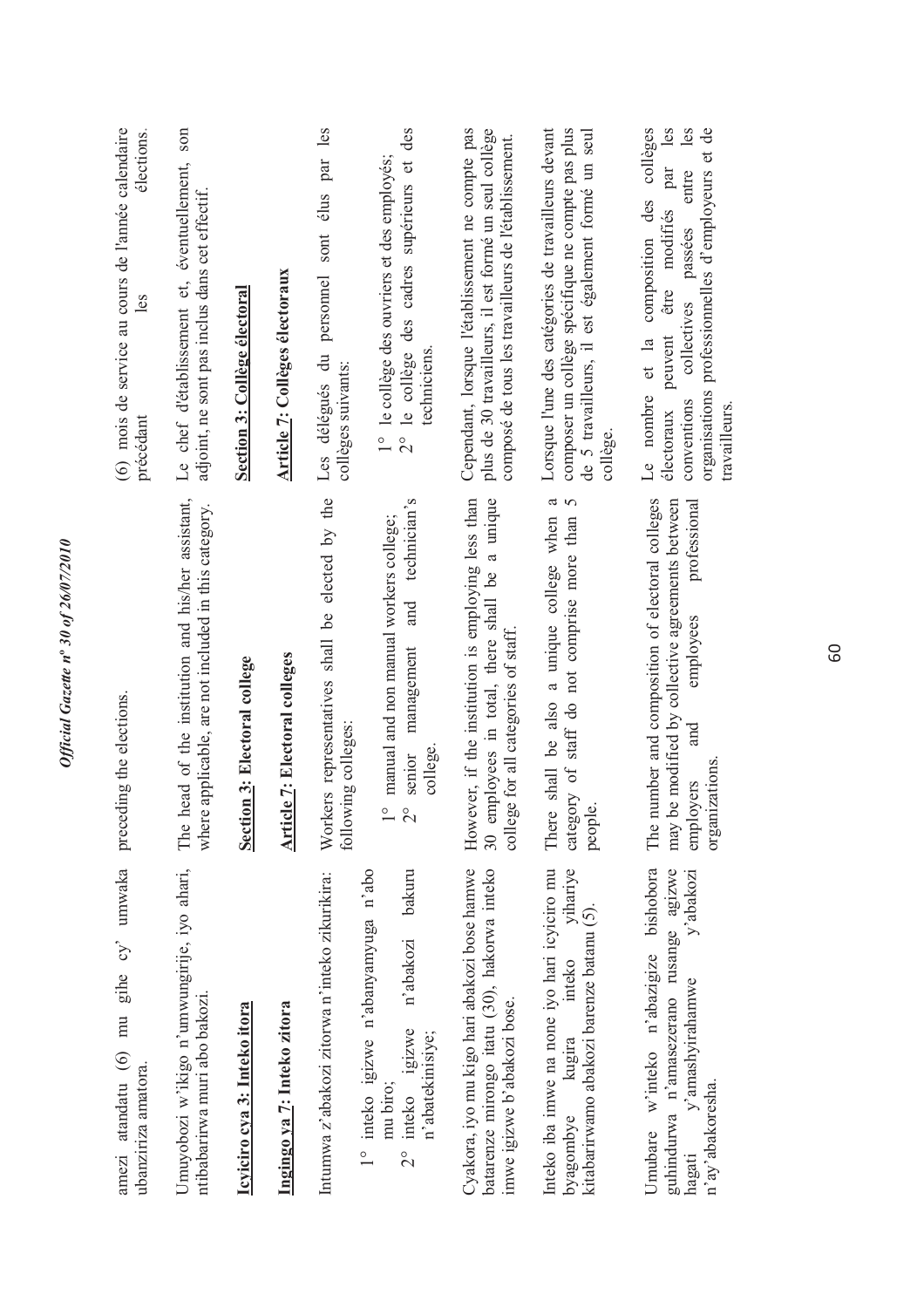| Ingingo ya 8: Intebe zigenerwa buri nteko                                                                                                                                                                                                 | Distribution of seats per electoral<br>Article 8:<br>college                                                                                                                                                                                                     | Article 8: Répartition des sièges par collège                                                                                                                                                                                                                                                     |
|-------------------------------------------------------------------------------------------------------------------------------------------------------------------------------------------------------------------------------------------|------------------------------------------------------------------------------------------------------------------------------------------------------------------------------------------------------------------------------------------------------------------|---------------------------------------------------------------------------------------------------------------------------------------------------------------------------------------------------------------------------------------------------------------------------------------------------|
| Nteko<br>icyo kigo. Iyo nta bwumvikane bubaye, ikibazo<br>gikemurwa n'umugenzuzi w'umurimo wo muri<br>w'ikigo<br>n'amashyirahamwe y'abakozi yiganje muri<br>mu<br>n'umuyobozi<br>ry'intebe<br>ryumvikanwaho<br>saranganywa<br>ako karere. | The distribution of seats per electoral college shall<br>be agreed upon by the manager and the most<br>organization. Failing that, the issue will be settled<br>professional<br>by the competent labour inspector of that place.<br>employees'<br>representative | La répartition des sièges par collège électoral fait<br>et les organisations professionnelles de travailleurs<br>les plus représentatives. A défaut de cet accord, la<br>question est tranchée par l'inspecteur du travail du<br>l'objet d'un accord entre le chef de l'établissement<br>ressort. |
| Icyiciro cya3: Kwemererwa gutora                                                                                                                                                                                                          | Section 3: Eligibility to elect                                                                                                                                                                                                                                  | <b>Section 3: Admission aux élections</b>                                                                                                                                                                                                                                                         |
| Ingingo ya 9: Abemererwa gutora                                                                                                                                                                                                           | cle 9: Requirements for voters<br><u>Arti</u>                                                                                                                                                                                                                    | <b>Article 9: Conditions pour être électeur</b>                                                                                                                                                                                                                                                   |
| Abemerewe gutora ni abakozi bujuje nibura<br>imyaka cumi n'umunani (18) y'amavuko,<br>bamaze nibura amezi atandatu (6) bakora mu<br>kigo mbere y'umunsi w'itora.                                                                          | employees shall be entitled to vote provided<br>that they are atleast eighteen (18) years old, with at<br>six (6) months of employment before polling<br>least<br>day.<br>All                                                                                    | Sont électeurs les travailleurs âgés d'au moins de<br>dix-huit (18) ans accomplis, comportant au moins<br>six (6) mois de service avant le jour des élections.                                                                                                                                    |
| Nta wemererewe gutora atanditse ku irisiti<br>y'itora.                                                                                                                                                                                    | employee shall be allowed to vote unless<br>his/her name appears on the voters' register<br>$\frac{1}{2}$                                                                                                                                                        | élections s'il<br>Aucun travailleur n'est admis aux<br>n'est pas inscrit sur la liste électorale.                                                                                                                                                                                                 |
| Buri nteko itora ikorerwa irisiti y'itora yayo n'<br>ubuyobozi bw'ikigo.                                                                                                                                                                  | Each electoral college shall have a list of voters<br>blished by the management of the institution.<br>estal                                                                                                                                                     | Chaque collège électoral fait l'objet d'une liste<br>$\rm{d}e$<br>direction<br>$\mathbb{E}$<br>par<br>établie<br>l'établissement.<br>électorale                                                                                                                                                   |
| Ingingo ya 10: Gushyira ku irisiti y'itora<br>abadakwije uburambe busabwa                                                                                                                                                                 | seniority<br>the<br>$\mathfrak{g}$<br>Exceptions<br>Article 10:<br>requirement                                                                                                                                                                                   | condition<br>$\mathbf{a}$<br>à<br>Exceptions<br>Article 10:<br>d'ancienneté                                                                                                                                                                                                                       |
| Abanje kubyemeranywaho, amashyirahamwe<br>y'abakozi n'abakoresha ashobora kwemeza ko<br>hatitabwa ku burambe ku kazi buvugwa mu<br>ngingo ya 9 y'iri teka iyo:                                                                            | employees organizations, it may be decided that<br>and<br>seniority<br>employers<br>account should not be taken of the<br>stipulated under Article 9 of this Order:<br>Upon agreement between the                                                                | Par un accord, des organisations de travailleurs et<br>d'employeurs peuvent convenir de ne pas tenir en<br>considération l'ancienneté prévue à l'article 9 du<br>présent arrêté                                                                                                                   |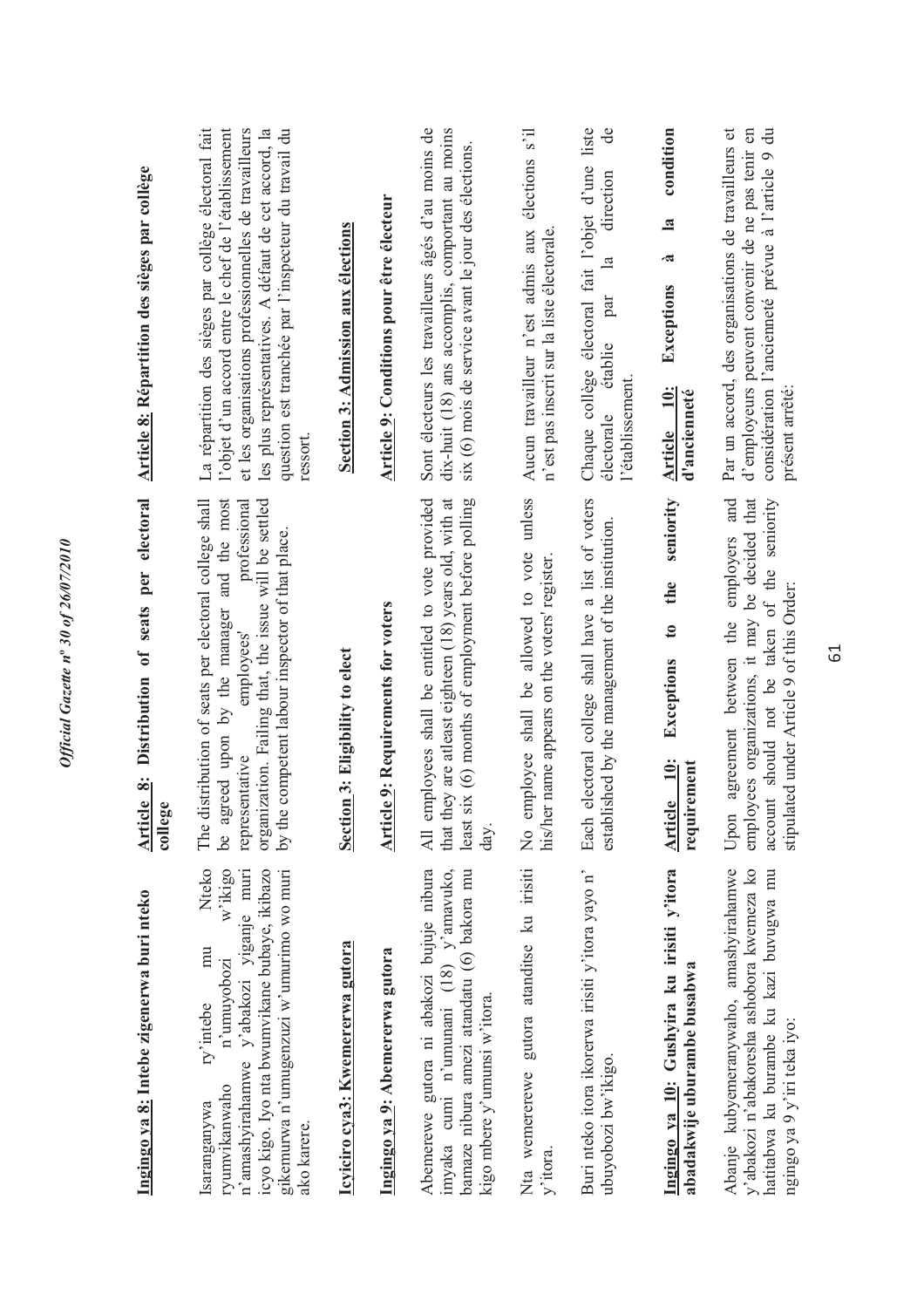| bigaragara ko kwibanda ku ngingo<br>y'uburambe ku kazi byatuma umubare<br>w'abakozi ugabanukaho kimwe cya<br>kane mu kugena abari butore;<br>$\frac{0}{1}$                                        | have the effect of reducing by a quarter of<br>if the application of that condition may<br>the number of voters;<br>$\circ$                                                                                                                                                     | avoir pour effet de<br>réduire au moins d'un quart le nombre<br>lorsque l'application stricte de la condition<br>d'ancienneté peut<br>d'électeurs<br>$\frac{1}{1}$                                                                                                      |
|---------------------------------------------------------------------------------------------------------------------------------------------------------------------------------------------------|---------------------------------------------------------------------------------------------------------------------------------------------------------------------------------------------------------------------------------------------------------------------------------|-------------------------------------------------------------------------------------------------------------------------------------------------------------------------------------------------------------------------------------------------------------------------|
| abakozi<br>havutse ikigo gishya gifite<br>bifuza kugira abahagarariye.<br>$\frac{1}{2}$                                                                                                           | in case of newly opened enterprise the staff<br>of which wish to have representatives.<br>$\overset{\circ}{\sim}$                                                                                                                                                               | nouvelle<br>entreprise dont le personnel désire avoir<br>d'une<br>des délégués du personnel<br>d'ouverture<br>cas<br>en<br>$\overline{C}$                                                                                                                               |
| Ingingo ya 11: Gushyikiriza amarisiti y'itora<br>Komite ishinzwe ibikorwa by'amatora                                                                                                              | Article 11: Transmission of electoral lists to the<br>committee in charge of elections                                                                                                                                                                                          | Article 11: Transmission des listes électorales au<br>Comité chargé du contrôle des élections                                                                                                                                                                           |
| Amarisiti y'itora ashyikirizwa Komite ishinzwe<br>ngingo ya 39 y'iri teka hasigaye nibura iminsi<br>gukurikirana ibikorwa by'amatora ivugwa mu<br>cumi n'itanu $(15)$ ngo itora ribe.             | monitoring committee provided for under Article<br>39 of this Order at least fifteen (15) days before the<br>to the election<br>Voters list shall be handed<br>elections                                                                                                        | du présent arrêté au moins quinze (15) jours avant<br>Les listes électorales sont transmises au comité<br>chargé du contrôle des élections prévu à l'article 39<br>la tenue des élections.                                                                              |
| amarisiti y'itora ntakuka kandi igategeka ko<br>Iyo komite yakira itakamba ryose, yemeza<br>amanikwa ahabigenewe mu kigo.                                                                         | approve<br>definitively voter's lists and order their display on<br>committee shall hear all claims,<br>the institution's notice board<br>This                                                                                                                                  | Ce comité reçoit toute réclamation, adopte les listes<br>électorales définitives et ordonne leur affichage au<br>tableau d'affichage de l'établissement.                                                                                                                |
| Ku munsi w'itora, buri mukozi wujuje<br>ibyangombwa byo gutora ubuze izina rye ku<br>irisiti y'itora y'inteko abarirwamo ashobora<br>amatora kumwandika<br>gusaba abashinzwe<br>kugira ngo atore. | On polling day, any employee who fulfils all the<br>voters conditions and whose name does not appear<br>the members of the electoral committee to register<br>on the list of his/her electoral college may request<br>him/her in order to enable him/her to cast their<br>vote. | électoral peut demander aux membres du comité<br>Au jour de l'élection, tout travailleur qui remplit<br>toutes les conditions pour être électeur et dont le<br>nom ne figure pas sur la liste de son collège<br>électoral de l'inscrire afin de lui permettre de voter. |
| Icyiciro cya 4: Kwemererwa gutorwa                                                                                                                                                                | <b>Section 4: Eligibility</b>                                                                                                                                                                                                                                                   | Section 4: Eligibilité                                                                                                                                                                                                                                                  |
| Ingingo ya 12: Abemererwa gutorwa                                                                                                                                                                 | Article 12: Eligible candidates                                                                                                                                                                                                                                                 | <b>Article 12: Personnes éligibles</b>                                                                                                                                                                                                                                  |
| gutorwa<br>abiyandikishije ku irisiti y'itora hakurikijwe<br>nteko hemerewe<br>$b$ uri<br>Muri                                                                                                    | on the voters' list in accordance with the provisions<br>In each electoral college, only candidates registered                                                                                                                                                                  | électorale<br>Dans tout collège électoral ne sont éligibles que les<br>liste<br>sur la<br>inscrits<br>candidats                                                                                                                                                         |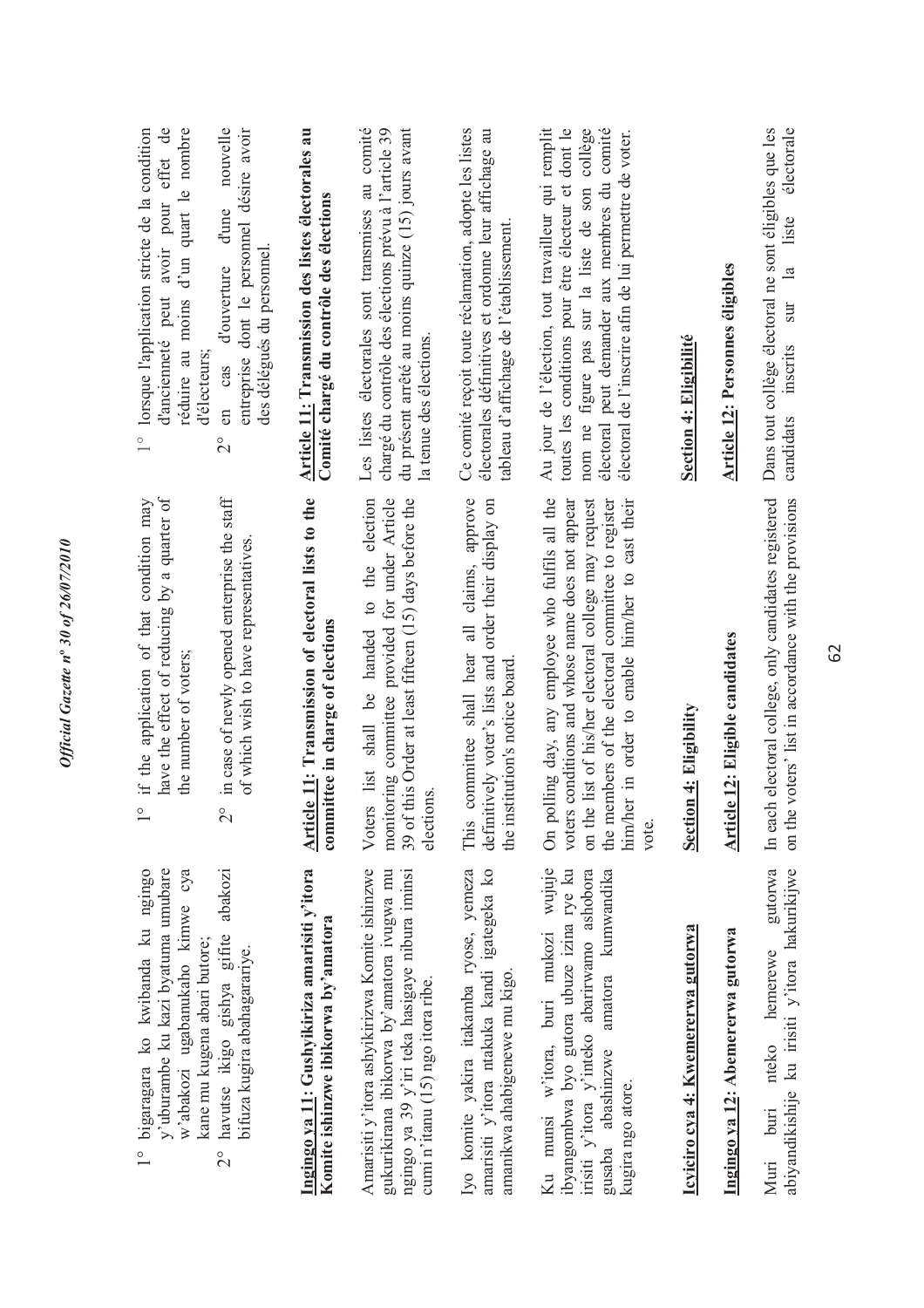| ibivugwa mu ngingo ya 9, iya 10 n'iya 11,<br>uretse abambuwe n'inkiko uburenganzira bwo<br>gutorwa                                                                                                                                                               | of Article 9, 10 and 11 shall be eligible, except<br>those which courts relieved of their civil rights to<br>be voted                                                                                                                                                                                                                       | conformément aux dispositions des articles 9, 10 et<br>11, exception faite de ceux qui sont privés de leur<br>droit civil d'être élu.                                                                                                                                                                                          |
|------------------------------------------------------------------------------------------------------------------------------------------------------------------------------------------------------------------------------------------------------------------|---------------------------------------------------------------------------------------------------------------------------------------------------------------------------------------------------------------------------------------------------------------------------------------------------------------------------------------------|--------------------------------------------------------------------------------------------------------------------------------------------------------------------------------------------------------------------------------------------------------------------------------------------------------------------------------|
| by'amatora igenzura ko abakandida bujuje<br>ibikorwa<br>ibyangombwa. Iyo isanze hari utabyujuje, isaba<br>abatanze irisiti ko asimbuzwa undi mukandida.<br>gukurikirana<br>Komite ishinzwe                                                                       | elections monitoring committee shall check<br>Should it be found that a candidate does not meet<br>requirements, the committee shall ask the<br>whether candidates meet the required conditions.<br>authority that drew the list to find a replacement.<br>The<br>the                                                                       | Le comité chargé du contrôle des élections vérifie<br>Lorsqu'il constate qu'un candidat ne remplit pas<br>les conditions requises, il demande à ceux qui ont<br>les candidats remplissent les conditions.<br>établi la liste de pourvoir à son remplacement.<br>que                                                            |
| Ingingo ya 13: Abatemererwa gutorwa                                                                                                                                                                                                                              | Article 13: Non elgible persons                                                                                                                                                                                                                                                                                                             | Article 13: Personnes non éligibles                                                                                                                                                                                                                                                                                            |
| Abantu bafitanye isano n'umuyobozi w'ikigo<br>bakurikira ntibemerewe kwiyamamaza. Abo ni<br>umubyeyi we, umuvandimwe we cyangwa<br>umufasha w'umuyobozi w'ikigo, umwana we,<br>uw'uwo bashakanye wo mu rwego rwa mbere.                                          | person who has relations with the head of the<br>institution shall not be allowed to campaign for<br>election and these shall include his/her spouse,<br>parents, brothers and sisters and relatives of his/her<br>spouse in the first degree.<br>Any                                                                                       | Toute personne qui a des liens de parenté avec le<br>chef d'établissement n'est pas autorisée à faire<br>campagne pour être élu. Cette interdiction vise son<br>đ<br>conjoint, ses enfants, ses parents, ses frères<br>sœurs et ceux de son conjoint au premier degré.                                                         |
| Abandi batemerewe gutorwa ni abagize Inama<br>y'Ubuyobozi y'ikigo kimwe n'abahagararira<br>ikigo imbere y'amategeko.                                                                                                                                             | Others which are not allowed to be elected are<br>Legal<br>and<br>members of Board of Directors<br>Representatives of the institution                                                                                                                                                                                                       | D'autres personnes qui ne sont pas autorisées à être<br>élues sont les membres du Conseil d'administration<br>et les Représentants légaux de l'entreprise.                                                                                                                                                                     |
| amarisiti<br>Gukora<br>$\ddot{14}$ :<br>y'abiyamamaza<br>va<br>Ingingo                                                                                                                                                                                           | <b>Article 14: Establishment of candidates lists</b>                                                                                                                                                                                                                                                                                        | des<br>listes<br>des<br><b>Etablissement</b><br><b>Article</b> 14:<br>candidats                                                                                                                                                                                                                                                |
| Amarisiti y'abiyamamaza agomba gukorwa<br>muri buri nteko kandi agatandukana ku<br>Agomba kwerekana ikigo icyo ari cyo,<br>kazi by'abiyamamaza ndetse n'ishyirahamwe<br>bahagarariye abakozi no ku basimbura babo.<br>amazina, imyaka y'amavuko, igihe bamaze ku | Candidates' lists shall be established separately per<br>shall indicate the names, first names, age and<br>duration of service of candidates, as well as the<br>alternates. Besides the relevant institution, these<br>electoral college for substantive representatives and<br>professional organization that sponsors them, when<br>lists | Les listes de candidature doivent être établies par<br>collège électoral séparément pour les délégués<br>indiquer, outre l'établissement concerné, les noms,<br>titulaires et les délégués suppléants. Elles doivent<br>prénoms, âge et durée de service des candidats et<br>éventuellement l'organisation professionnelle qui |

professional organization that sponsors them, when it is applicable.

les présente.

les présente.

it is applicable.

ry'abakozi ribatanga, iyo hari irihari.

ry'abakozi ribatanga, iyo hari irihari.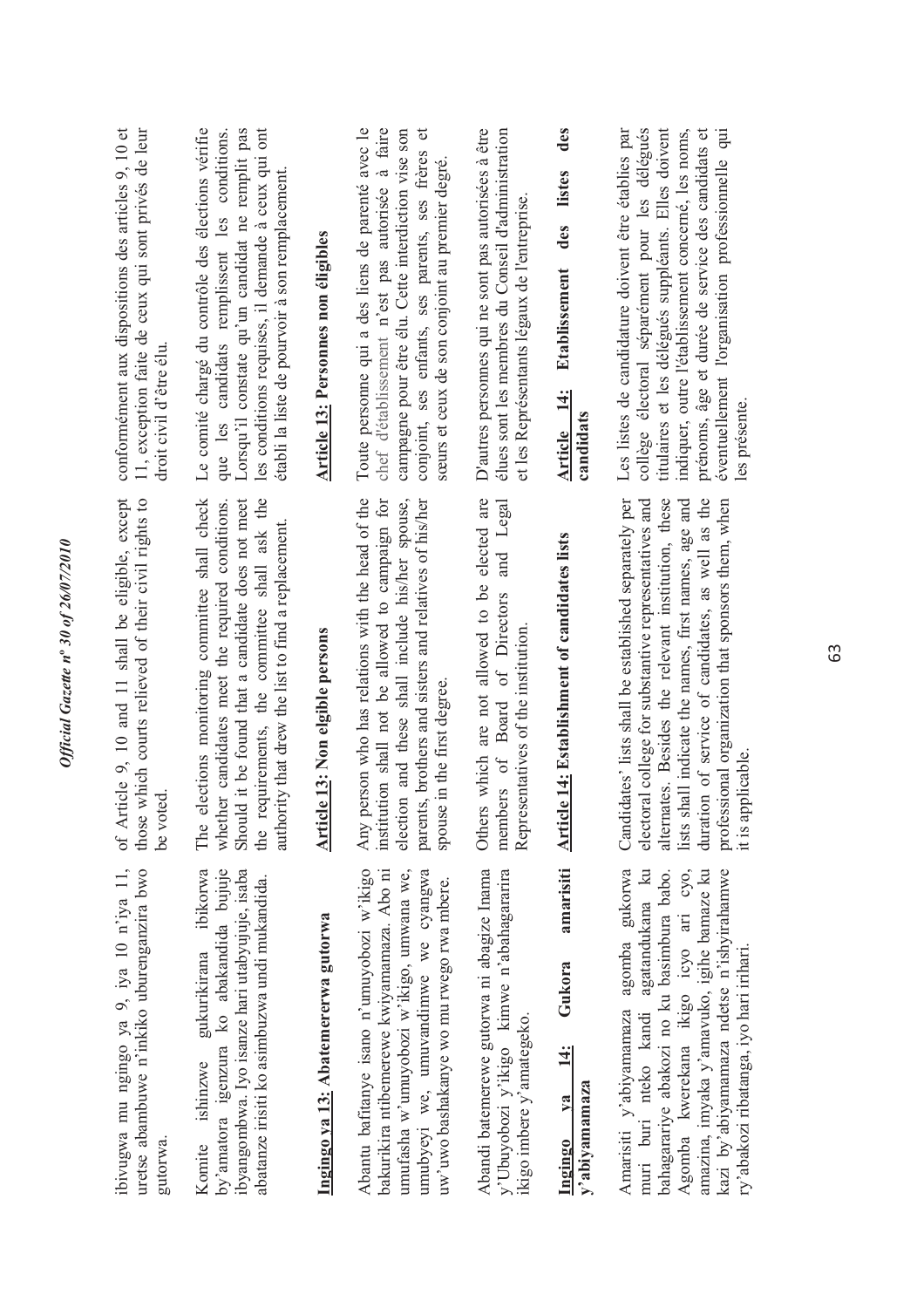| umuyobozi<br>w'ikigo amarisiti y'abiyamamaza<br>Ingingo ya 15: Gushyikiriza                                                                                                                                                                                                                              | the<br>candidates lists to<br>Article 15: Handing<br>institution head                                                                                                                                                                                                                                                                                       | chef<br>au<br>listes<br>des<br>Remise<br>d'établissement<br>$\frac{15}{1}$<br><b>Article</b>                                                                                                                                                                                                                                                 |
|----------------------------------------------------------------------------------------------------------------------------------------------------------------------------------------------------------------------------------------------------------------------------------------------------------|-------------------------------------------------------------------------------------------------------------------------------------------------------------------------------------------------------------------------------------------------------------------------------------------------------------------------------------------------------------|----------------------------------------------------------------------------------------------------------------------------------------------------------------------------------------------------------------------------------------------------------------------------------------------------------------------------------------------|
| yoherezwa<br>w'ikigo utanga icyemezo cy'iyakira. Agomba<br>muyobozi<br>kuba aherekejwe n'ibaruwa isinye ya buri<br>mukandida igaragaza itanga rya kandidatire ye.<br>$\overline{\mathbb{R}}$<br>y'abakandida<br>ry'abakozi<br>n'ishyirahamwe<br>Amarisiti                                                | candidate testifying to the submission of<br>lists of candidates shall be handed to the head<br>shall be accompanied with a letter signed by<br>of the institution who shall acknowledge receipt.<br>his/her candidature.<br>They<br>each<br>The 1                                                                                                          | Les listes de candidature sont remises au chef<br>signée de chaque candidat faisant ainsi preuve du<br>listes doivent être accompagnées d'une lettre<br>d'établissement qui doit en accuser réception. Les<br>dépôt de sa candidature.                                                                                                       |
| Ingingo ya 16: Gukora irisiti y'abakandida<br>bigenga                                                                                                                                                                                                                                                    | Article 16: Lists of independent candidates                                                                                                                                                                                                                                                                                                                 | Article 16: Listes de candidats indépendants                                                                                                                                                                                                                                                                                                 |
| Iyo nta shyirahamwe rihagarariye abakozi<br>akemera ko<br>n'ishyirahamwe ry'abakozi yemerwa, ariko na<br>ryatanze abakandida ku buryo buteganywa mu<br>ngingo ya 14 n'iya 15, umugenzuzi w'umurimo<br>batatanzwe<br>inyandikomvugo,<br>y'abakandida<br>bo bakabisaba banditse.<br>abikorera<br>amarisiti | If there is no professional organization that has<br>submitted the list of candidates in accordance with<br>the conditions stipulated in Article 14 and 15, the<br>labour inspector shall take note on this and then<br>non<br>represented professional bodies. But they shall<br>the list of candidates from<br>request this in written form.<br>authorize | conditions stipulées à l'article 14 et 15, l'inspecteur<br>du travail en fait un procès-verbal et admet la liste<br>professionnelle. Mais ils doivent le demander par<br>S'il n'y a pas d'organisation professionnelle qui a<br>soumis la liste des candidats conformément aux<br>des candidats non présentés par une organisation<br>écrit. |
| Ingingo ya 17: Umubare w'abiyimamaza                                                                                                                                                                                                                                                                     | Article 17: Number of candidates                                                                                                                                                                                                                                                                                                                            | Article 17: Nombre des candidats par liste                                                                                                                                                                                                                                                                                                   |
| Nta wemerewe kwiyamamaza ku marisiti<br>menshi. Umubare w'abiyamamaza uri ku irisiti<br>ntugomba kurenga uw'intebe ziteganyijwe.                                                                                                                                                                         | No one shall present his/her candidature on several<br>lists. The number of candidates on the lists shall<br>not exceed the number of seats.                                                                                                                                                                                                                | Nul ne peut figurer sur plusieurs listes de<br>candidature. Celles-ci ne peuvent pas comprendre<br>un nombre de candidats supérieur à celui des sièges<br>à pourvoir.                                                                                                                                                                        |
| gutanga<br>$0\tilde{\lambda}$<br>Igihe<br><u>18:</u><br>$ya$<br>kandidatire<br>Ingingo                                                                                                                                                                                                                   | $\mathbf{f}$<br>presentation<br>for<br>Period<br>candidatures<br>$\frac{18}{3}$<br>Article                                                                                                                                                                                                                                                                  | des<br>présentation<br>$\mathbf{d}\mathbf{e}$<br>Période<br>candidatures<br>Article 18:                                                                                                                                                                                                                                                      |
| Gutanga kandidatire bitangira hasigaye iminsi<br>(10) ngo itora ribe kandi bigomba<br>kurangira mbere y'iminsi itatu (3) ibanziriza<br>icumi                                                                                                                                                             | The presentation of candidatures shall start ten (10)<br>days before the elections and end three (3) days<br>before the polling day.                                                                                                                                                                                                                        | La présentation des candidatures commence dix<br>(10) jours avant les élections et doit se terminer<br>trois (3) jours avant la tenue de celles-ci.                                                                                                                                                                                          |
|                                                                                                                                                                                                                                                                                                          | 64                                                                                                                                                                                                                                                                                                                                                          |                                                                                                                                                                                                                                                                                                                                              |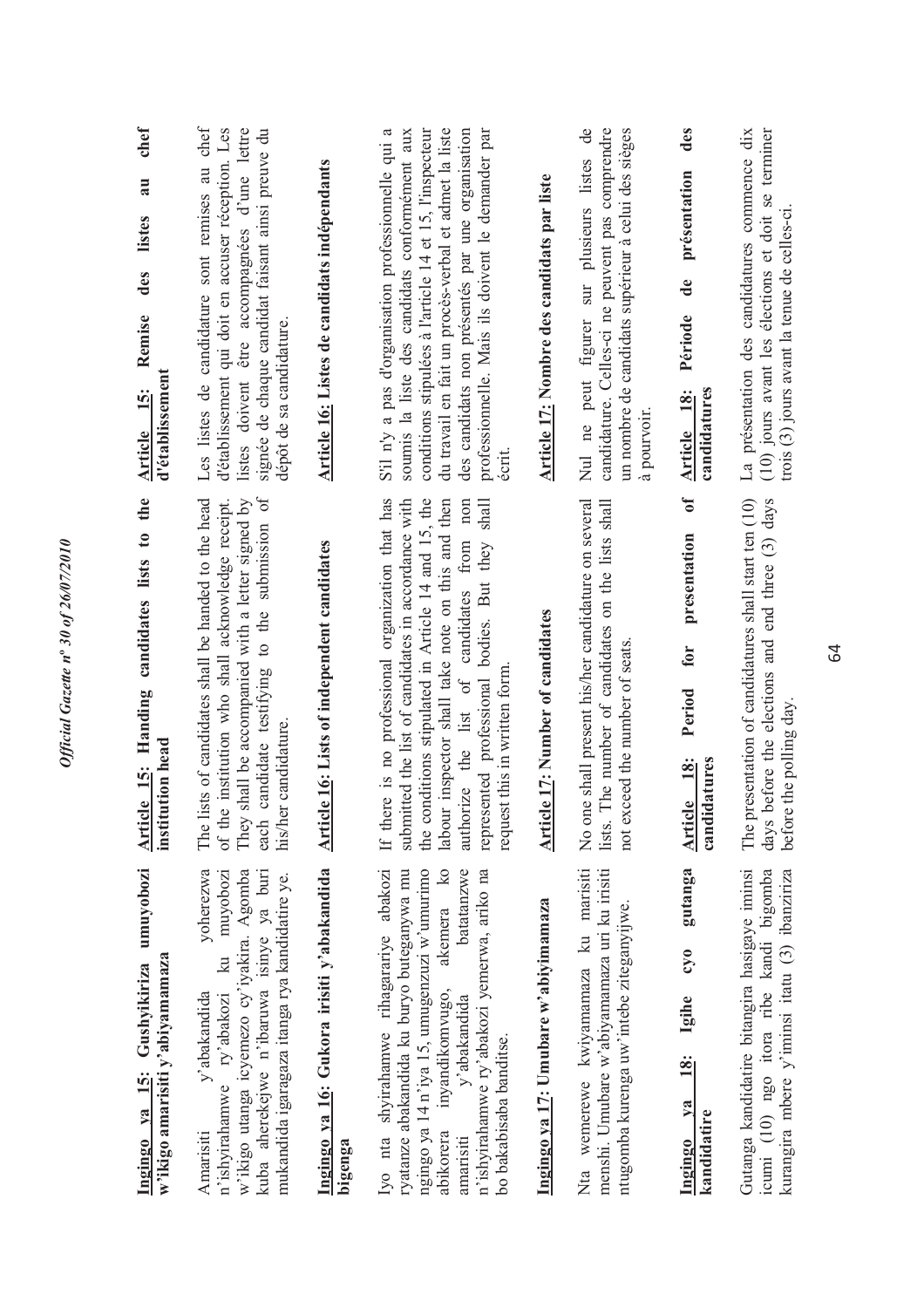| umuusi w iloia.                                                                                                                                                                                                                                                    |                                                                                                                                                                                                                                                                                           |                                                                                                                                                                                                                                                                             |
|--------------------------------------------------------------------------------------------------------------------------------------------------------------------------------------------------------------------------------------------------------------------|-------------------------------------------------------------------------------------------------------------------------------------------------------------------------------------------------------------------------------------------------------------------------------------------|-----------------------------------------------------------------------------------------------------------------------------------------------------------------------------------------------------------------------------------------------------------------------------|
| Ingingo ya 19: Gufata kimwe amarisiti<br>y'abakandida                                                                                                                                                                                                              | Article 19: Equal treatment of candidates lists                                                                                                                                                                                                                                           | $\mathbf{d}\mathbf{e}$<br>listes<br>des<br>égal<br>Traitement<br>Article 19:<br>candidats                                                                                                                                                                                   |
| Komite ishinzwe kugenzura amatora, isuzuma<br>bikoresho<br>ko ubuyobozi bw'ikigo bufata kimwe amarisiti<br>birebana<br>n'umwanya wagenewe kuyamanika, ibyumba<br>y'abakandida, cyane cyane mu<br>byo gukoreramo inama n'ibindi<br>by'amatora bigenerwa abakandida. | elections monitoring committee shall check<br>whether Management of the institution treats the<br>of candidates on an equal footing, particularly<br>regard to the place of display, meeting rooms<br>and other facilities provided to the candidates<br>$_{\text{lists}}$<br>with<br>The | Le comité chargé du contrôle des élections vérifie<br>que la direction de l'établissement traite au même<br>pied d'égalité les listes des candidats surtout en ce<br>qui concerne le lieu d'affichage, les salles de<br>réunion et les autres moyens alloués aux candidats. |
| Ingingo ya 20: Kwiyamamaza                                                                                                                                                                                                                                         | <b>Article 20: Electoral campaigns</b>                                                                                                                                                                                                                                                    | Article 20: Propagande électorale                                                                                                                                                                                                                                           |
| Kwiyamamaza bikorwa mu buryo bumwe<br>Birabujijwe<br>nk'ubwo amasendika asanzwe akoresha mu<br>kwimenyekanisha mu bigo.<br>kwiyamamaza ku munsi w'itora.                                                                                                           | Electoral campaigns shall be conducted the same<br>way as professional organisations usually promote<br>themselves within institutions. It shall not be<br>allowed to campaign on the polling day.                                                                                        | La propagande électorale se fait de la même<br>connaître dans les établisements. La propagande<br>manière que les syndicats se font habituellement<br>électorale est interdite le jour des élections.                                                                       |
| Icyiciro cya 5: Abatoresha                                                                                                                                                                                                                                         | Section 5: Organizers of the elections                                                                                                                                                                                                                                                    | Section 5: Organisateurs du scrutin                                                                                                                                                                                                                                         |
| Ingingo ya 21: Biro y'itora                                                                                                                                                                                                                                        | <b>Article 21: Electoral bureau</b>                                                                                                                                                                                                                                                       | <b>Article 21: Bureau électoral</b>                                                                                                                                                                                                                                         |
| Muri buri cyumba cy'itora hari Biro igizwe<br>Perezida<br>na<br>ushyirwaho n'umuyobozi w'ikigo.<br>nibura n'abaseseri babiri                                                                                                                                       | shall be, in each voting room, a Bureau<br>which shall consist of the chairman appointed by<br>anager and at least two assessors.<br>There<br>the m                                                                                                                                       | Dans chaque salle d'élection, il y a un Bureau<br>$\mathsf{d}\mathsf{e}$<br>composé du Président nommé par le Chef<br>l'établissement et de deux assesseurs au moins                                                                                                        |
| Buri sendika yatanze irisiti ifite uburenganzira<br>bwo gutanga umuseseri umwe n'umusimbura<br>we batoranijwe mu bemerewe gutora muri iyo<br>nteko.                                                                                                                | Each trade union shall be entitled to present one<br>assessor and his/her alternate chosen from<br>employees eligible to vote in that electoral college.                                                                                                                                  | des<br>travailleurs a le droit de présenter un assesseur et<br>travailleurs<br>professionnelle<br>parmi les<br>autorisés à élire dans ce collège.<br>son suppléant choisis<br>organisation<br>Chaque                                                                        |
| kugenzura imigendekere<br>ishinzwe<br>Komite                                                                                                                                                                                                                       | The elections monitoring committee shall have the                                                                                                                                                                                                                                         | Le comité chargé du contrôle des élections a le                                                                                                                                                                                                                             |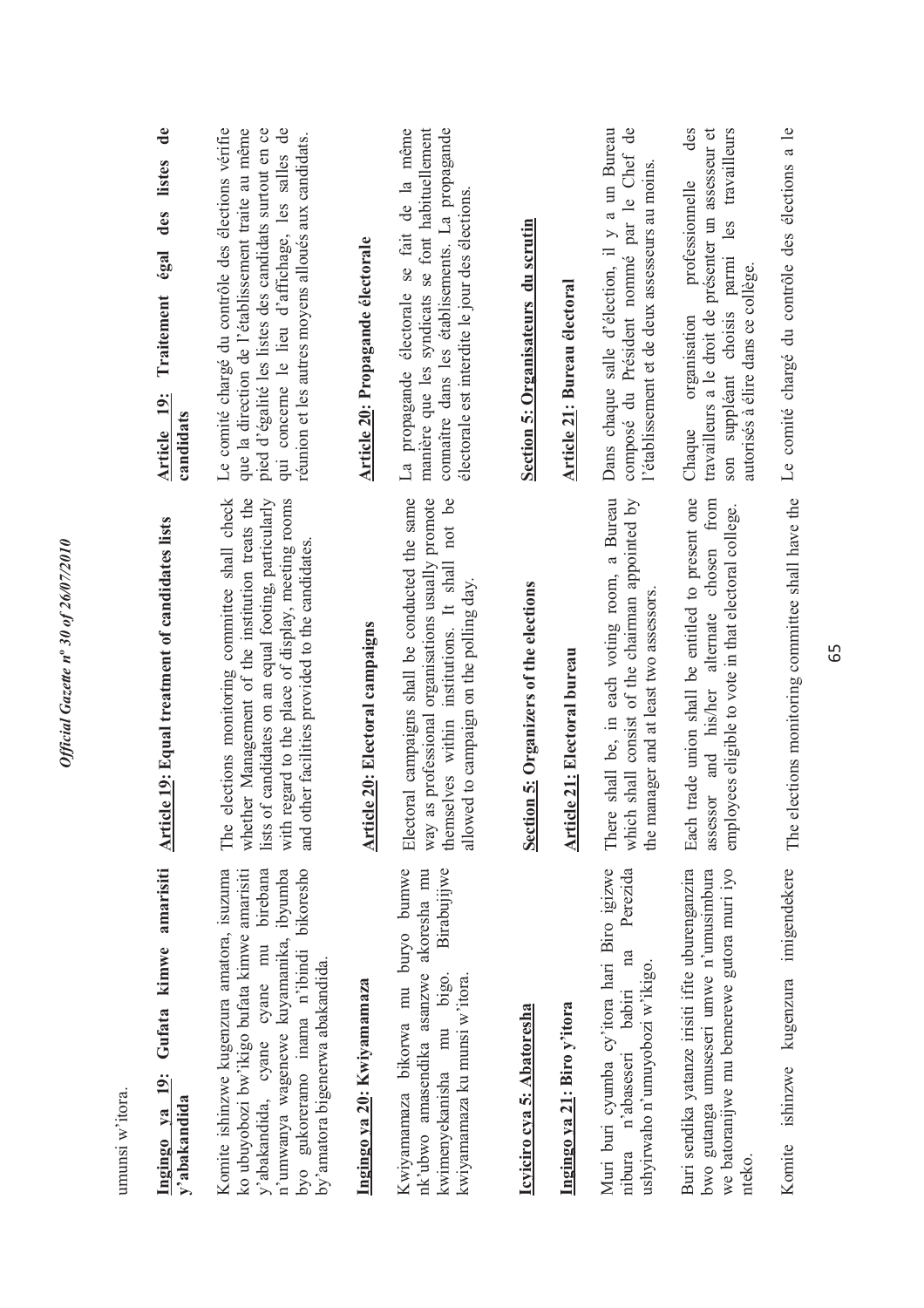| y'amatora, ifite uburenganzira bwo kwinjira<br>muri buri cyumba cy'itora.                                                                                                                   | to enter in each voting room.<br>right                                                                                                                                                            | droit d'entrer dans chaque salle d'élection.                                                                                                                                                                                                |
|---------------------------------------------------------------------------------------------------------------------------------------------------------------------------------------------|---------------------------------------------------------------------------------------------------------------------------------------------------------------------------------------------------|---------------------------------------------------------------------------------------------------------------------------------------------------------------------------------------------------------------------------------------------|
| Ingingo ya 22: Ibyemezo bya Biro                                                                                                                                                            | <b>Article 22: Decisions of the Electoral Bureau</b>                                                                                                                                              | <b>Article 22: Décisions du Bureau électoral</b>                                                                                                                                                                                            |
| Abagize Biro y'itora bafata by'agateganyo<br>y'ifatwa ry'ibyo byemezo zigashyirwa mu<br>ibyemezo ku bibazo bivutse mu miyoborere<br>y'amatora. Bagomba kugaragaza impamvu<br>nyandikomvugo. | decisions on issues relating to the conduct of the<br>Members of the Electoral Bureau shall take interim<br>elections. They Shall give reasons leading to such<br>decisions in an ad hoc report.  | Les membres du Bureau électoral prement des<br>raisons de prise de ces décisions dans un procès-<br>décisions provisoires sur les questions relatives à la<br>conduite des élections. Ils doivent motiver les<br>verbal établi à cet effet. |
| Icyiciro cya 6: Gutegura itora                                                                                                                                                              | Section 6: Organization of elections                                                                                                                                                              | Section 6: Organisation du scrutin                                                                                                                                                                                                          |
| Ingingo ya 23: Uko batora n'aho batorera                                                                                                                                                    | Article 23: Modalities and venue of voting                                                                                                                                                        | Article 23: Modalités et lieu d'élection                                                                                                                                                                                                    |
| Itora ry'intumwa z'abakozi rikorwa mu ibanga<br>kandi rikabera mu kigo no ku munsi w'akazi.                                                                                                 | Workers representatives shall be elected by secret<br>ballot in the institution on a working day                                                                                                  | L'élection des délégués du personnel se fait au<br>scrutin secret et a lieu au sein de l'établissement et<br>au jour ouvrable.                                                                                                              |
| Muri buri cyumba cy'itora hagomba kuba<br>bwinshi.<br>Agasanduku k'itora kagomba kuba kamwe kuri<br>cyangwa<br>bumwe<br>ubwiherero<br>buri nteko.                                           | voting room shall have one or more voting<br>booths. Each electoral college shall have one and<br>same ballot box.<br>Each                                                                        | Chaque salle d'élection doit avoir un ou plusieurs<br>isoloirs. Chaque collège électoral doit avoir une<br>seule et même urne.                                                                                                              |
| Ingingo ya 24: Kugenzura abaje gutora                                                                                                                                                       | Article 24 : Checking the voters                                                                                                                                                                  | Article 24: Contrôle des électeurs                                                                                                                                                                                                          |
| Kopi y'irisiti y'itora yemejwe na komite<br>n'amatora<br>gomba kuba iri mu cyumba itora riberamo.<br>ibijyanye<br>ishinzwe kugenzura                                                        | Copy of each voter's list approved by the elections<br>monitoring committee shall be available in each<br>g room<br>votin                                                                         | Une copie de la liste électorale admise par le<br>Comité chargé du contrôle des élections doit être<br>disponible dans chaque salle d'élection.                                                                                             |
| Mbere y'itora, abagize Biro y'itora bagenzura<br>ko buri muntu uje gutora yanditseho kandi<br>bashyiraho ikimenyetso ko agiye gutora.                                                       | whether each voter is registered on the list of the<br>Members of the Electoral Bureau shall check<br>electoral college and tick in front of the name to<br>indicate that he/she is going to vote | Les membres du bureau électoral vérifient que<br>chaque électeur est inscrit sur la liste du collège<br>électoral et cochent en face de son nom pour<br>signaler qu'il va voter.                                                            |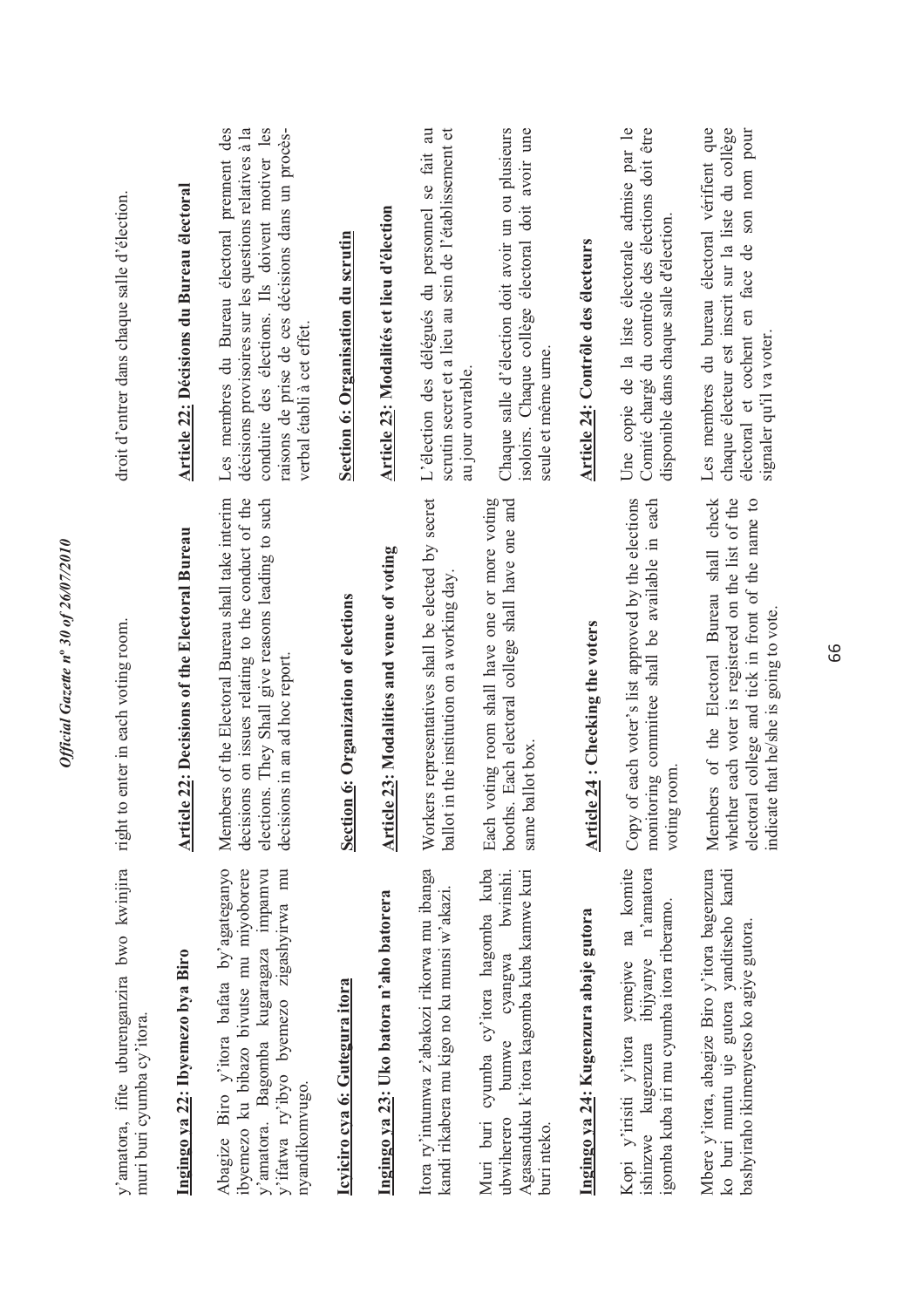| Abagize Biro y'itora bagenzura ko umubare                                                                                                                                                                                   | Before commencement of elections, members of                                                                                                                                                                                                                          | Avant que les élections commencent, les membres                                                                                                                                                                                                                                |
|-----------------------------------------------------------------------------------------------------------------------------------------------------------------------------------------------------------------------------|-----------------------------------------------------------------------------------------------------------------------------------------------------------------------------------------------------------------------------------------------------------------------|--------------------------------------------------------------------------------------------------------------------------------------------------------------------------------------------------------------------------------------------------------------------------------|
| 50%<br>kandi<br>rigire<br>bitabiriye amatora kugira ngo itora<br>by'abiyandikishije ku irisiti y'itora<br>kuri<br>ugera<br>w'amajwi nyayo                                                                                   | Electoral Bureau shall verify whether the<br>quorum on voting list is 50% in order for elections<br>eligible.<br>to be<br>the                                                                                                                                         | du Bureau électoral vérifient que le nombre des<br>électeurs atteint 50% des inscrits sur la liste pour la<br>validité de l'élection.                                                                                                                                          |
| Ingingo ya 25: Impapuro z'itora                                                                                                                                                                                             | <b>Article 25: Ballot papers</b>                                                                                                                                                                                                                                      | Article 25: Bulletins de vote                                                                                                                                                                                                                                                  |
| n'amabahasha<br>bigashyirwa mu maboko y'abagize Biro y'itora<br>$\mathbf{y}$ abakandida<br>Komite ishinzwe amatora<br>kugira ngo bajye babyihera abagiye gutora.<br>amarisiti<br>z'itora<br>byateganyirijwe<br>bitegurwa na | Ballot papers and envelopes shall be prepared by<br>the elections monitoring committee and handed to<br>the members of the Electoral Bureau so that they<br>too may give them to voters.                                                                              | les listes des candidats sont remis aux membres du<br>Les bulletins de vote et les enveloppes prévus pour<br>Bureau de vote afin de les donner eux-mêmes aux<br>électeurs                                                                                                      |
| Mu itora ry'abagize inteko imwe, impapuro<br>z'itora zigomba kuba zisa kandi zifite ibara                                                                                                                                   | regard to the election of the same electoral<br>college, ballot papers shall be alike and of the same<br>colour.<br>With                                                                                                                                              | Pour l'élection d'un même collège électoral, les<br>$\overline{d}$<br>bulletins de vote doivent être semblables et<br>même couleur.                                                                                                                                            |
| Ingingo ya 26: Gutora                                                                                                                                                                                                       | <b>Article 26: Voting</b>                                                                                                                                                                                                                                             | <b>Article 26: Vote</b>                                                                                                                                                                                                                                                        |
| bemerewe<br>Gutorera mu bwiherero ni itegeko. Nta<br>wemerewe gutorera undi kabone n'iyo yaba<br>yabimuhereye ububasha, keretse abafite<br>gutora<br>kwihitiramo ababafasha gutora.<br>bubabuza                             | No one shall be authorized to vote for somebody<br>for the physically disabled authorized to appoint<br>even if he/she has a power of attomey, except<br>It shall be compulsory to vote in a polling booth.<br>those to help them in his/her voting exercise.<br>else | Le vote dans un isoloir est obligatoire. Personne<br>exception faite des handicapés physiques autorisés<br>à choisir ceux qui les aident dans les opérations de<br>n'est autorisé à voter pour quelqu'un d'autre quant<br>bien même il en aurait reçu la procuration,<br>vote. |
| Buri muntu umaze gutora ashyira urupapuro<br>yatoreyeho mu ibahasha akiri mu bwiherero,<br>mbere yo kurushyira mu gasanduku k'itora.                                                                                        | ballot paper in an envelope while still in the polling<br>voter casting his/her vote shall place his/her<br>booth before dropping it in the ballot box<br>Each                                                                                                        | Tout électeur qui termine de voter met son bulletin<br>de vote dans une enveloppe au moment où il est<br>dans l'isoloir avant de le déposer dans<br>encore<br>l'urne.                                                                                                          |
| Gutora kwa buri muntu byemezwa n'umukono<br>we cyangwa igikumwe cye byashyizwe ku<br>irisiti y'itora imbere y'amazina y'abatorwa.                                                                                           | finger print affixed on the electoral list in front of<br>voter's vote shall be certified by signature or<br>s of candidates.<br>Each<br>name                                                                                                                         | signature ou par empreint digitale apposée sur la<br>Pour chaque électeur, le vote est certifié par sa<br>liste électorale en face de ses noms et prénoms des<br>candidats.                                                                                                    |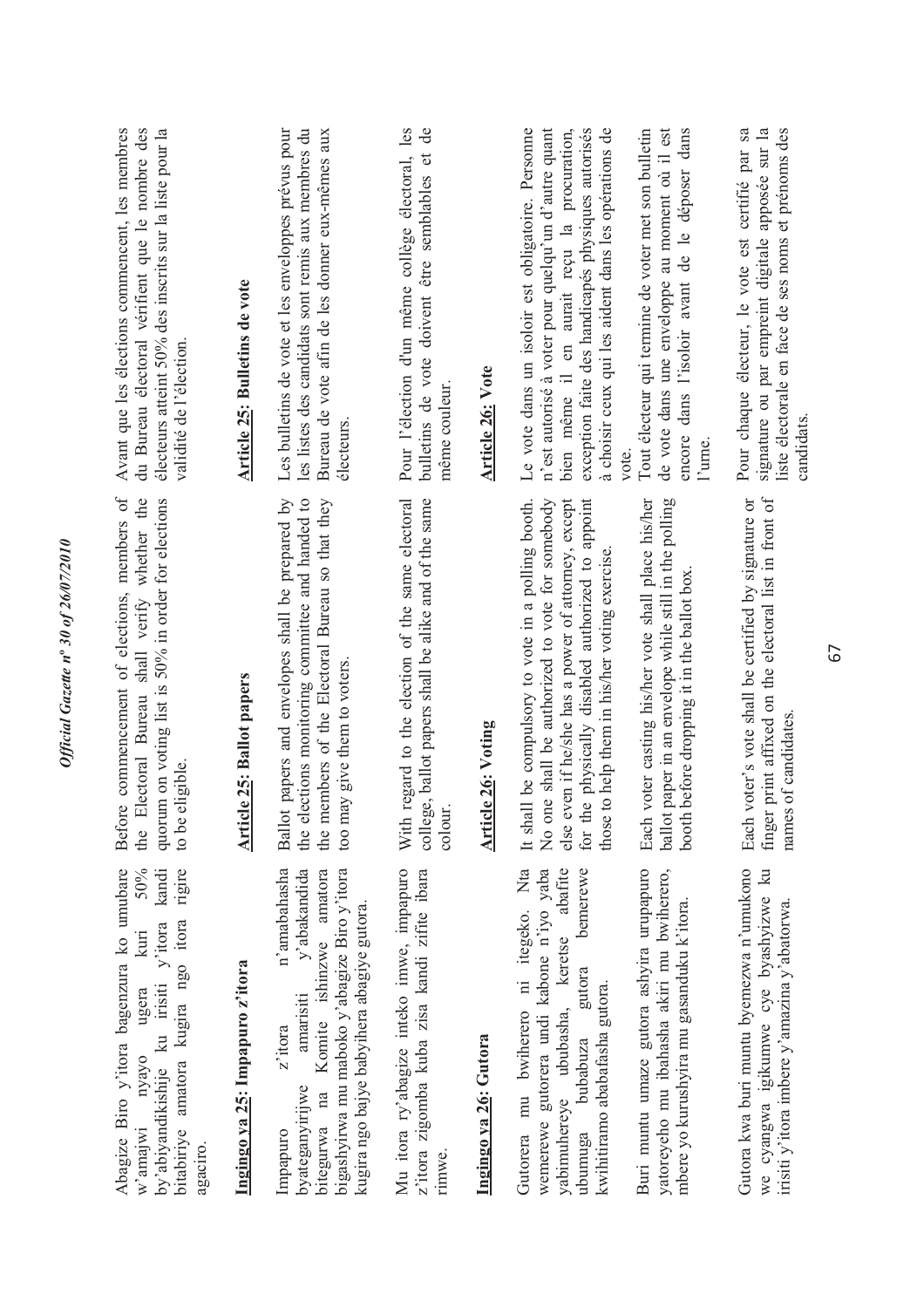| marisiti<br>mu<br>Guhitamo<br>27:<br>Ingingo ya                                                                                                                              | <b>Article 27: Choosing from lists of candidates</b>                                                                                                                    | Article 27: Choix entre les listes de candidats                                                                                                                                               |
|------------------------------------------------------------------------------------------------------------------------------------------------------------------------------|-------------------------------------------------------------------------------------------------------------------------------------------------------------------------|-----------------------------------------------------------------------------------------------------------------------------------------------------------------------------------------------|
| Utora ahitamo irisiti imwe gusa mu marisiti<br>y'abakandida atandukanye. Nta zina ashobora<br>gusiba cyangwa kongera ku rupapuro rw'itora.<br>y'abakandida                   | is shall choose a list from lists of different<br>candidates. No voter shall remove a name or add<br>another one on the ballot paper.<br>Voter                          | L'électeur choisit une liste parmi les listes des<br>différents candidats. Il ne peut radier aucun nom ni<br>ajouter un autre sur le bulletin de vote.                                        |
| 28: Guhitamo mu bakandida<br>Ingingo ya<br>bigenga                                                                                                                           | independent<br>from<br>Choosing<br><b>28:</b><br>candidates<br>Article                                                                                                  | candidats<br>les<br>entre<br>Choix<br>indépendents<br><b>28:</b><br><b>Article</b>                                                                                                            |
| Mu gihe hakurikijwe ibiteganywa mu ngingo<br>ya 16 y'iri teka, utora ahitamo umukandida<br>umwe cyangwa benshi ariko ntarenze umubare<br>w'intebe zagenewe inteko atoreramo. | In case Article 16 of this Order has been applied,<br>voters will choose one or more candidates without<br>exceeding the number of seats allowed to his/her<br>college. | Lorsqu'il a été fait application de l'article 16 du<br>sièges<br>présent arrêté, l'électeur choisit un ou plusieurs<br>candidats sans dépasser le nombre de<br>attribués au collège concerné. |
| Icyiciro cya 7: Kubarura amajwi                                                                                                                                              | <b>Section 7: Vote counting</b>                                                                                                                                         | Section 7: Dépouillement des voix                                                                                                                                                             |
| Ingingo ya 29: Kubarurira mu ruhame                                                                                                                                          | <b>Article 29: Counting in public</b>                                                                                                                                   | Article 29: Dépouillement en public                                                                                                                                                           |
| Biro y'itora ihitamo mu batora abantu nibura<br>amajwi.<br>batatu (3) bayifasha kubarura<br>Kubarura amajwi bibera mu ruhame.                                                | persons to help in vote counting. Vote counting<br>Each polling station shall choose at least three (3)<br>be done in public.<br>shall l                                | $\mathcal{L}$ e<br>$\widehat{c}$<br>Le Bureau électoral choisit au moins trois<br>VOIX.<br>personnes pour l'aider à compter les<br>dépouillement du scrutin se fait en public.                |
| amabahasha<br><b>Kubara</b><br>30:<br>yatoreshejwe<br>va<br><u>Ingingo</u>                                                                                                   | Article 30: Counting envelopes from the ballot<br>box                                                                                                                   | Article 30: Comptage des enveloppes sorties de<br>l'urne                                                                                                                                      |
| buri risiti<br>kumenywa<br>umubare w'amabahasha yavuye mu gasanduku<br>habanza<br>amajwi<br>v'abakandida yabonye,<br>Mbere yo kubarura<br>k'itora bagifungura.               | shall be<br>counting the votes cast for each list,<br>box<br>open ballot<br>the<br>envelopes from<br>counted first.<br><b>Before</b>                                    | Avant de procéder aux comptages obtenus par<br>chaque liste des candidats, les enveloppes issues de<br>l'urne sont d'abord comptées.                                                          |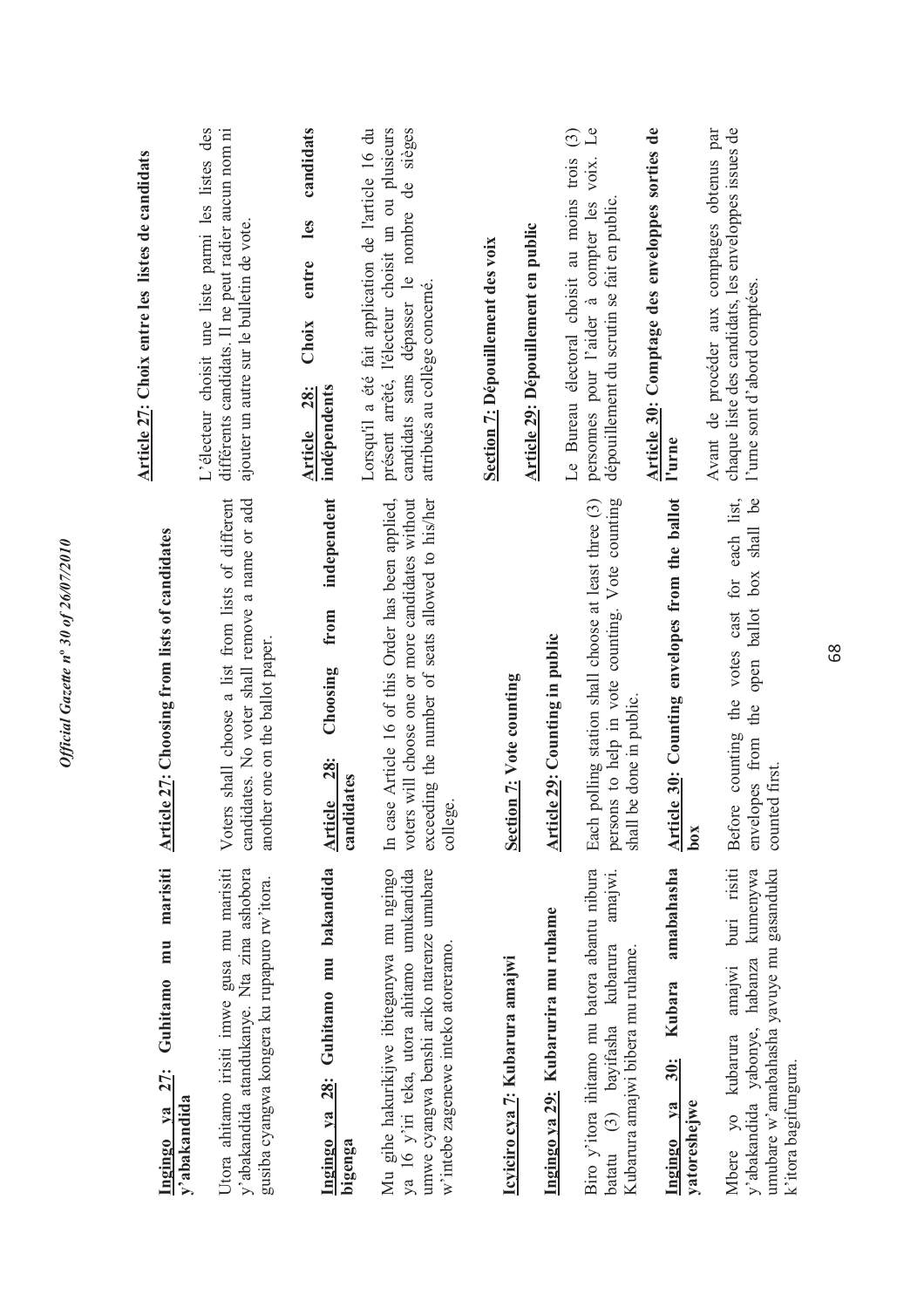| zitanditseho<br>Iyo umubare urenga uw'abashyize imikono<br>cyangwa ibikumwe imbere y'amazina ari ku<br>mu<br>byandikwa<br>Impapuro<br>y'itora,<br>31:<br>nyandikomvugo.<br>$1$                                                                                                                                                               | e number of envelopes exceeds the number of<br>voters who appended their signatures or finger<br>print on the voters' list, a report shall be prepared<br>icle 31: Blank and spoilt ballots<br>accordingly<br>If th<br>Arti                                                                                                                                                                                                                                                                                                                                                                  | Lorsque le nombre des enveloppes est supérieur à<br>celui des électeurs qui ont apposé la signature ou<br>l'empreint digitale sur la liste électorale, il est<br>Article 31: Bulletins blancs et nuls<br>établi un procès verbal y afférent.                                                                                                                                                                                                                                                                                               |
|----------------------------------------------------------------------------------------------------------------------------------------------------------------------------------------------------------------------------------------------------------------------------------------------------------------------------------------------|----------------------------------------------------------------------------------------------------------------------------------------------------------------------------------------------------------------------------------------------------------------------------------------------------------------------------------------------------------------------------------------------------------------------------------------------------------------------------------------------------------------------------------------------------------------------------------------------|--------------------------------------------------------------------------------------------------------------------------------------------------------------------------------------------------------------------------------------------------------------------------------------------------------------------------------------------------------------------------------------------------------------------------------------------------------------------------------------------------------------------------------------------|
| Impapuro z'itora zidafite icyo zanditseho<br>n'iz'impfabusa zomekwa ku nyandikomvugo<br>adasa<br>n'amabahasha<br>y'amatora hamwe                                                                                                                                                                                                             | Blank and spoilt ballots shall be annexed to the<br>report together with only an envelope that is<br>different from those that have been used.                                                                                                                                                                                                                                                                                                                                                                                                                                               | Les bulletins de vote blancs et les bulletins nuls<br>sont annexés au procès verbal de même que les<br>enveloppes différentes de celles qui ont été<br>employées.                                                                                                                                                                                                                                                                                                                                                                          |
| urupapuro<br><b>Ibiranga</b><br>$32$ :<br>n'ayakoreshejwe.                                                                                                                                                                                                                                                                                   | <b>Article 32: Spoilt ballot description</b>                                                                                                                                                                                                                                                                                                                                                                                                                                                                                                                                                 | Article 32: Cas de bulletins nuls                                                                                                                                                                                                                                                                                                                                                                                                                                                                                                          |
| Urupapuro rw'itora ruba ari impfabusa iyo:                                                                                                                                                                                                                                                                                                   | The ballot is spoilt if:                                                                                                                                                                                                                                                                                                                                                                                                                                                                                                                                                                     | il contient des noms supérieurs au nombre<br>Le bulletin de vote est nul lorsque:<br>$\frac{1}{1}$                                                                                                                                                                                                                                                                                                                                                                                                                                         |
| ritandukanye<br>y'abantu<br>umubare<br>ibahasha cyangwa se ruri mu ibahasha<br>rwasanzwe mu gasanduku rutari mu<br>uwarutoreyeho yimenyekanishije;<br>arenga<br>batatanze kandidatire zabo.<br>n'iryakoreshejwe mu itora;<br>amazina<br>idasa n'izakoreshejwe;<br>w'intebe zitorerwa;<br>ibara<br>amazina<br>nta cyanditseho;<br>rwanditseho | it contains names exceeding the number of<br>the ballot paper is of a different colour from<br>without its envelope or in an envelope that is<br>it contains names of persons who did not<br>the ballot paper has been found in a ballot box<br>nothing has been written on the ballot paper;<br>different from those that have been used;<br>the voter has identified himself/herself;<br>that used in the election of the college;<br>present their candidature.<br>seats to fill:<br>$3^{\circ}$<br>$\frac{0}{1}$<br>$\overset{\circ}{\sim}$<br>$\frac{1}{4}$<br>$\tilde{S}^{\circ}$<br>ိ | le bulletin de vote est d'une couleur<br>il a été trouvé dans l'urne en dehors d'une<br>il contient des noms de personnes qui n'ont<br>Lorsqu'il est constaté qu'une enveloppe contient<br>enveloppe ou dans une enveloppe<br>différente de celles qui ont été employées;<br>différente de celle qui a été utilisée;<br>pas présenté leurs candidatures.<br>l'électeur s'est fait connaître;<br>aucun écrit n'y est apposé;<br>des sièges à pourvoir;<br>$3^{\circ}$<br>$\delta^{\circ}$<br>50<br>$\frac{1}{4}$<br>$\overset{\circ}{\sim}$ |
| Iyo mu ibahasha imwe basanzemo impapuro                                                                                                                                                                                                                                                                                                      | If it is found that an envelope contains several<br>ballot papers relating to different lists, these ballots                                                                                                                                                                                                                                                                                                                                                                                                                                                                                 | plusieurs bulletins de vote afférents aux différentes<br>listes, ils sont déclarés nuls. Toutefois, lorsque ces                                                                                                                                                                                                                                                                                                                                                                                                                            |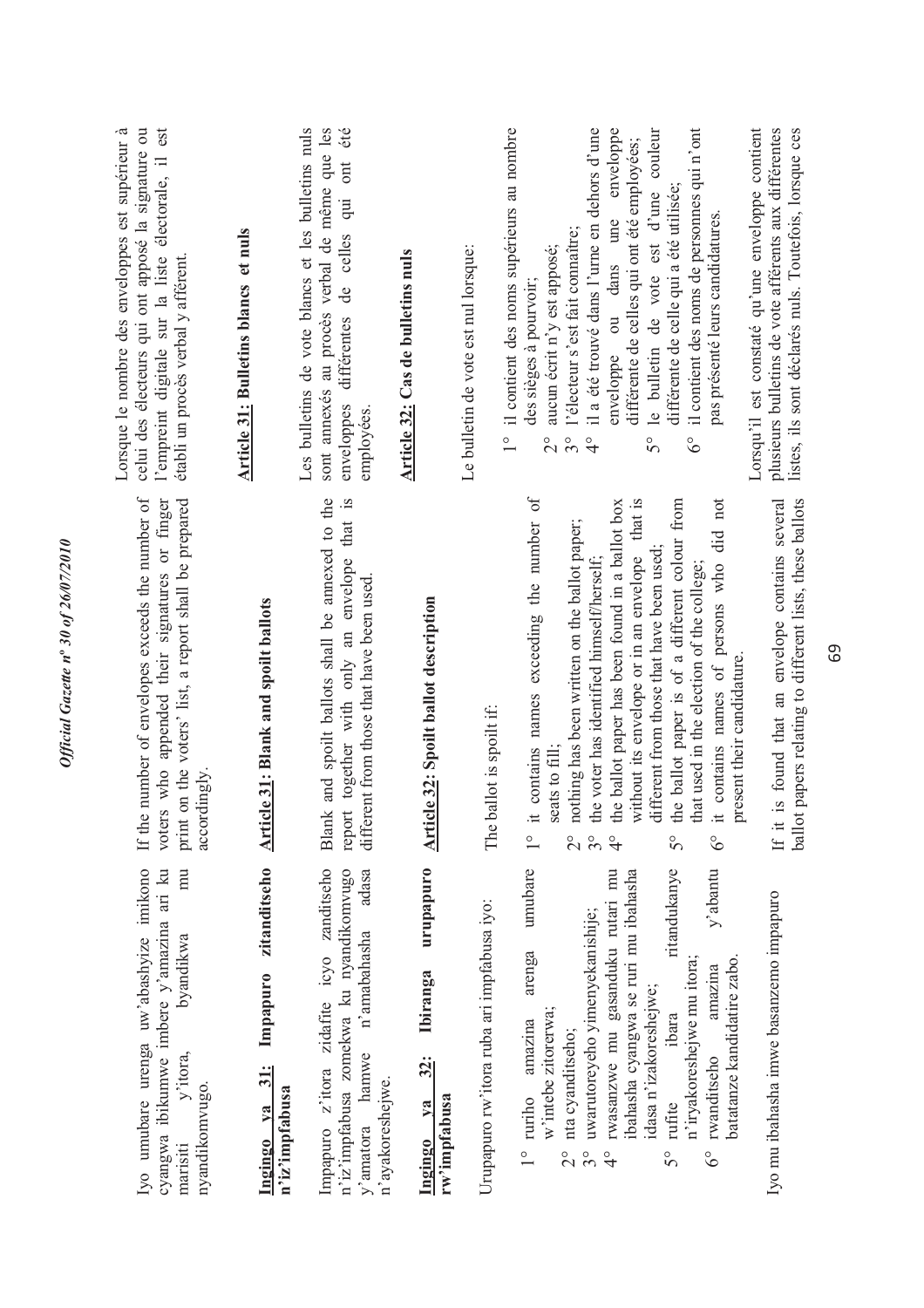| z'itora nyinshi zigize amarisiti atandukanye<br>ziba impfabusa. Cyakora, iyo izo mpapuro<br>zigizwe na risiti imwe, zibarwa ko ari ijwi<br>rinnwe.   | be declared spoilt. However, if these ballot<br>papers are for the same list, they shall be counted<br>single vote.<br>shall<br>as a                                          | bulletins se rapportent à une même liste, ils sont<br>comptés comme une seule voix                                                                                                         |
|------------------------------------------------------------------------------------------------------------------------------------------------------|-------------------------------------------------------------------------------------------------------------------------------------------------------------------------------|--------------------------------------------------------------------------------------------------------------------------------------------------------------------------------------------|
| Ingingo ya 33: Umubare w'intebe zihabwa<br>buri risiti                                                                                               | <b>Article 33: Allocating seats to lists of candidates</b>                                                                                                                    | $\mathbf{d}\mathbf{e}$<br>liste<br>par<br>sièges<br>de<br>Nombre<br>Article 33:<br>candidats                                                                                               |
| Mu ibarura ry'amajwi buri risiti yabonye,<br>hitabwa gusa ku mpapuro zatoreweho neza<br>cyangwa zitari impfabusa.                                    | consideration shall be given only to valid cast votes<br>list,<br>each<br>for<br>cast<br>votes that are not spoilt.<br>votes<br>the<br>counting<br>or to<br>$\mathbb{H}$      | Dans le décompte des voix obtenues par chaque<br>liste, il n'est tenu compte que des bulletins valables<br>ou qui ne sont pas nuls.                                                        |
| Umubare w'intebe zihabwa irisiti uboneka<br>hagabanyijwe umubare w'amajwi buri risiti<br>yabonye n'umubare fatizo w'itora.                           | The number of seats allocated to each list shall be<br>obtained by dividing the number of votes obtained<br>by that list by the electoral quota                               | en divisant le nombre des voix obtenues par cette<br>Le nombre de sièges attribués à une liste est obtenu<br>liste par le quotient électoral                                               |
| Umubare fatizo w'itora uboneka hagabanyije<br>igiteranyo cy'amajwi buri risiti yabonye<br>n'umubare w'intebe zitorerwa.                              | electoral quota shall be obtained by dividing<br>the total number of votes obtained by the number<br>of seats to fill<br>The                                                  | des voix obtenues par chaque liste par le nombre de<br>Le quotient électoral est obtenu en divisant le total<br>sièges à pourvoir                                                          |
| Intebe zisigaye zihabwa amarisiti hakurikijwe<br>ugenda<br>w'amajwi usigaye<br>umubare<br>urutana.<br>uko                                            | Seats yet to be filled shall be allocated to those lists<br>the biggest balances<br>with                                                                                      | attribués aux listes qui comportent les plus grands<br>Les sièges restant à pourvoir sont successivement<br>restes.                                                                        |
| Iyo hari amarisiti abiri afite umubare w'amajwi<br>asigaye ungana, kandi hasigaye intebe imwe,<br>iyo ntebe ihabwa irisiti yabonye amajwi<br>menshi. | the list which has obtained the biggest number of<br>In case two lists have the same balances and there<br>is only one seat to fill, that seat shall be allocated to<br>votes | n'y a qu'un seul siège à pourvoir, ledit siège est<br>a recueilli le plus grand<br>Dans le cas où deux listes ont le même reste et où il<br>attribué à la liste qui<br>nombre de suffrages |
| Iyo amarisiti apiganwa yabonye amajwi<br>angana, intebe ihabwa umukandida urusha undi<br>uburambe mu kigo.                                           | If the two lists in question have obtained the same<br>number of votes, the seat shall be allocated to the<br>most ancient candidate in the institution.                      | le même nombre de suffrages, le siège est attribué<br>Si les deux listes en cause ont également recueilli<br>au candidat le plus ancien dans l'établissement.                              |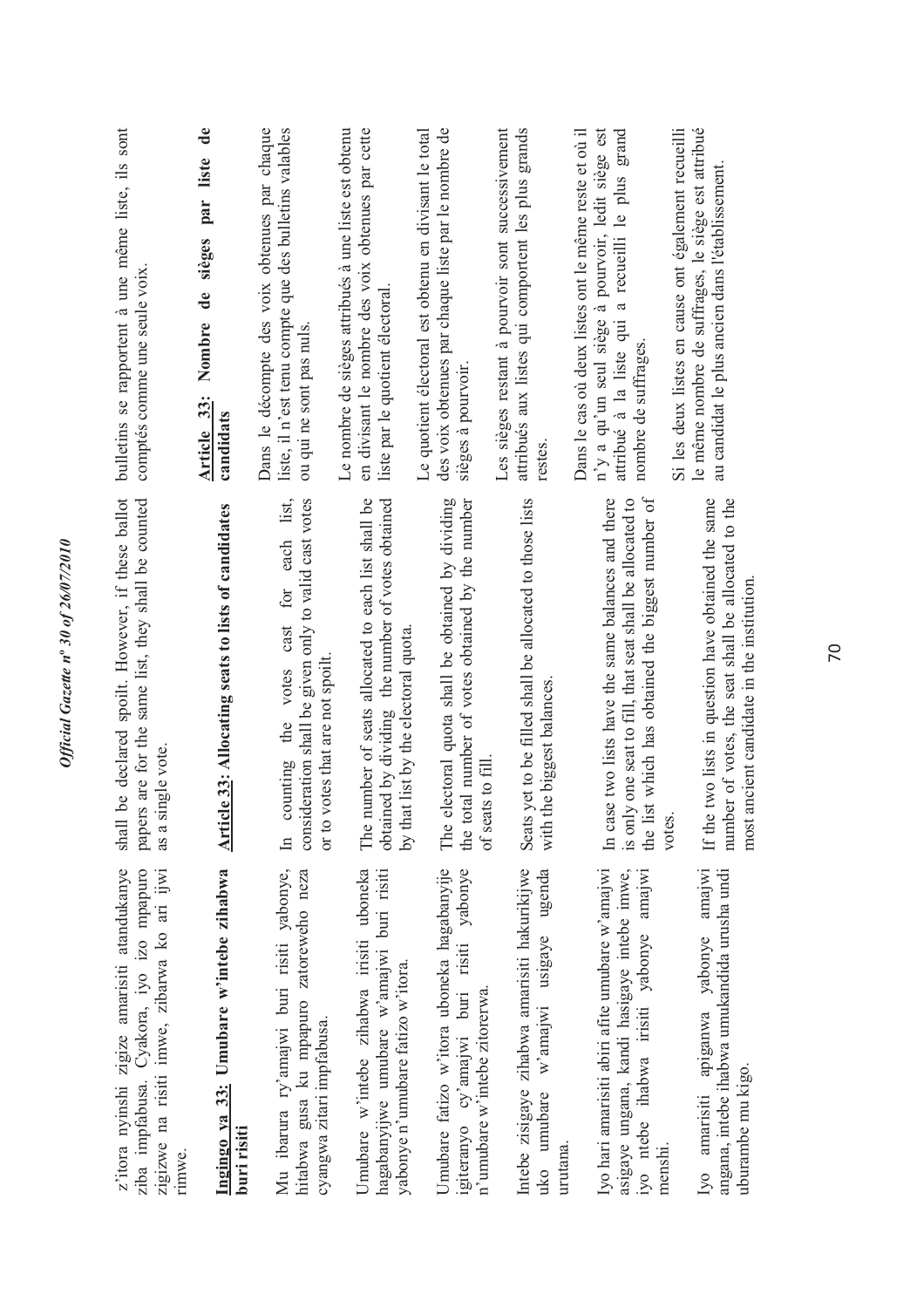| Ingingo ya 34: Uko abakandida bahabwa<br>intebe                                                                                                                                      | Article 34: Allocating seats to candidates on lists                                                                                                                                                                              | Article 34: Attribution des sièges aux candidats<br>sur liste                                                                                                                                                           |
|--------------------------------------------------------------------------------------------------------------------------------------------------------------------------------------|----------------------------------------------------------------------------------------------------------------------------------------------------------------------------------------------------------------------------------|-------------------------------------------------------------------------------------------------------------------------------------------------------------------------------------------------------------------------|
| Kuri buri risiti, intebe zitangwa hakurikijwe<br>ku irisiti<br>uko abakandida bakurikirana<br>yatangajwe.                                                                            | In each list, the seats to fill shall be allocated to the<br>candidates according to the order of presentation<br>on the list submitted.                                                                                         | sont<br>de<br>l'ordre<br>pourvoir<br>attribués aux candidats suivant<br>Dans chaque liste, les sièges à<br>présentation sur la liste transmise.                                                                         |
| Ingingo ya 35: Uko intebe zitangwa mu<br>bakandida bigenga                                                                                                                           | Allocating seats to indipendents<br>Article 35:<br>candidates                                                                                                                                                                    | Article 35: Attribution des sièges aux candidats<br>indépendents                                                                                                                                                        |
| Mu gihe hakurikijwe ibiteganyijwe mu ngingo<br>ya 16 y'iri teka, intebe zihabwa abiyamamaje<br>hakurikijwe uko barushanya amajwi, banganya<br>igahabwa urusha undi uburambe mu kigo. | the order of votes and in case of a tie-vote, to the<br>case provided for in Article 16 of this Order,<br>shall be allocated to candidates according to<br>most ancient candidate.<br>In the<br>seats                            | les sièges sont attribués aux candidats suivant<br>Dans le cas prévu à l'article 16 du présent arrêté,<br>l'ordre des voix et en cas d'égalité, au candidat le<br>plus ancien                                           |
| isoza<br>Inyandikomvugo<br>$\frac{36}{3}$<br>ya<br>Ingingo                                                                                                                           |                                                                                                                                                                                                                                  | Article 36: Procès verbal des élections                                                                                                                                                                                 |
| Amatora akirangira, abagize biro y'itora bakora<br>inyandikomvugo yabigenewe ikohererezwa<br>gukurikirana<br>Perezida wa Komite ishinzwe<br>amatora<br>amatora.                      | At the end of the voting exercise, members of the<br>electoral bureau shall write an ad hoc report and<br>send it to the chairman of the elections monitoring<br><b>Article 36: Ending report on elections</b><br>committee      | hoc qui est envoyé au Président du comité chargé<br>A l'issue des opérations électorales, les membres<br>du bureau électoral établissent un procès verbal ad<br>du comité de suivi des élections.                       |
| Iyo nyandikomvugo igaragaza nibura<br>iby'ingenzi bikurikira:                                                                                                                        | This report shows at least major points as follows:                                                                                                                                                                              | Le procès verbal indique au moins ces principaux<br>éléments                                                                                                                                                            |
| umubare w'abakozi bose ubarirwaho<br>1° izina ry'ikigo, Akarere n'Umurenge<br>kirimo;<br>$\frac{1}{2}$                                                                               | the name of institution, District and Sector<br>where it is located;                                                                                                                                                             | le nombre de tous les employés qui sert de<br>le nom de l'établissement, le District et le<br>base pour la répartition des sièges dans<br>Secteur dans lequel il est situé;<br>$\frac{1}{1}$<br>$\overset{\circ}{\sim}$ |
| abahagarariye<br>zipiganirwa<br>nteko<br>mu<br>abakozi n'abasimbura babo;<br>umubare wose w'intebe<br>zisaranganyijwe<br>zitorwaho<br>intebe<br>n'uko<br>$3^{\circ}$                 | the number of all contesting seats and its<br>for<br>distribution seats for election of workers<br>employees<br>representatives and their alternates;<br>$\equiv$<br>number of<br>the<br>$\overline{C}$<br>$\tilde{\mathcal{E}}$ | l'élection des représentants des travailleurs<br>le nombre de sièges qui se disputent et leur<br>répartition au collègue électoral;<br>et de leurs suppléants;<br>$3^{\circ}$                                           |
|                                                                                                                                                                                      | distribution in electoral college;                                                                                                                                                                                               |                                                                                                                                                                                                                         |

*Official Gazette n***º** *30 of 26/07/2010* 

Official Gazette nº 30 of 26/07/2010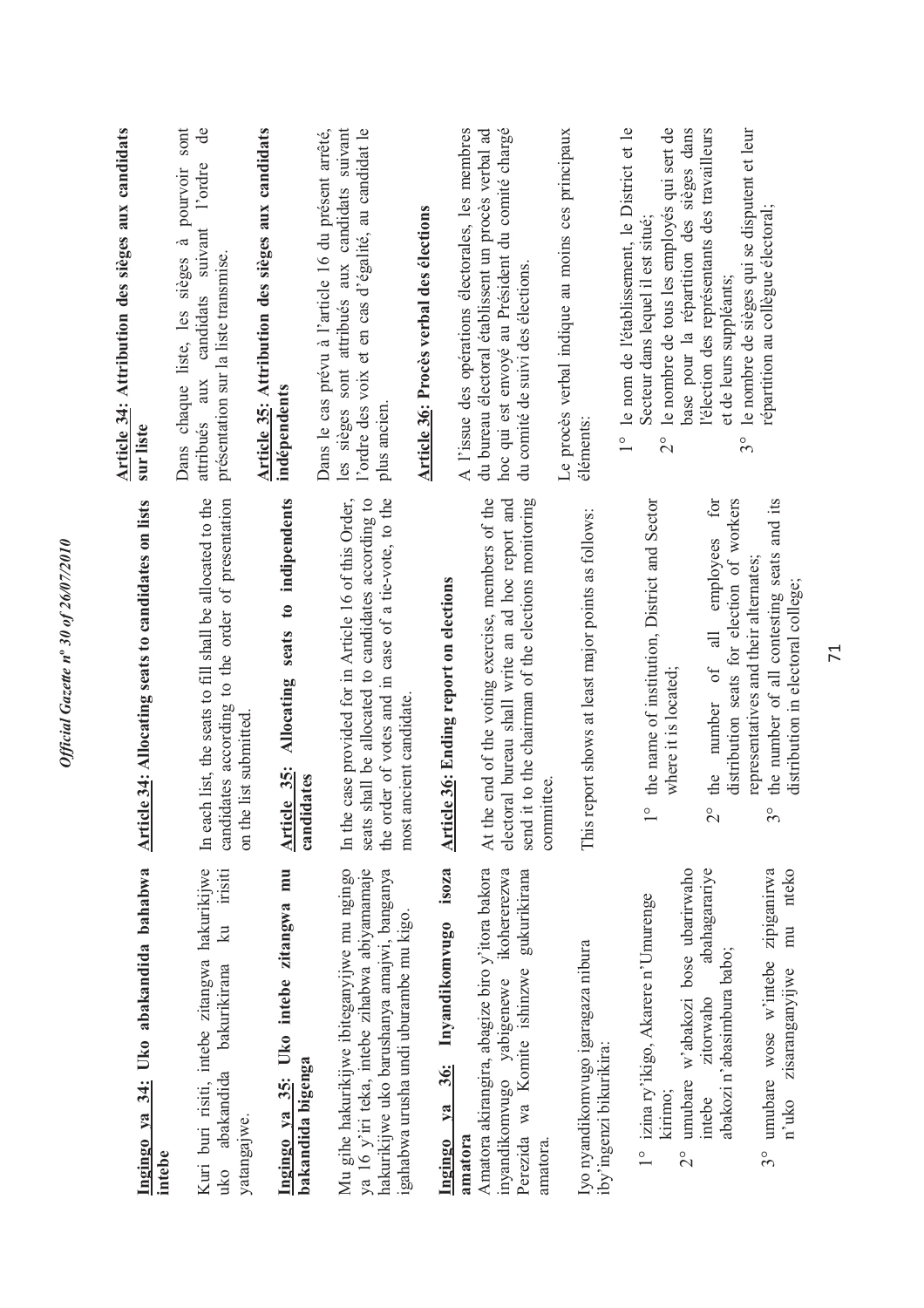| 0f26/07/2010                  |
|-------------------------------|
|                               |
|                               |
|                               |
|                               |
|                               |
|                               |
| ╮                             |
|                               |
|                               |
| $\overline{\mathcal{S}}$      |
| $\boldsymbol{n}^{\mathrm{o}}$ |
|                               |
|                               |
| azette                        |
|                               |
|                               |
|                               |
| ٢                             |
|                               |
|                               |
| Official                      |
|                               |
|                               |
|                               |
|                               |
|                               |
|                               |

|          | ۰ |  |
|----------|---|--|
| ŧ.<br>÷, |   |  |
|          |   |  |
|          |   |  |
|          |   |  |

- 4° kuri buri nteko, umubare w'abakozi uri ku irisiti y'itora, uw'amajwi nyayo atora abahagaraiye abakozi n'atora abasimbura, n'uko asaranganijwe mu marisiti yatanzwe na sendika cyangwa ku irisiti y'itora, uw'amajwi nyayo atora abahagaraiye abakozi n'atora abasimbura, n'uko asaranganijwe mu kuri buri nteko, umubare w'abakozi uri marisiti yatanzwe na sendika cyangwa mu bakandida bigenga; mu bakandida bigenga;  $\frac{1}{4}$
- 5° amazina y'abatowe bahagarariye bahagarariye y'abatowe abakozi n'abasimbura. abakozi n'abasimbura. amazina  $5^{\circ}$

## Ingingo ya 37: Gutangaza ibyavuye mu **Ingingo ya 37: Gutangaza ibyavuye mu matora**

Komite ishinzwe kugenzura amatora itangaza Komite ishinzwe kugenzura amatora itangaza ibyavuye mu matora mu minsi itarenze ibiri ibyavuye mu matora mu minsi itarenze ibiri amatora arangiye. amatora arangiye.

bimanikwa Ibyavuye mu matora bihita bimanikwa bihita matora ahabigenewe mu kigo. ahabigenewe mu kigo. Ibyavuye mu

### Ingingo ya 38: Biro y'abahagarariye abakozi **Ingingo ya 38: Biro y'abahagarariye abakozi mu kigo**

Biro Iyo umubare w'abatowe utuma bishoboka, abahagarariye abakozi n'abasimbura babo abahagarariye abakozi n'abasimbura babo bateranira hamwe bagatora Biro y'abahagarariye abakozi mu kigo igizwe nibura y'abahagarariye abakozi mu kigo igizwe nibura na Perezida n'Umunyabanga. Abagize Biro lyo umubare w'abatowe utuma bishoboka, na Perezida n'Umunyabanga. Abagize Biro bagatora batorwa gusa mu bahagarariye abakozi. batorwa gusa mu bahagarariye abakozi. hamwe bateranira

- in every electoral college, the number of employees on the voter's list, votes casts of for 4° in every electoral college, the number of employees on the voter's list, votes casts of workers representative and votes for alternates and its distributions on the list alternates and its distributions on the list or indipendent from Trade union or indipendent workers representative and votes Trade union candidates; from  $\frac{1}{4}$
- 5° names of elected workers representatives names of elected workers representatives and their alternates. and their alternates.  $5^\circ$

# Article 37: Publication of election results **Article 37: Publication of election results**

The elections monitoring committee shall publish the election results not exceeding two (2) days The elections monitoring committee shall publish the election results not exceeding two (2) days from the end of the elections. from the end of the elections. The election results shall be posted immediately on The election results shall be posted immediately on the institution's notice board. the institution's notice board.

## Article 38: Workers representatives bureau **Article 38: Workers representatives bureau**

at least a Chairperson and a Secretary. Members of the bureau shall be elected only from workers As far as the number of elected persons allows it, representatives and their alternates together shall nominate their bureau composed by As far as the number of elected persons allows it, workers representatives and their alternates together shall nominate their bureau composed by at least a Chairperson and a Secretary. Members of the bureau shall be elected only from workers representatives. representatives. workers

4° dans chaque collègue électoral, le nombre d'employés inscrits sur la liste électorale, le nombre des voix exigées pour l'élection du représentant des travailleurs et celle des représentant des travailleurs et celle des suppléants et leur distribution sur des listes suppléants et leur distribution sur des listes ayant été présentées par des syndicats ou 5° noms des représentants des travailleurs dans chaque collègue électoral, le nombre d'employés inscrits sur la liste électorale, le nombre des voix exigées pour l'élection du ayant été présentées par des syndicats ou travailleurs noms des représentants des des candidats indépendants; des candidats indépendants;  $\frac{1}{4}$  $\overline{5}^{\circ}$ 

## Article 37: Publication des résultats du vote **Article 37: Publication des résultats du vote**

élus et de leurs suppléants.

élus et de leurs suppléants.

Le comité chargé du contrôle des élections publie les résultats des élections dans un délai de deux (2) Le comité chargé du contrôle des élections publie les résultats des élections dans un délai de deux (2) jours dès la fin des opérations de vote. jours dès la fin des opérations de vote. affichés Les résultats des élections sont affichés immédiatement au panneau d'affichage destiné à immédiatement au panneau d'affichage destiné à Les résultats des élections sont cet effet dans l'établissement. cet effet dans l'établissement.

# Article 38: Bureau de la délégation du Personnel **Article 38: Bureau de la délégation du Personnel**

Lorsque le nombre des délégués élus le permet, les délégués titulaires et suppléants élisent le Bureau de la délégation du personnel de l'établissement de la délégation du personnel de l'établissement comprenant au moins un Président et un Secrétaire. Les membres du Bureau sont uniquement élus Lorsque le nombre des délégués élus le permet, les délégués titulaires et suppléants élisent le Bureau Les membres du Bureau sont uniquement élus comprenant au moins un Président et un Secrétaire. parmi les délégués titulaires. parmi les délégués titulaires.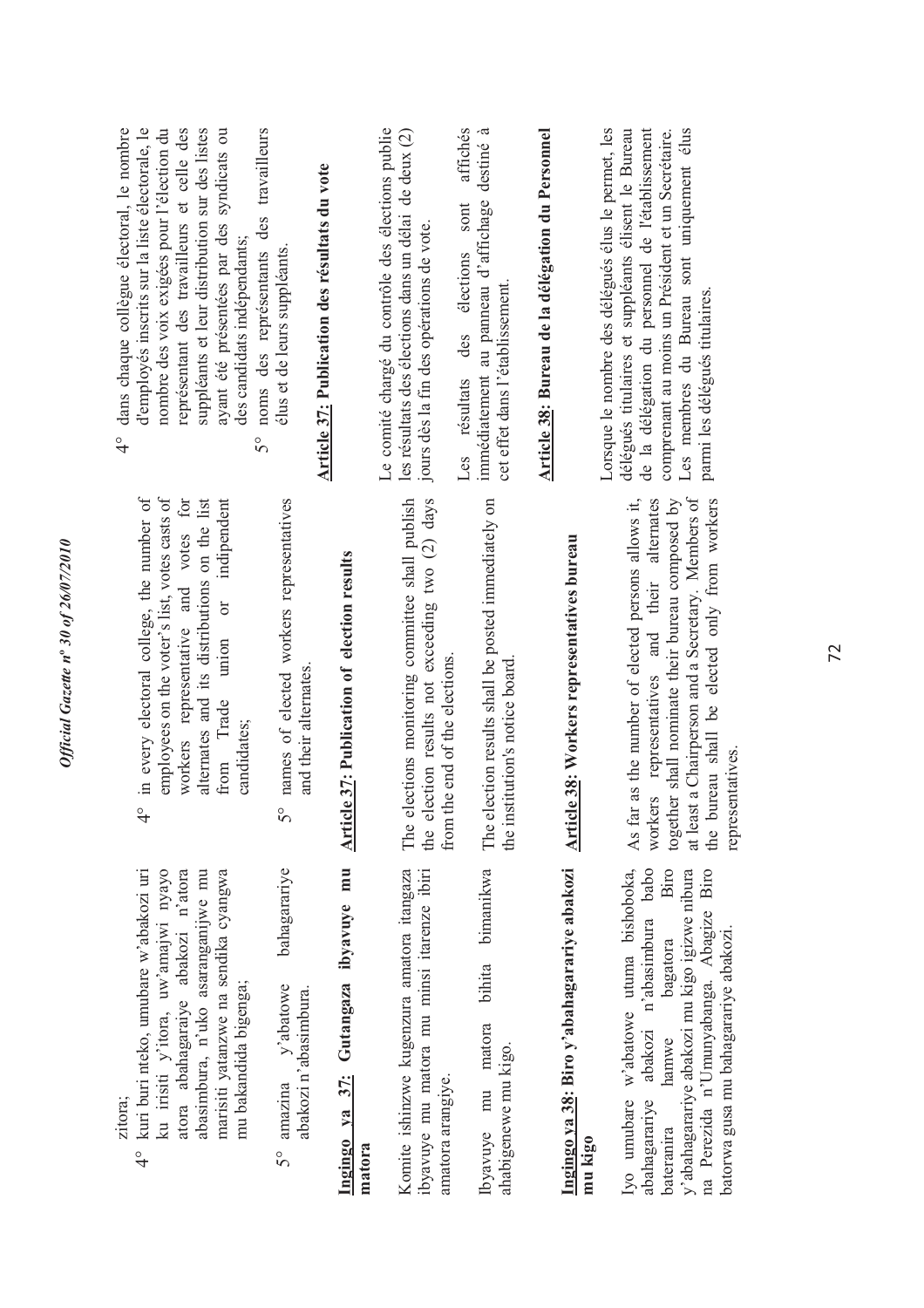|                                                                                                                                         |                                                                                                                                                                  | Section 8: Contestations relatives aux élections                                                                                                                      |
|-----------------------------------------------------------------------------------------------------------------------------------------|------------------------------------------------------------------------------------------------------------------------------------------------------------------|-----------------------------------------------------------------------------------------------------------------------------------------------------------------------|
| Icyiciro cya 8: Ibirego bireba amatora                                                                                                  | <b>Section 8: Election contests</b>                                                                                                                              | Article 39: Comité chargé du suive des élections                                                                                                                      |
| ishinzwe<br>Komite<br>39:<br>$va$<br>Ingingo                                                                                            | <b>Article 39: Elections monitoring committee</b>                                                                                                                |                                                                                                                                                                       |
| gukurikirana amatora                                                                                                                    |                                                                                                                                                                  | Il est créé dans chaque établissement un comité                                                                                                                       |
|                                                                                                                                         | In each institution, there shall be a monitoring                                                                                                                 | chargé du contrôle de toutes les activités                                                                                                                            |
| Muri buri kigo, hashyizweho Komite ishinzwe                                                                                             | committee in charge of all electoral operations                                                                                                                  | électorales dont le Président est l'Inspecteur du<br>travail du District qui est assisté par l'employé du                                                             |
| gukurikirana ibikorwa byose by'amatora,<br>iyobowe n'Umugenzuzi w'umurimo ku Karere,                                                    | chaired by the Labour Inspector on District,<br>deputised by an employee in charge of social                                                                     | Secteur du lieu de l'établissement en charge des                                                                                                                      |
| akunganirwa kandi agashobora gusimburwa                                                                                                 | affairs at the Sector level where enterprise is                                                                                                                  | remplacer, en cas<br>affaires sociales pouvant le                                                                                                                     |
| rw'Umurenge w'aho Ikigo gikorera ushinzwe<br>mu gihe atabonetse n'Umukozi zo ku rwego                                                   | located. The deputy can replace the chairman in<br>of unavailability.<br>case                                                                                    | d'indisponibilité.                                                                                                                                                    |
| imibereho myiza.                                                                                                                        |                                                                                                                                                                  | Le comité comprend également deux assesseurs,                                                                                                                         |
| Iyo Komite igizwe kandi n'abaseseri babiri,                                                                                             | of two<br>comprise<br>committee shall also<br>The                                                                                                                | l'un étant désigné par le chef de l'établissement et                                                                                                                  |
| umwe ushyirwaho n'umuyobozi w'ikigo, undi<br>agashyirwaho n'Umuyobozi w'Akarere.                                                        | assessors, one appointed by the institution head, the<br>other by the District Mayor.                                                                            | l'autre par le Maire du District                                                                                                                                      |
|                                                                                                                                         |                                                                                                                                                                  | Article 40: Attributions du Comité chargé du                                                                                                                          |
| za Komite<br>Ingingo ya 40: Inshingano                                                                                                  | elections<br>the<br>ð<br>Article 40: Attributions                                                                                                                | contrôle des élections                                                                                                                                                |
| ishinzwe ibikorwa by'amatora                                                                                                            | monitoring committee                                                                                                                                             |                                                                                                                                                                       |
|                                                                                                                                         |                                                                                                                                                                  | Les attributions du comité chargé du contrôle des                                                                                                                     |
| Inshingano za Komite ishinzwe gukurikirana<br>ibikorwa by'amatora ziteganywa n'ingingo ya                                               | $\sigma$ f<br>elections monitoring<br>out in the provisions<br>the<br>committee are spelt<br>attributions of<br>The                                              | élections sont prévues aux articles 11, alinéa 2, 12,<br>alinéa 2, 19, 37, alinéa premier, 41 et 42 du présent                                                        |
| 11, igika cya 2, iya 12, igika cya 2, iya 19, iya                                                                                       | Articles 11, paragraph 2, 12, paragraph 2, 19, 37,                                                                                                               | arrêté                                                                                                                                                                |
| 37, igika cya mbere, iya 41 n'iya 42 z'iri teka.                                                                                        | paragraph One, 41 and 42 of this Order.                                                                                                                          | Article 41: Recueil des réclamations                                                                                                                                  |
| Ingingo ya 41: Kwakira ibirego birebana                                                                                                 | <b>Article 41: Hearing electoral contests</b>                                                                                                                    |                                                                                                                                                                       |
| n'amatora                                                                                                                               |                                                                                                                                                                  |                                                                                                                                                                       |
|                                                                                                                                         |                                                                                                                                                                  | Le comité chargé du suivi des élections reçoit                                                                                                                        |
| Komite ishinzwe gukurikirana amatora yakira<br>n'amatora<br>bijyanye<br>bw'ikigo iyo<br>birebana<br>byose<br>n'iby'ubuyobozi<br>ibirego | electoral contests and those of the Management of<br>elections monitoring committee shall hear all<br>the institution if they concern the preparation and<br>The | toutes les contestations relatives à l'élection et<br>celles de la direction de l'établissement lorsqu'elles<br>des<br>conduite<br>la préparation et la<br>concernent |
| n'imyiteguro n'imiyoborere y'amatora.                                                                                                   | conduct of the elections                                                                                                                                         | élections.                                                                                                                                                            |
|                                                                                                                                         |                                                                                                                                                                  |                                                                                                                                                                       |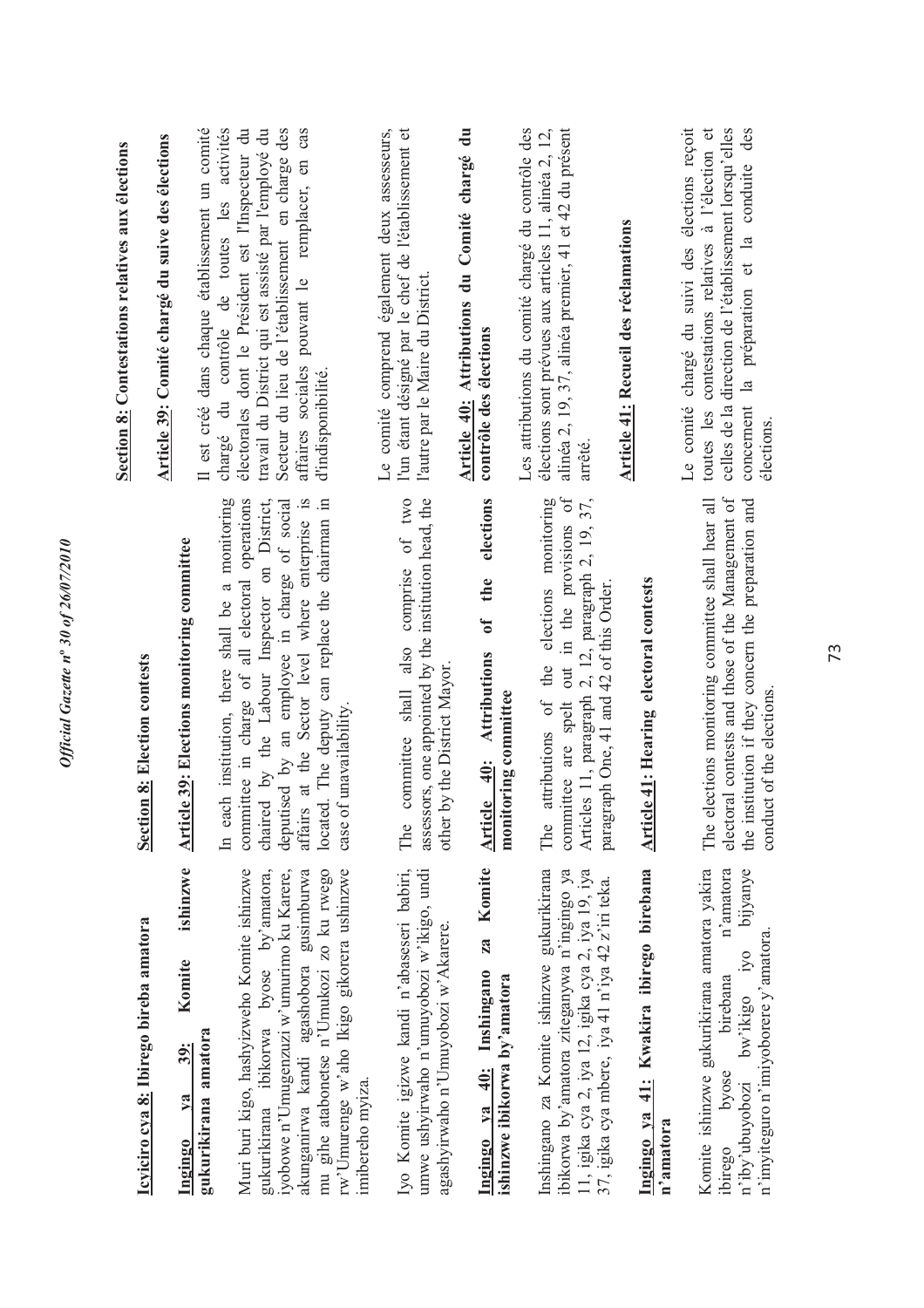| Les réclamations doivent être parvenues au comité<br>des élections. Dans un délai de 72 heures, le comité<br>dans les 48 heures après publication des résultats<br>doit avoir pris une décision.    | Article 42: Rectification des résultats du vote    | décider qu'un candidat n'est pas éligible et<br>Le comité chargé du contrôle des élections peut:<br>$\frac{1}{1}$ | le remplacer par un autre dont il partage la<br>liste et ayant obtenu le plus de voix;                                                                    | ß<br>corriger le nombre des voix que la liste<br>obtenue;<br>$\overset{\circ}{\Omega}$ | annuler l'élection faite par ce collège<br>électoral, lorsqu'elle a été réalisée dans des<br>conditions non admises par le présent<br>arrêté. Dans ce cas, une nouvelle élection<br>se fait dans un délai de vingt (20) jours à<br>compter de la date d'annulation<br>$3^{\circ}$ | La simple violation des articles 23 à 36 n'entraîne<br>qu'elle a été commise dans l'intention de<br>pas l'amulation des élections, sauf s'il est constaté<br>compromettre l'authenticité de l'élection.              |
|-----------------------------------------------------------------------------------------------------------------------------------------------------------------------------------------------------|----------------------------------------------------|-------------------------------------------------------------------------------------------------------------------|-----------------------------------------------------------------------------------------------------------------------------------------------------------|----------------------------------------------------------------------------------------|-----------------------------------------------------------------------------------------------------------------------------------------------------------------------------------------------------------------------------------------------------------------------------------|----------------------------------------------------------------------------------------------------------------------------------------------------------------------------------------------------------------------|
| complaints must have reached the committee<br>within 48 hours after the publication of the election<br>results. The committee shall make a ruling within<br>72 hours<br>The                         | <b>Article 42: Rectification of voting results</b> | elections monitoring committee may:<br>The                                                                        | replace him/her with another from the<br>same list who has obtained the highest<br>decide that a candidate is not eligible and<br>votes:<br>$\frac{1}{1}$ | correct the number of votes obtained by the<br>list;<br>$\overline{\Omega}$            | cancel the election organized for the<br>in conditions not acceptable under this<br>Order. In such a case, new election shall be<br>done within twenty (20) days from the date<br>Electoral College if the election was held<br>of cancellation<br>$3^{\circ}$                    | is found that it was done with the intention of<br>that do not lead to election cancellation, except if it<br>Not following the prescriptions of Articles 23 to 36<br>compromising the authenticity of the election. |
| Komite<br>amasaha 72, Komite igomba kuba yafashe<br>kigomba gushyikirizwa Komite<br>amasaha 48 nyuma yo gutangaza<br>mu matora. Mu gihe kitarenze<br>umwanzuro.<br>ibyavuye<br>bitarenze<br>Ikirego | Ingingo ya 42: Gukosora ibyavuye mu<br>matora      | ibikorwa<br>gukurikirana<br>by'amatora ishobora:<br>Komite ishinzwe                                               | 1° kwemeza ko umukandida atemerewe<br>gutorwa, ikamusimbuza undi bari ku<br>irisiti imwe kandi wabonye amajwi                                             | umubare w'amajwi irisiti<br>gukosora<br>yabonye;<br>menshi;<br>$\frac{1}{2}$           | gusesa itora ryabereye muri iyo nteko,<br>yo ryakozwe mu buryo butemewe n'iri<br>minsi makumyabiri (20) uhereye igihe<br>teka. Icyo gihe, itorwa risubirwamo mu<br>ryasheshwe.<br>$3^{\circ}$                                                                                     | ko byakozwe<br>Kutubahiriza ibivugwa mu ngingo ya 23<br>kugeza ku ya 36 ntibyatuma amatora aseswa,<br>hagambiriwe guhungabanya ukuri kw'itora.<br>keretse iyo bigaragara                                             |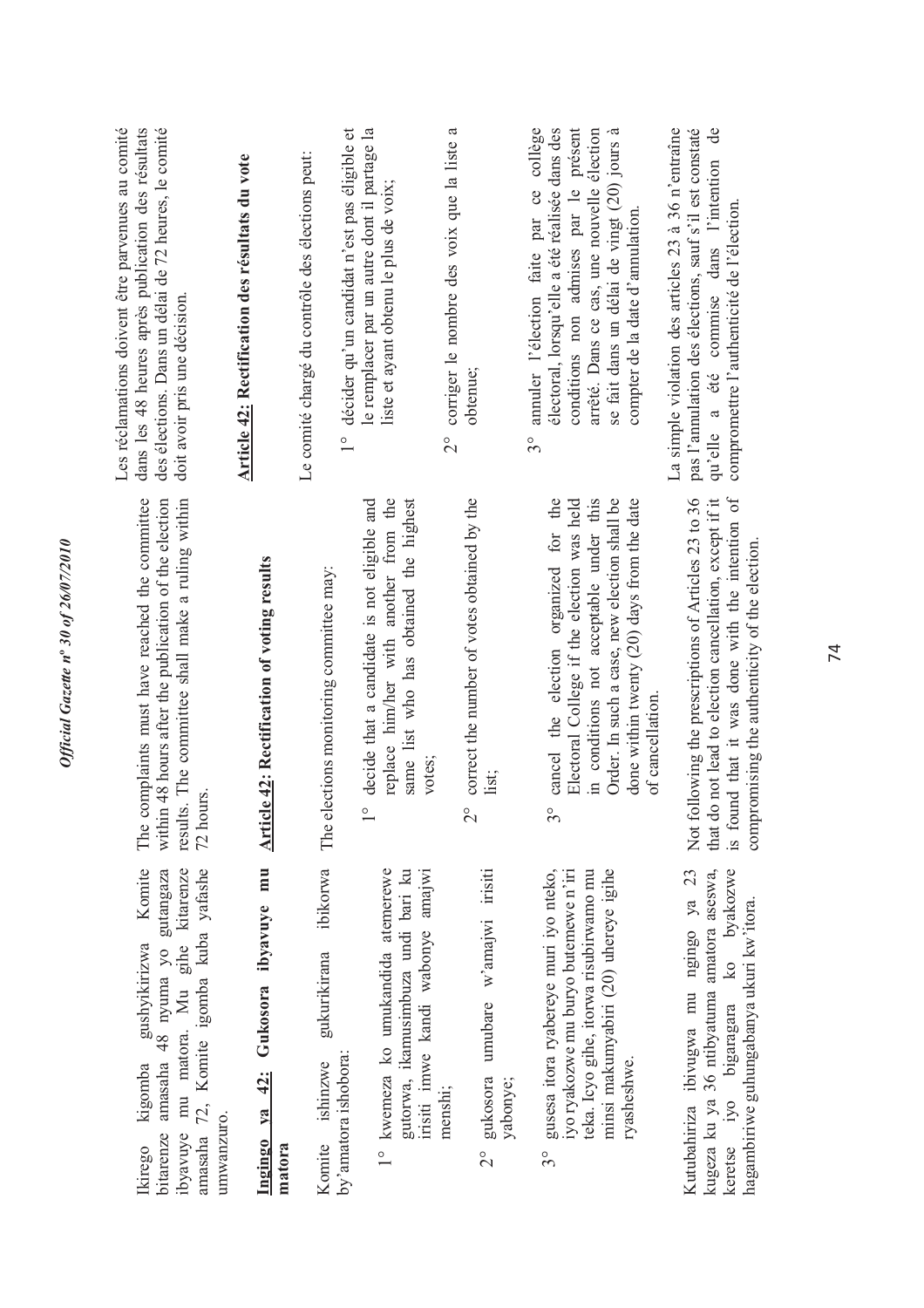|                                                                                                                                                                             |                                                                                                                                                                                                                                  | Article 43: Dépôt affaire au tribunal                                                                                                                                                                                               |
|-----------------------------------------------------------------------------------------------------------------------------------------------------------------------------|----------------------------------------------------------------------------------------------------------------------------------------------------------------------------------------------------------------------------------|-------------------------------------------------------------------------------------------------------------------------------------------------------------------------------------------------------------------------------------|
| Ingingo ya 43: Kuregera urukiko                                                                                                                                             | Article 43: Filing a case in court                                                                                                                                                                                               |                                                                                                                                                                                                                                     |
| Kuregera ibyemezo byafashwe na Komite<br>ibikorwa by'amatora bikorerwa<br>imbere y'urukiko rubifitiye ububasha.<br>ishinzwe                                                 | ig a case in court against the decisions of the<br>elections monitoring committee shall be addressed<br>to the competent jurisdiction.<br>Filin                                                                                  | comité chargé du suivi des élections est faite<br>Dépôt affaire au tribunal contre les décisions du<br>devant la juridiction compétente                                                                                             |
|                                                                                                                                                                             |                                                                                                                                                                                                                                  | <b>Article 44: Pénalités</b>                                                                                                                                                                                                        |
| Ingingo ya 44: Ibihano                                                                                                                                                      | <b>Article 44: Penalties</b>                                                                                                                                                                                                     | Sans préjudice des dispositions du code pénal, les                                                                                                                                                                                  |
| Bitabangamiye ingingo z'Igitabo cy'amategeko<br>ahana, ibikorwa byo kwica amatora y'intumwa<br>z'abakozi bihanishwa ibihano biteganywa                                      | staff<br>Subject to the provisions of the Penal Code,<br>representatives shall be liable to penalties provided<br>offences relating to the election of                                                                           | infractions au présent arrêté sont punies par la loi<br>portant réglementation du travail au Rwanda                                                                                                                                 |
| n'itegeko rigenga umurimo mu Rwanda.                                                                                                                                        | for in the Law regulating labour in Rwanda.                                                                                                                                                                                      |                                                                                                                                                                                                                                     |
| Z'INTUMWA<br><b>ITUNGANYWA</b><br>Ë<br><b>RY?INSHINGANO</b><br>$W\!A$<br>Z'ABAKOZ<br><b>UMUTWE</b>                                                                          | OF THE<br>WORKERS'<br>EXECUTION<br>ðF<br>PRESENTATIVES<br>RESPONSIBILITIES<br><b>CHAPITRE III:</b><br><b>REF</b>                                                                                                                 | CHAPITRE III: EXERCICE DE LA MISSION<br><b>DES DELEGUES DU PERSONNEL</b>                                                                                                                                                            |
| Ingingo ya 45: Amasaha yo gutunganya<br>inshingano z'intumwa y'abakozi                                                                                                      | workers<br>representatives to exercise their responsibilities<br>$\mathbf{c}$<br>allowed<br>Time<br>Article 45:                                                                                                                  | Article 45: Temps de l'exercice de la mission des<br>délégués du personnel                                                                                                                                                          |
| kwezi<br>yo gutunganya umurimo wayo<br>yemejwe n'amasezerano rusange y'umurimo,<br>cyangwa yumvikanyeho n'umuyobozi w'ikigo.<br>y'abakozi igenerwa mu<br>Intumwa<br>amasaha | specified time per month for the execution of<br>Each workers representative shall be entitled to<br>his/her mission as agreed upon through collective<br>agreement with the<br>agreements or particular<br>institution manager. | conventions collectives ou convenu avec le chef<br>Chaque délégué du personnel dispose du temps<br>nécessaire à l'exercice de sa mission, à concurrence<br>du nombre d'heures par mois décidé dans les<br>d'établissement.          |
| Icyo gihe gifatwa ku masaha y'akazi<br>n'umuyobozi w'ikigo kandi kikabonerwa<br>y'intumwa. Cyakora, gishobora no gufatwa<br>nyuma y'amasaha y'akazi iyo ibyumvikanyeho      | time shall be taken from the working hours of<br>the representative. However, this time may exceed<br>these limits with the agreement of the manager and<br>be granted special payment at the normal rate.<br>This               | Ce temps est déduit sur l'horaire de travail du<br>avec le chef<br>délégué. Toutefois, il peut être pris en dehors de<br>d'établissement et faire l'objet d'une rémunération<br>ces limites après accord<br>spéciale au taux normal |

*Official Gazette n***º** *30 of 26/07/2010* 

Official Gazette nº 30 of 26/07/2010

Le temps non utilisé ne peut être reporté sur un Le temps non utilisé ne peut être reporté sur un

n'umuyobozi w'ikigo kandi kikabonerwa igihembo kidasanzwe kigenwa hakurikijwe uko

igihembo kidasanzwe kigenwa hakurikijwe uko<br>isanzwe ahembwa.

isanzwe ahembwa.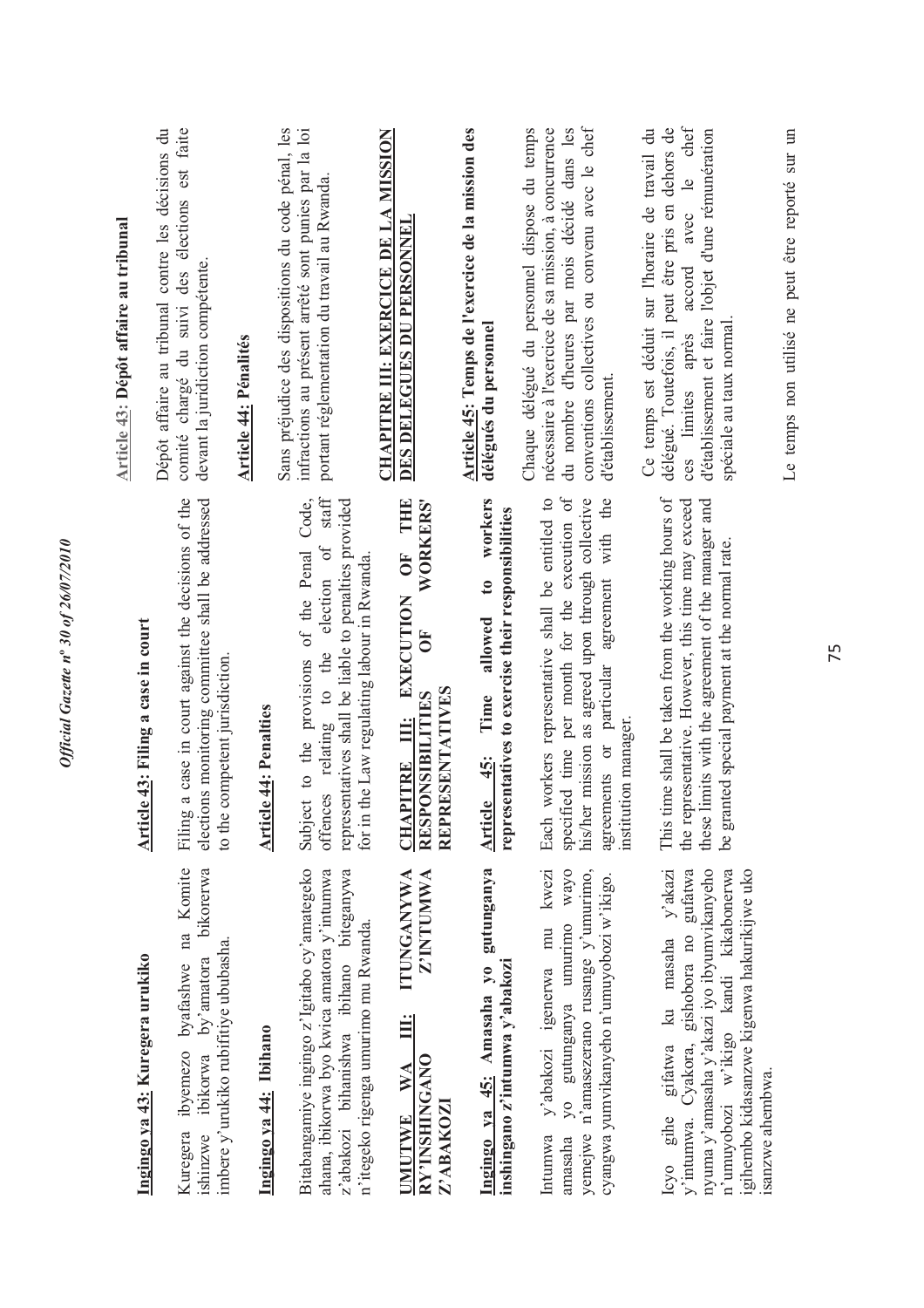| Igihe kitakoreshejwe ntigishobora gushyirwa<br>mu kwezi gutaha cyangwa ngo kibe cyabona<br>indi ngurane.                                                                                                                                                   | Unused time may not be carried forward to the<br>following month or be subject of any compensation<br>whatsoever.                                                                                                                                                                                                                | mois suivant ni faire l'objet d'une compensation<br>quelconque                                                                                                                                                                                                                                                                                               |
|------------------------------------------------------------------------------------------------------------------------------------------------------------------------------------------------------------------------------------------------------------|----------------------------------------------------------------------------------------------------------------------------------------------------------------------------------------------------------------------------------------------------------------------------------------------------------------------------------|--------------------------------------------------------------------------------------------------------------------------------------------------------------------------------------------------------------------------------------------------------------------------------------------------------------------------------------------------------------|
| Umusimbura ahabwa icyo gihe iyo ari mu<br>kigwi cy'uhagarariye abakozi nk'uko bivugwa<br>akoresha kivanwa ku kigenewe uhagarariye<br>mu ngingo ya 3 y'iri teka. Iyo amusimbura<br>igihe gito kubera impamvu zizwi, igihe                                   | representative in cases provided for by Article 3 of<br>alternate representative shall benefit from this<br>free time only if he/she is replacing the substantive<br>this Order. In case of temporary replacement due<br>excusable absence, the time spent by the alternate<br>The                                               | Le délégué suppléant ne bénéficie de ce temps que<br>prévus par l'article 3 du présent arrêté. En cas de<br>remplacement temporaire pour cause d'absence<br>motivée, le temps utilisé par le suppléant s'impute<br>lorsqu'il remplace le délégué titulaire dans les cas<br>sur celui dont dispose le titulaire.                                              |
| abakozi.                                                                                                                                                                                                                                                   | substantive<br>to that of the<br><b>Article 46: Necessary premise</b><br>be charged<br>representative.<br>shall                                                                                                                                                                                                                  | Article 46: Local de travail                                                                                                                                                                                                                                                                                                                                 |
| Ingingo ya 46: Aho gukorera                                                                                                                                                                                                                                |                                                                                                                                                                                                                                                                                                                                  |                                                                                                                                                                                                                                                                                                                                                              |
| Umuyobozi w'ikigo agomba guha intumwa<br>kugira ngo zirangize inshingano zazo. Ku<br>bakorera hanze hatari ibyumba, umukuru<br>w'ikigo cy'ubukozi yorohereza uko bishoboka<br>z'abakozi ahantu zishobora gukorera inama<br>kose inama z'intumwa z'abakozi. | manager shall put at the disposal of workers<br>no premises, he/she shall facilitate the meetings of<br>representatives a place where they can conduct<br>meetings in order to enable them to accomplish<br>duties. In case of open sites where there are<br>the workers representatives to the extent possible.<br>The<br>their | Le chef d'établissement doit mettre à la disposition<br>des représentants des travailleurs un lieu où ils<br>peuvent tenir des réunions afin de leur permettre<br>est à ciel ouvert, le chef d'établissement facilite<br>dans toute la mesure du possible les réunions des<br>d'accomplir leurs attributions. Si le lieu de travail<br>délégués du personnel |
| Ingingo ya 47 : Guha intumwa z'abakozi<br>amakuru ya ngombwa                                                                                                                                                                                               | Article 47: Providing useful information                                                                                                                                                                                                                                                                                         | Article 47: Information dues aux délégués du<br>personnel                                                                                                                                                                                                                                                                                                    |
| Haseguriwe amakuru ashobora kubangamira<br>umuyobozi w'ikigo agomba kujya ageza ku<br>amakuru y'ikigo ya<br>z'ikigo, mu gihe atangajwe,<br>ngo zishobore kurangiza<br>ntumwa z'abakozi<br>kugira<br>inshingano zazo.<br>ngombwa<br>inyungu                 | Except for very sensitive business information, the<br>workers<br>representatives with key company information in<br>order to facilitate them executing their mission.<br>provide<br>$\ensuremath{\text{shall}}$<br>head<br>institution                                                                                          | causer un grave préjudice, le chef d'établissement<br>du personnel les<br>Sauf pour les informations dont la divulgation peut<br>l'établissement<br>nécessaires à l'exercice de leur mission<br>de<br>doit donner aux délégués<br>sur la vie<br>informations                                                                                                 |
| Impande zombi zuvimvikana ku makuru ya<br>ngombwa agomba gutangwa, ariko hakabamo                                                                                                                                                                          | parties will agree on the nature of such key<br>information, but this shall include at least:<br>The                                                                                                                                                                                                                             | Les deux parties se mettent d'accord sur le genre<br>celles-ci<br>mais<br>nécessaires,<br>comprennent au moins:<br>d'informations                                                                                                                                                                                                                            |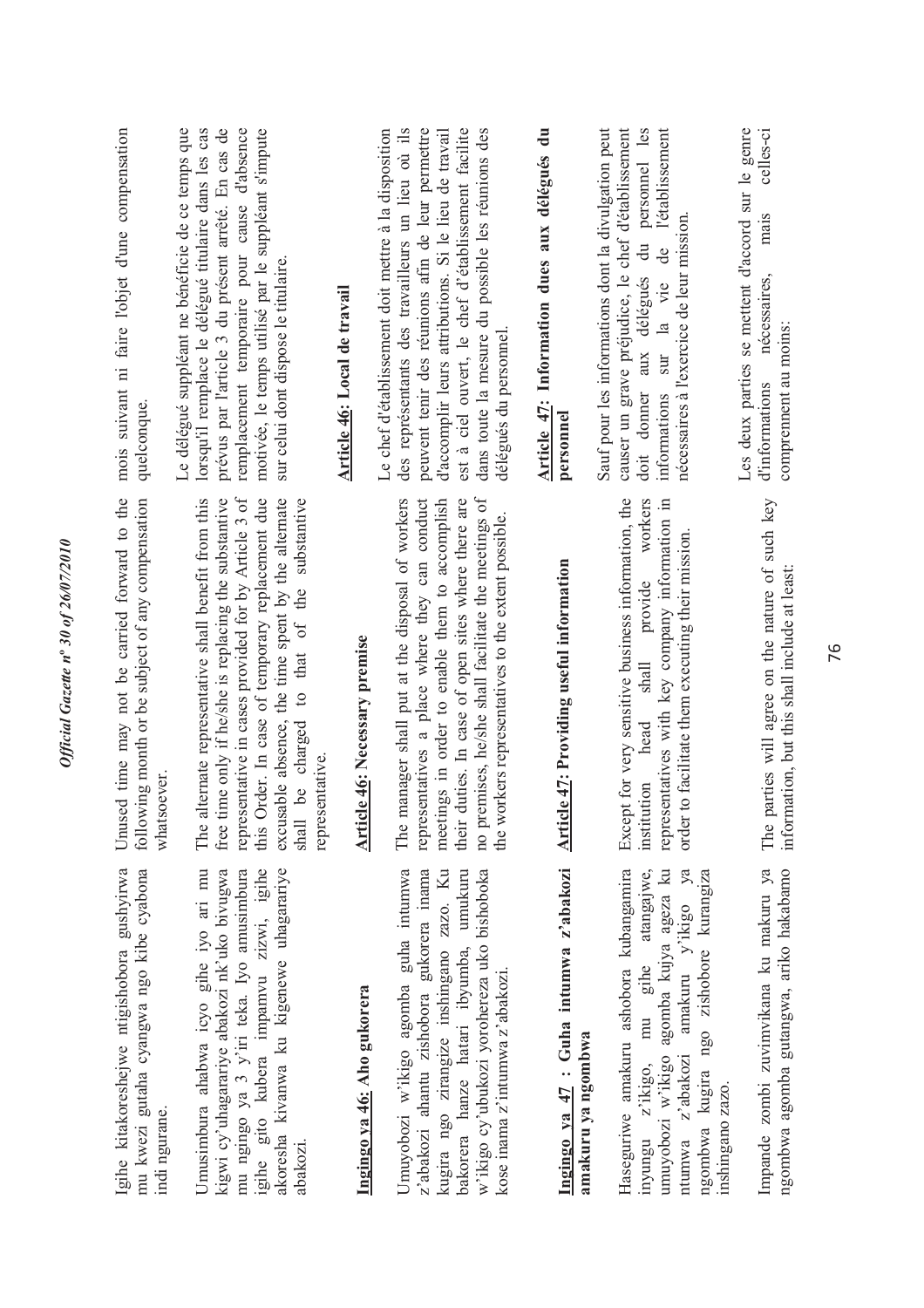| nibura:                                                                                                                                                                                                                                                                         |                                                                                                                                                                                                                                                                                | 1° les bilans annuels et les comptes de profits                                                                                                                                                                                                                                                    |
|---------------------------------------------------------------------------------------------------------------------------------------------------------------------------------------------------------------------------------------------------------------------------------|--------------------------------------------------------------------------------------------------------------------------------------------------------------------------------------------------------------------------------------------------------------------------------|----------------------------------------------------------------------------------------------------------------------------------------------------------------------------------------------------------------------------------------------------------------------------------------------------|
| n'inyandiko<br>zigaragaza uko ikigo cyungutse bya<br>buri mwaka nk'uko n'ubundi bisabwa<br>gutangarizwa rubanda;<br>$1^{\circ}$ ibaruramutungo                                                                                                                                  | annual balance sheets and profit and loss<br>accounts as basic information usually to<br>made public;<br>$\frac{0}{1}$                                                                                                                                                         | primordiales de base devant être rendues<br>informations<br>les principaux plans de développement.<br>comme<br>pertes<br>publiques;<br>et de<br>$\frac{1}{2}$                                                                                                                                      |
| imigambi y'ingenzi igamije guteza<br>imbere ikigo.<br>$\frac{1}{2}$                                                                                                                                                                                                             | 2° main company development plans.                                                                                                                                                                                                                                             |                                                                                                                                                                                                                                                                                                    |
| Kwakirwa n'umuyobozi<br>Ingingo ya 48:<br>w'ikigo                                                                                                                                                                                                                               | <b>Article 48: Meetings with the institution head</b>                                                                                                                                                                                                                          | chef<br>$\mathbf{e}$<br>avec<br>Rencontres<br>d'établissement<br>48:<br>Article                                                                                                                                                                                                                    |
| hamwe cyangwa umuntu umwe ku giti cye,<br>Intumwa z'abakozi zakirwa n'umuyobozi<br>w'ikigo nibura rimwe mu mezi atatu (3).<br>zibisabye iyo hari impamvu zihutirwa, zose<br>Zakirwa kandi ku buryo bwihuse igihe cyose<br>hakurikijwe imiterere y'ibibazo bigomba<br>gusuzumwa. | Workers representatives shall meet the head of the<br>of emergency, either collectively or<br>individually, depending on the nature of the issue<br>institution at least once every quarter. They shall<br>also be met without delay upon their request in<br>at hand.<br>case | collectivement soit individuellement selon la nature<br>reçus<br>collectivement par le chef d'établissement au moins<br>une fois par trimestre. Ils sont en outre reçus sans<br>délais sur leur demande en cas d'urgence, soit<br>sont<br>personnel<br>Les délégués du<br>des questions à traiter. |
| zemerewe kumanika<br>bazo kandi zijyanye gusa n'imirimo zishinzwe,<br>nk'uko ivugwa mu itegeko rigenga umurimo<br>inyandiko zigenewe kumenyeshwa bagenzi<br>z'abakozi<br>mu Rwanda.<br>Intumwa                                                                                  | information within their<br>Workers representatives shall be allowed to display<br>Law regulating labour in<br>mission as set by the<br>their colleagues,<br>Rwanda.<br>for                                                                                                    | $\sim$<br>l'intention de leurs collègues, les renseignements<br>en rapport avec leur mission telle que fixée par la<br>Les délégués du personnel peuvent afficher,<br>loi portant réglementation du travail au Rwanda.                                                                             |
| Izo nyandiko zinyuzwa ku muyobozi w'ikigo<br>ry'amatangazo rikorerwa ku nzugi z'aho<br>mbere yo kumanikwa. Iryo manikwa<br>abakozi binjirira mu kazi n'ahamanikwa<br>amatangazo y'ibyerekeranye n'amasendika.                                                                   | information shall be displayed at the entrance of<br>Copy of such information shall be given to the<br>head of the institution before it is displayed. Such<br>and<br>work places and in places provided for<br>reserved for workers' union communications                     | chef d'établissement avant affichage. L'affiche<br>ainsi prévue doit être posée aux portes d'entrée des<br>Une copie de ces documents doit être adressée au<br>lieux de travail et aux emplacements destinés aux<br>communications syndicales.                                                     |

reserved for workers' union communications.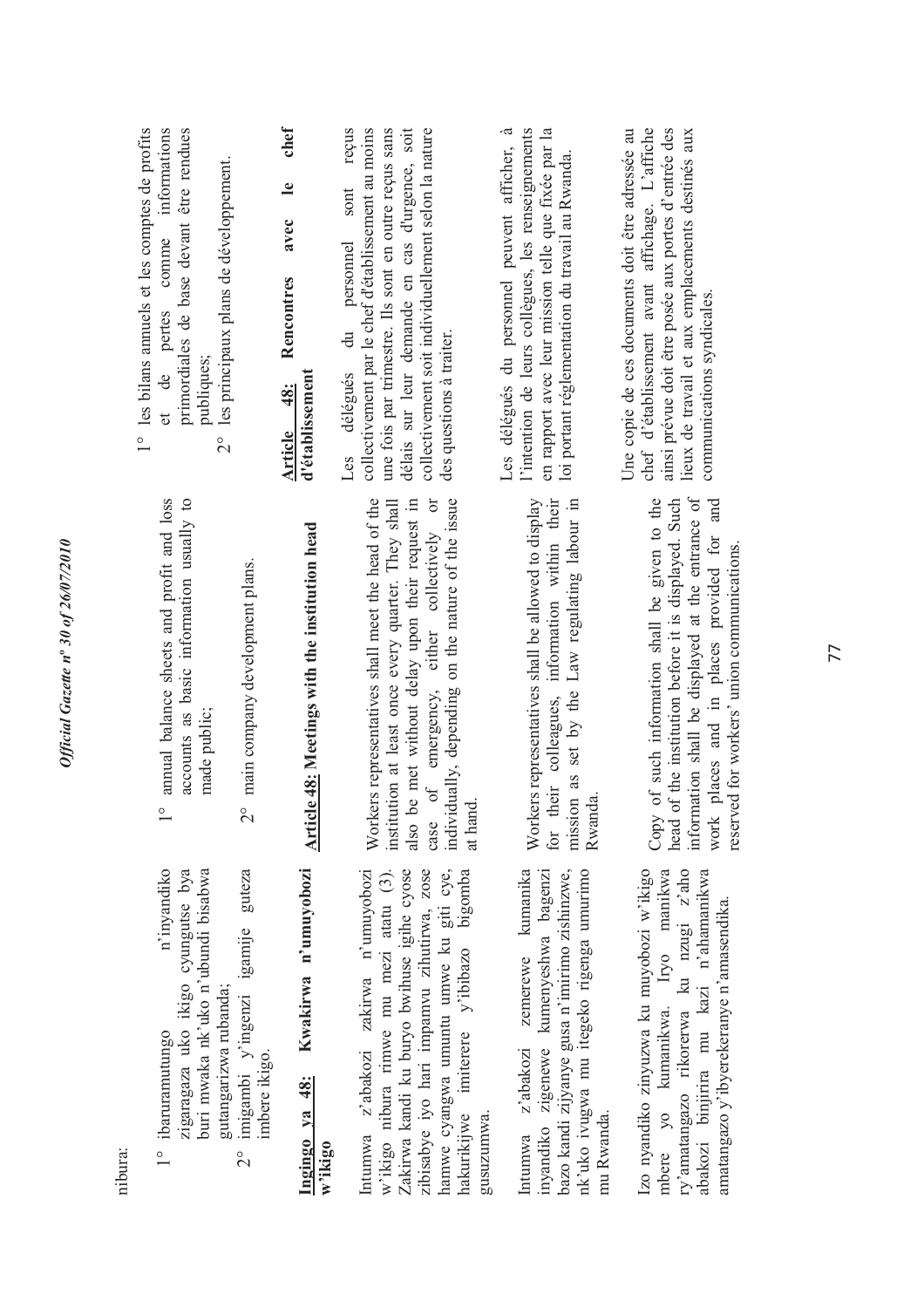| ₹                        |
|--------------------------|
| 0.077797070              |
|                          |
|                          |
|                          |
| $\overline{\phantom{a}}$ |
| Š                        |
|                          |
|                          |
| $\tilde{\theta}$<br>١.   |
|                          |
| 30                       |
|                          |
|                          |
| $\boldsymbol{n}^{\circ}$ |
|                          |
|                          |
|                          |
|                          |
|                          |
| ٢                        |
|                          |
|                          |
|                          |
| へなぶ                      |
|                          |
| Ş                        |
|                          |
|                          |
|                          |

| T Cancer |
|----------|
| i        |
| ١        |
| j        |
| i        |
|          |
| ĺ        |
| こうしょう    |
|          |

gusubiza mu minsi cumi n'itanu (15) ku byo Iyo uhagarariye umukoresha adashoboye Iyo uhagarariye umukoresha adashoboye gusubiza mu minsi cumi n'itanu (15) ku byo bamusabye cyangwa bamugiriyeho inama, intumwa z'abakozi zakirwa n'umukoresha mu minsi umunani (8) uhereye igihe babisabiye mu bamusabye cyangwa bamugiriyeho inama, intumwa z'abakozi zakirwa n'umukoresha mu minsi umunani (8) uhereye igihe babisabiye mu nyandiko. Zishobora kandi, cyane cyane iyo icyicaro Zishobora kandi, cyane cyane iyo icyicaro cy'ikigo kiri ahantu hatandukanye n'ah'ishami ryacyo, gushyikiriza umukoresha ibibazo byazo ryacyo, gushyikiriza umukoresha ibibazo byazo zibinyujije mu nyandiko ifite gihamya ko zibinyujije mu nyandiko ifite gihamya ko yakiriwe cyangwa ubundi buryo zizeye kandi cy'ikigo kiri ahantu hatandukanye n'ah'ishami yakiriwe cyangwa ubundi buryo zizeye kandi zigahabwa igisubizo mu gihe cy'ukwezi. zigahabwa igisubizo mu gihe cy'ukwezi.

### Ingingo ya 50: Kwakira intumwa z'abakozi **Ingingo ya 50: Kwakira intumwa z'abakozi**  n'abasimbura bazo icya rimwe **n'abasimbura bazo icya rimwe**

n'abasimbura bazo bakajya inama ku byagirira Nibura rimwe mu mwaka, umukoresha agomba kwakirira hamwe intumwa z'abakozi n'abasimbura bazo bakajya inama ku byagirira ikigo akamaro, bagakora raporo ku bibazo byose byabajijwe n'uko byashakiwe umuti, Nibura rimwe mu mwaka, umukoresha agomba intumwa z'abakozi ikigo akamaro, bagakora raporo ku bibazo byose byabajijwe n'uko byashakiwe umuti, bakanafata imigambi yo gukemura ibisigaye. bakanafata imigambi yo gukemura ibisigaye. hamwe kwakirira

### Article 49: Meetings with the Company Chief **Article 49: Meetings with the Company Chief Executive**

is not able to make a ruling within fifteen (15) days on the demands or suggestions submitted to If the representative of the employer of enterprise him/her, the representatives shall be received by If the representative of the employer of enterprise is not able to make a ruling within fifteen (15) days on the demands or suggestions submitted to him/her, the representatives shall be received by the employer within eight (8) days following their the employer within eight (8) days following their written application. written application.

questions to him/her through a letter with institution, the representatives may also send their acknowledgement of receipt all any other reliable In case the employer stays at a place other than the In case the employer stays at a place other than the institution, the representatives may also send their questions to him/her through a letter with acknowledgement of receipt all any other reliable mean. The reply shall be given within one month. mean. The reply shall be given within one month.

#### workers **Article 50: Meeting collectively workers**  Meeting collectively representatives and their alternates **representatives and their alternates** Article 50:

At least once a year the employer shall meet collectively workers representatives and their alternates in order to exchange views on business matters, adopt a report on previously raised issues and how they were treated and take due resolution At least once a year the employer shall meet collectively workers representatives and their alternates in order to exchange views on business matters, adopt a report on previously raised issues and how they were treated and take due resolution about the pending ones. about the pending ones.

#### **Article 49: Rencontres avec le chef de**   $\mathbf{e}$ chef  $\frac{1}{2}$ avec Rencontres Article 49: **l'entreprise**

Si, dans les quinze (15) jours, le représentant de l'employeur n'est pas en mesure de se prononcer l'employeur n'est pas en mesure de se prononcer sur les demandes ou suggestions présentées, les délégués sont reçus par l'employeur dans les huit Si, dans les quinze (15) jours, le représentant de sur les demandes ou suggestions présentées, les délégués sont reçus par l'employeur dans les huit (8) jours suivant leur demande écrite. (8) jours suivant leur demande écrite.

Dans le cas où le siège de l'établissement se trouve dans un autre lieu que l'établissement, les délégués dans un autre lieu que l'établissement, les délégués peuvent également saisir de leurs questions peuvent également saisir de leurs questions l'employeur par une lettre avec accusé de réception ou par toute autre voie jugée appropriée. La ou par toute autre voie jugée appropriée. La Dans le cas où le siège de l'établissement se trouve l'employeur par une lettre avec accusé de réception réponse doit être rendue endéans un mois. réponse doit être rendue endéans un mois.

### **Article 50: Réunion élargie aux délégués**  Réunion élargie aux délégués Article 50: **suppléants**

Au moins une fois l'an, l'employeur reçoit ensemble les délégués et leurs suppléants dans une réunion d'échanges pour le bien de l'entreprise. Ils réunion d'échanges pour le bien de l'entreprise. Ils font aussi un rapport synthèse des questions posées font aussi un rapport synthèse des questions posées par les délégués et la suite leur réservée et prennent par les délégués et la suite leur réservée et prennent des résolutions en vue de clôturer les questions en Au moins une fois l'an, l'employeur reçoit ensemble les délégués et leurs suppléants dans une des résolutions en vue de clôturer les questions en suspens.

### **Article 51: Registre des réclamations et**  Article 51: **suggestions** and **Article 51: Recording complaints and**  complaints Recording **51: suggestions Article** Ingingo ya 51: Igitabo cyandikwamo ibibazo **Ingingo ya 51: Igitabo cyandikwamo ibibazo n'ibitekerezo**

At every branch of enterprise, a special register for recording complaints and At every branch of enterprise, a special register shall be kept for recording complaints and shall be kept Kuri buri shami ry'ikigo, hashyirwaho igitabo cyabugenewe cyandikwamo ibibazo n'ibyifuzo Kuri buri shami ry'ikigo, hashyirwaho igitabo cyabugenewe cyandikwamo ibibazo n'ibyifuzo

A chaque branche de l'entreprise, un registre A chaque branche de l'entreprise, un registre spécial est conservé pour l'enregistrement des les plaintes et des suggestions faites par les spécial est conservé pour l'enregistrement des plaintes et des suggestions faites par

Registre des réclamations et

représentants des travailleurs ainsi que les réponses

représentants des travailleurs ainsi que les réponses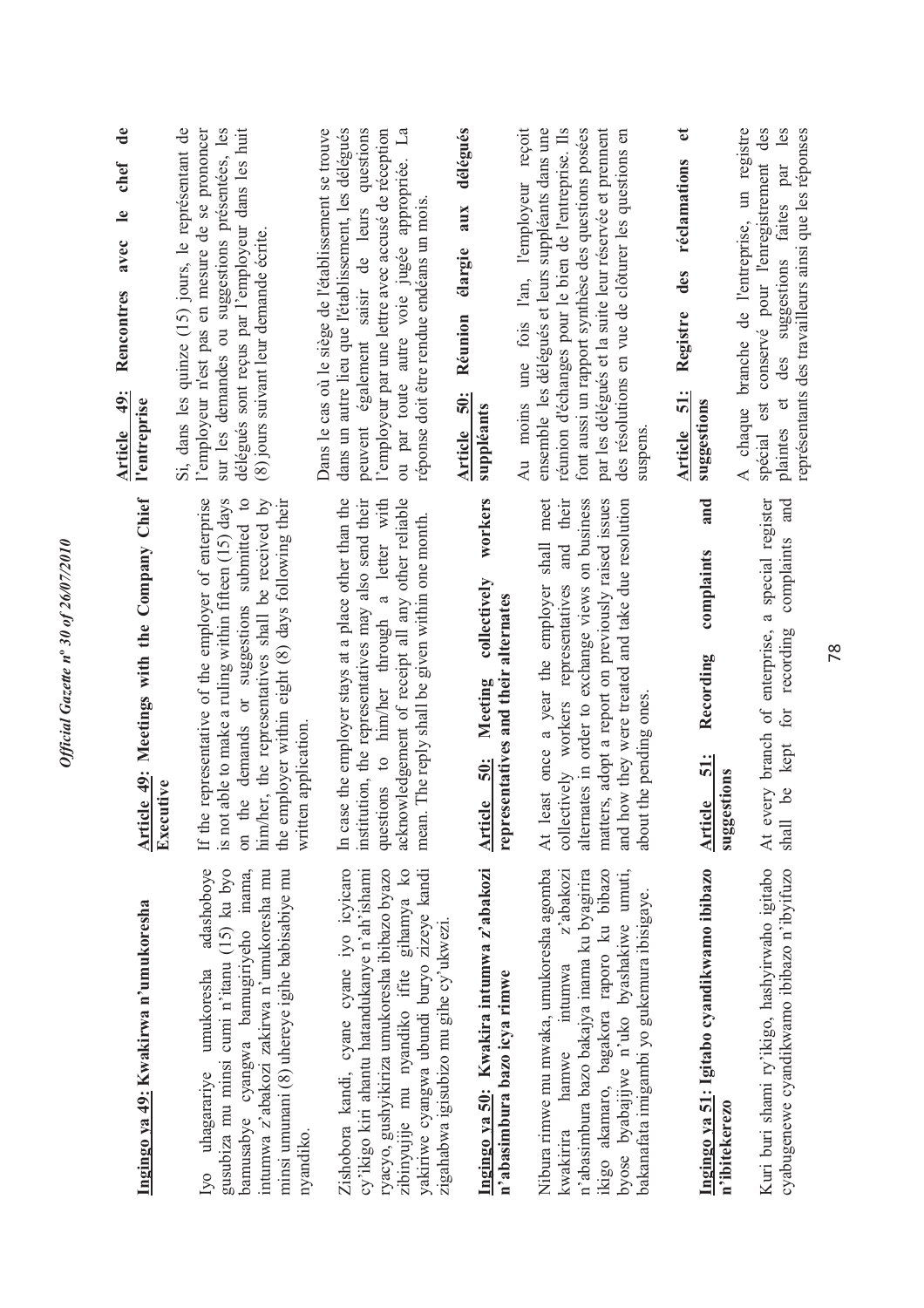| by'intumwa z'abakozi n'ibisubizo umukuru                                                                                                                                                                                                                                                                                                                   | suggestions made by workers representatives as                                                                                                                                                                                                                                                                                                                      | du chef de l'établissement.                                                                                                                                                                                                                                                                                                                 |
|------------------------------------------------------------------------------------------------------------------------------------------------------------------------------------------------------------------------------------------------------------------------------------------------------------------------------------------------------------|---------------------------------------------------------------------------------------------------------------------------------------------------------------------------------------------------------------------------------------------------------------------------------------------------------------------------------------------------------------------|---------------------------------------------------------------------------------------------------------------------------------------------------------------------------------------------------------------------------------------------------------------------------------------------------------------------------------------------|
| w'ikigo yatanze.                                                                                                                                                                                                                                                                                                                                           | well as the replies of the manager                                                                                                                                                                                                                                                                                                                                  | Ce registre doit être tenu à la disposition des                                                                                                                                                                                                                                                                                             |
| Icyo gitabo kigomba kuba aho abakozi b'ikigo<br>babishatse bashobora kumenya ibirimo ku<br>kibanziriza cyangwa gikurikira amasaha<br>munsi umwe w'akazi mu gihe cy'igice cy'isaha                                                                                                                                                                          | register shall be made available to the<br>one working day per week, in the half hour before<br>employees of the institution who wish to refer to it,<br>or after work.<br>This                                                                                                                                                                                     | semaine dans la demi-heure qui précède ou qui suit<br>$\epsilon$<br>par<br>travailleurs de l'établissement qui désirent<br>prendre connaissance, un jour ouvrable<br>le travail                                                                                                                                                             |
| umugenzuzi<br>w'umurimo w'Akarere, igihe abisabye.<br>kwerekwa<br>kandi                                                                                                                                                                                                                                                                                    | It shall also be made available to the District labour<br>inspector, upon request                                                                                                                                                                                                                                                                                   | Il doit être également présenté à l'inspecteur du<br>travail du District lorsqu'il en fait la demande.                                                                                                                                                                                                                                      |
| ry'intumwa<br>Ikurwaho<br>$\frac{52}{3}$<br>ya<br>z'abakozi                                                                                                                                                                                                                                                                                                | <b>Article 52: Dismissal of workers representatives</b>                                                                                                                                                                                                                                                                                                             | Article 52: Résiliation de mandat du délégué du<br>personnel                                                                                                                                                                                                                                                                                |
| Intumwa y'abakozi yose ishobora kuvanwa<br>kuri uwo murimo manda yayo itararangira iyo<br>bisabwe mu nyandiko iriho umukono<br>ububasha,<br>cy'inteko yamutoye, yohererejwe umugenzuzi<br>ikanashimangirwa n'itora rikozwe mu ibanga<br>w'abagera kuri kimwe cya gatatu (1/3)<br>na bibiri bya gatatu (25) by'abagize inteko.<br>ubifitiye<br>$w'$ umurimo | staff representative may be dismissed in the<br>which he/she belongs. This petition shall be<br>course of the mandate through a written letter<br>signed by one third $(\frac{1}{2})$ of the electoral college to<br>addressed to the competent labour inspector and<br>confirmed by secret ballot by a two-thirds $(2/3)$<br>majority of electoral college.<br>Any | $\mathbf{a}$<br>Tout délégué du personnel peut être démis en cours<br>de mandat sur pétition écrite, signée d'au moins un<br>Cette pétition est adressée à l'inspecteur du travail<br>tiers (1/3) du collège électoral auquel il appartient.<br>compétent et confirmée par vote secret à<br>majorité de deux (%) tiers de collège électoral |
| Intumwa na yo ubwayo ishobora kwegura.                                                                                                                                                                                                                                                                                                                     | A workers representative can also voluntary resign<br>on his/her duties.                                                                                                                                                                                                                                                                                            | démissionner<br>aussi<br>peut<br>volontairement.<br>délégué<br>$\overline{\mathbb{D}}$                                                                                                                                                                                                                                                      |
| ry'ingingo<br>Ivanwaho<br>zinyuranyije n'iri teka<br>53:<br>ya                                                                                                                                                                                                                                                                                             | <b>Article 53: Repealing provision</b>                                                                                                                                                                                                                                                                                                                              | <b>Article 53: Disposition abrogatoire</b>                                                                                                                                                                                                                                                                                                  |
| Ingingo zose z'amateka abanziriza iri kandi<br>zinyuranye na ryo zivanyweho.                                                                                                                                                                                                                                                                               | prior provisions contrary to this Order are<br>hereby repealed<br>All $\mathfrak{r}$                                                                                                                                                                                                                                                                                | Toutes les dispositions antérieures contraires au<br>présent arrêté sont abrogées.                                                                                                                                                                                                                                                          |